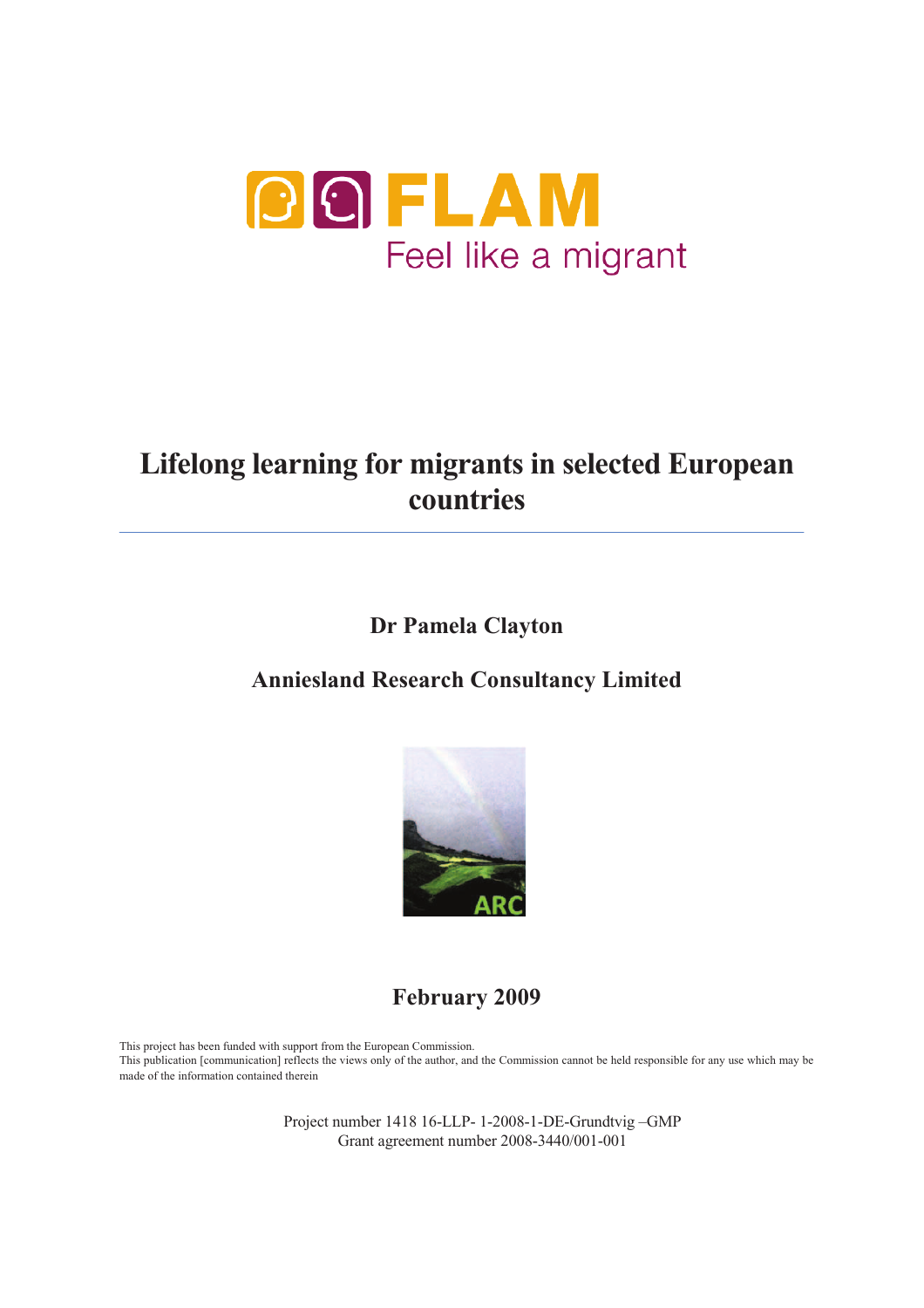

## **Contents**

| Executive summary                                                             |    |
|-------------------------------------------------------------------------------|----|
| 1. Definition of foreigners, migrants, ethnic minorities and other terms used | 6  |
| 2. Migrants in selected European countries; methodology of the study          | 8  |
| 2.1. Methodology                                                              |    |
| 2.2. Quantitative data                                                        |    |
| 3. Educational policy and programmes concerning lifelong learning for         | 10 |
| migrants                                                                      |    |
| 3.1. National policies on integration for migrants                            |    |
| 3.2. Lifelong learning for migrants: provision and funding                    |    |
| 3.3. Eligibility issues                                                       |    |
| 3.4. Provision of teacher training in migrant issues                          |    |
| 4. Access to lifelong learning for migrants                                   | 17 |
| 4.1. The participation of migrants in lifelong learning                       |    |
| 4.2. Barriers to participation and retention                                  |    |
| 4.3. Motivation for participation                                             |    |
| 4.4. Helping factors                                                          |    |
| 4.5. Opinions of courses                                                      | 23 |
| 5. Perspectives on teaching migrants                                          |    |
| 5.1. Background data                                                          |    |
| 5.2. The experience of teaching migrants                                      |    |
| 5.3. Difficulties in teaching migrants                                        |    |
| 5.4. Conclusions                                                              |    |
| 6. Evaluation and recommendations                                             |    |
| 6.1. Evaluation of the existing situation                                     |    |
| 6.2. Recommendations                                                          |    |
| 7. Bibliography                                                               |    |
| 8. Acronyms                                                                   |    |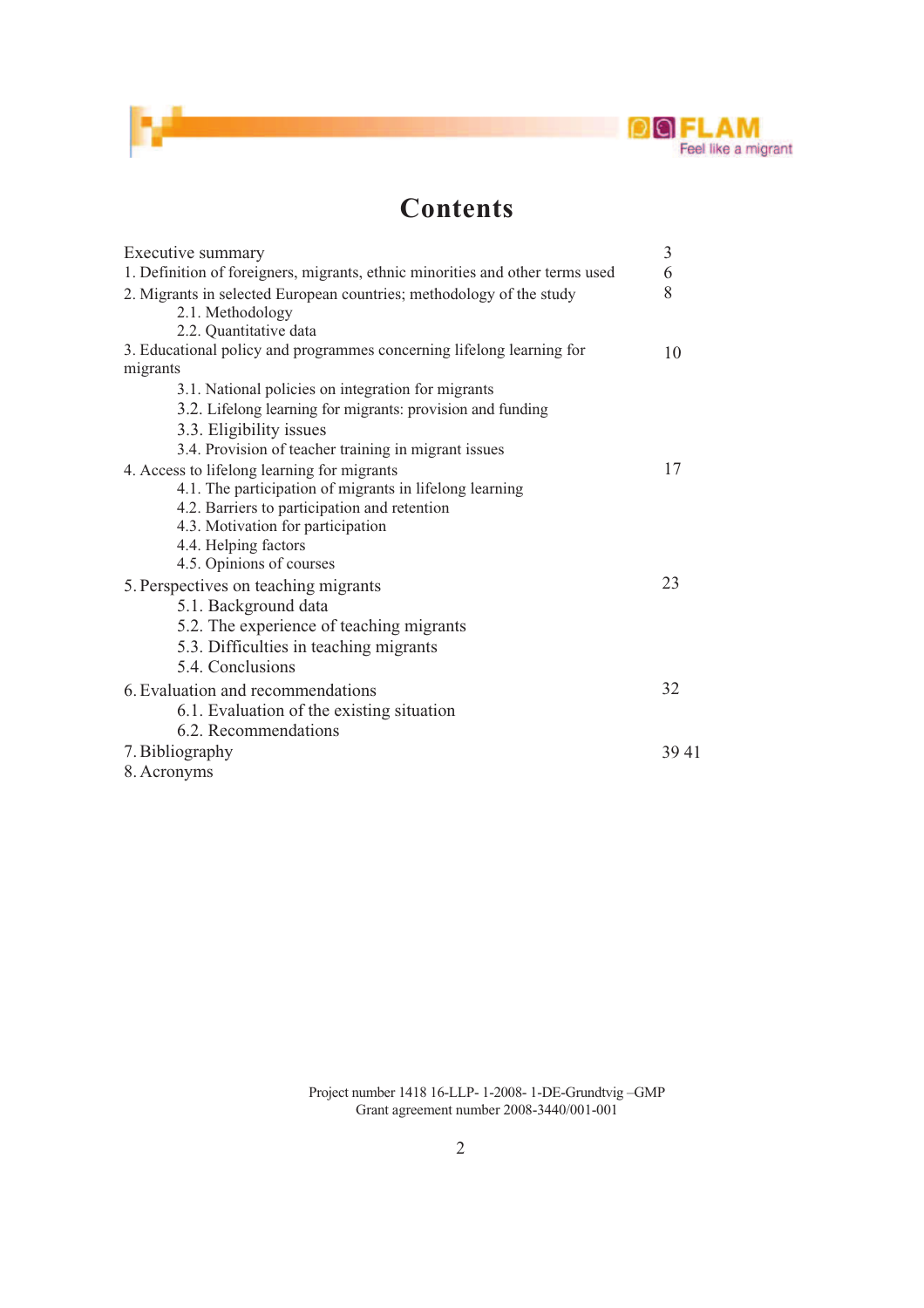

#### **Executive summary**

- 1. This report is drawn from national reports from Austria, France, Germany, Roumania, Spain, Switzerland and the United Kingdom.
- 2. Because of the wide range of countries and usage of terms, it is not possible to find a common term for "migrants". In this report, it refers to people who are now living in a country where they were not born and of parents who were also not born in that country.
- 3. The main focus of this project is people who have moved to another country with the intention of staying for a period of time for which education and/or training is necessary in order to participate in economic and social life.
- 4. A lesser focus is on people born to migrant parents, or those "of migration/foreign background".
- 5. Migration is an important factor in European economic and social life. Despite plans to decrease migration from outside the European Economic Area, the expansion of the European Union ensures that migration will continue to be an important factor in our future.
- 6. Migrants are very diverse, in terms not only of national origin but also prior education and experience, as well as their reasons for migration.
- 7. Similarly their needs for education and training in the new country vary.
- 8. Despite concentrations in certain areas of each country, there is increasing dispersal, which means that services need to be provided more widely. MOVE?
- 9. Some countries have centralised and compulsory integration policies for migrants in general; some have non-compulsory policies; and some have no policy but may be in the process of forming one.
- 10. Similarly, funding for migrants' lifelong learning varies between countries but may exist even where there is no formal integration policy.
- 11. Eligibility for lifelong learning is also variable, not only between countries but also between people of different legal status within countries.
- 12. It is difficult to find evidence that a multicultural approach is routinely incorporated into initial teacher training (whether for children or adults) but some progress is being made, notably in Germany. A certain amount of continuing professional development is available but attendance often appears to be voluntary on the part of teachers.
- 13. Access to lifelong learning for migrants is patchy. Where it is free, demand greatly exceeds supply and certain groups are excluded; where it has to be paid for, it is often beyond the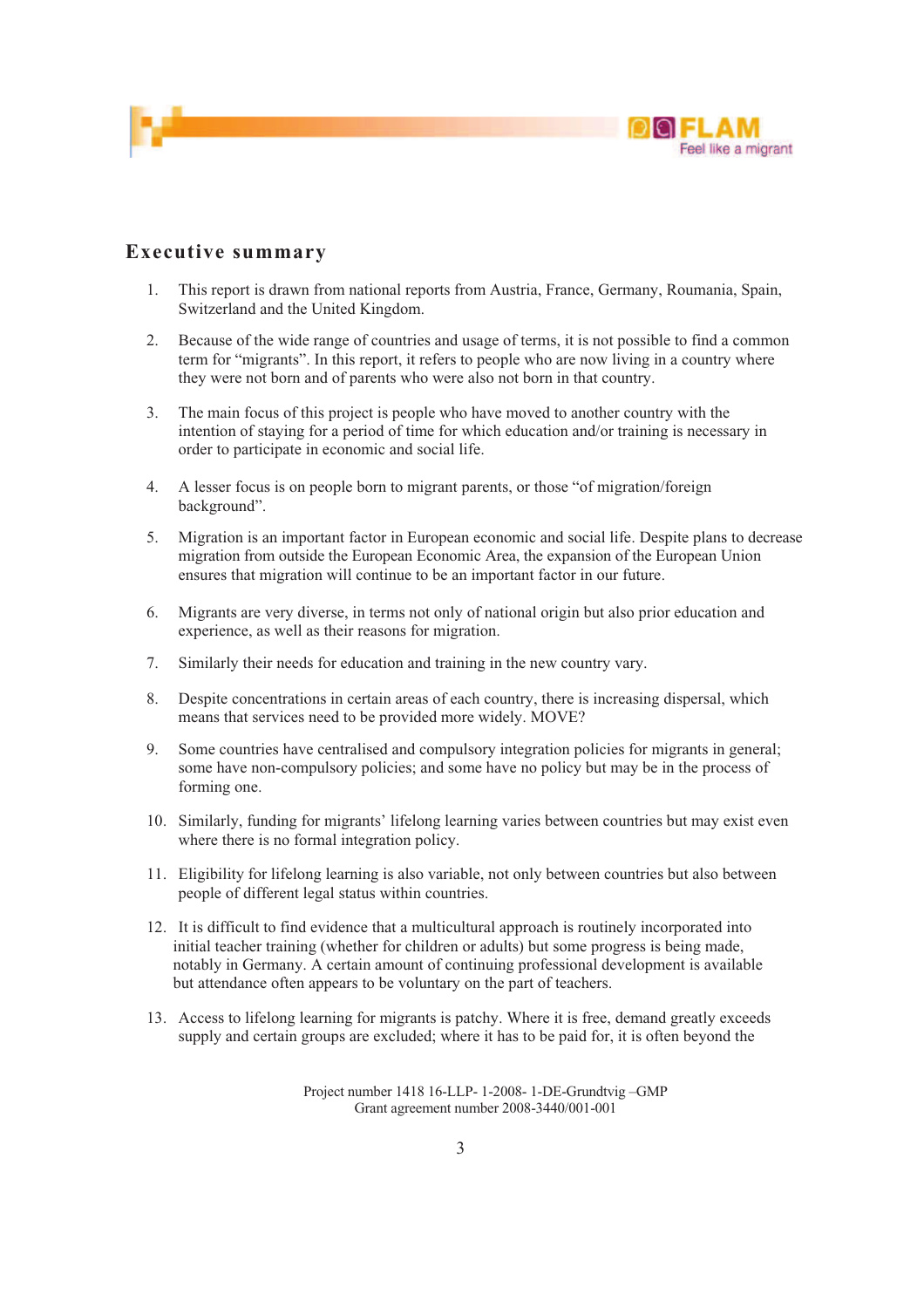



means of many migrants. It is not even always possible to collect evidence on how many migrants are participating in education, especially where they attend mainstream classes.

- 14. Where provision is made that is targeted at migrants, the majority consists of language tuition. There is little vocational training available or language combined with skills courses.
- 15. The main barriers to participation in lifelong learning by migrants are limited financial resources, insufficient availability of childcare and long working hours. Other factors are poor health and low confidence or lack of basic skills.
- 16. Institutions also pose barriers, through poor provision of information, long waiting lists and lack of courses appropriate to existing skills and knowledge.
- 17. The main motive for participation is instrumental but others include a wish to engage in social life and to learn about the new country.
- 18. Helping factors include signposting and correct information, subsidised or free courses, courses with childcare, strong social networks, sound pre-course assessment and access to educational guidance.
- 19. Migrants who were interviewed on courses they had taken were often positive, especially when their tutors were understanding, helpful, well-prepared, showed an appreciation of migrant experiences, managed classes so that everyone received the due amount of attention and gave an insight into the local culture as well as teaching their subj ects.
- 20. They would have appreciated more information on job-hunting, funding, assistance with practical issues, a greater range of courses, more contact hours and clear progression routes.
- 21. Institutional arrangements in some educational institutions made learning difficult, by providing inappropriate venues and insufficient learning materials and failing to divide students by level.
- 22. Teachers of migrants include those who are professionally trained and with intercultural / multicultural skills; those who are trained but lack such skills; those who are untrained as teachers but have intercultural skills; and those with neither training nor a multicultural approach. In this study the first three categories were represented.
- 23. Some teachers focused purely on the technical skills of delivering language tuition, whereas others believed that their approach should also take into account cultural, social and psychological issues.
- 24. Many teachers reported that they needed training in skills such as conflict management, basic skills, management of classes with very wide disparities in initial knowledge and intercultural competence.
- 25. They also requested training in access to knowledge and information that would help them both to understand their students' backgrounds and also to assist them in accessing information for dealing with practical problems outside the learning environment.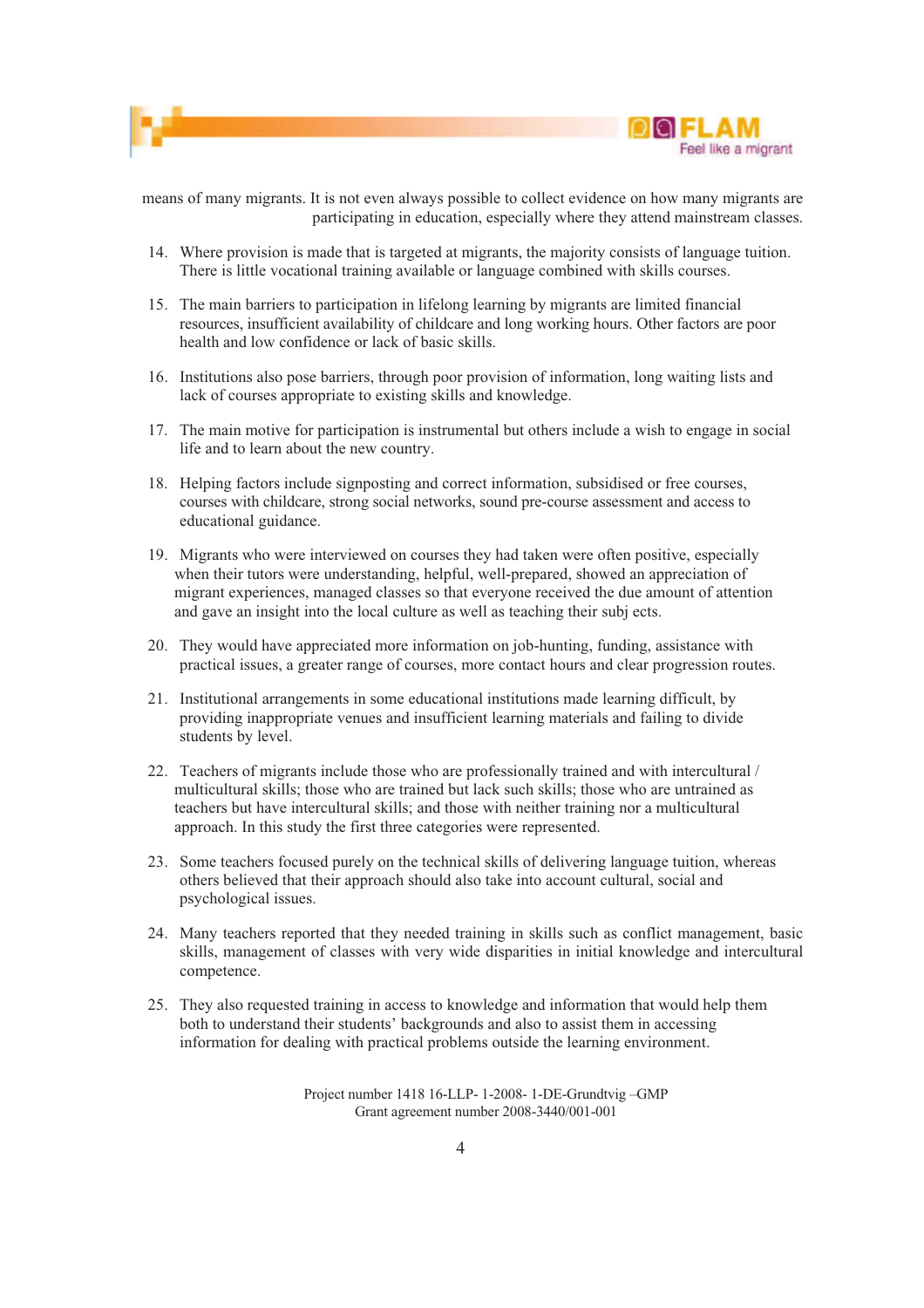



- 26. Teachers thought that ideally they needed to be flexible, patient, sensitive, understanding, empathic, innovative and open to learning.
- 27. Asked what advice they would give to new teachers, they said they needed to know that their role would go beyond teaching, becoming cultural counsellors.
- 28. Like the students, some reported difficulties arising from the institutional arrangements of the provider, such as over-large classes, mixed levels and shortage of suitable resources.
- 29. They also expressed a need for more training, opportunities to share ideas and experiences with other teachers and educational support services for their students.
- 30. Students could also present problems, for example, through conflict with classmates, low motivation, resentment of young or female teachers, lateness and absence and psychological problems.
- 31. Teachers also appreciated the difficulties many of their students had in negotiating daily life and encountering racism and negative discrimination.
- 32. Evaluations of each country pointed out the positive aspects but these were generally outweighed by the negative.
- 33. Recommendations were made for improvement in several areas, most importantly: enhancing access to lifelong learning; improving learning experiences; supporting teachers; and designing teacher training and continuing professional development.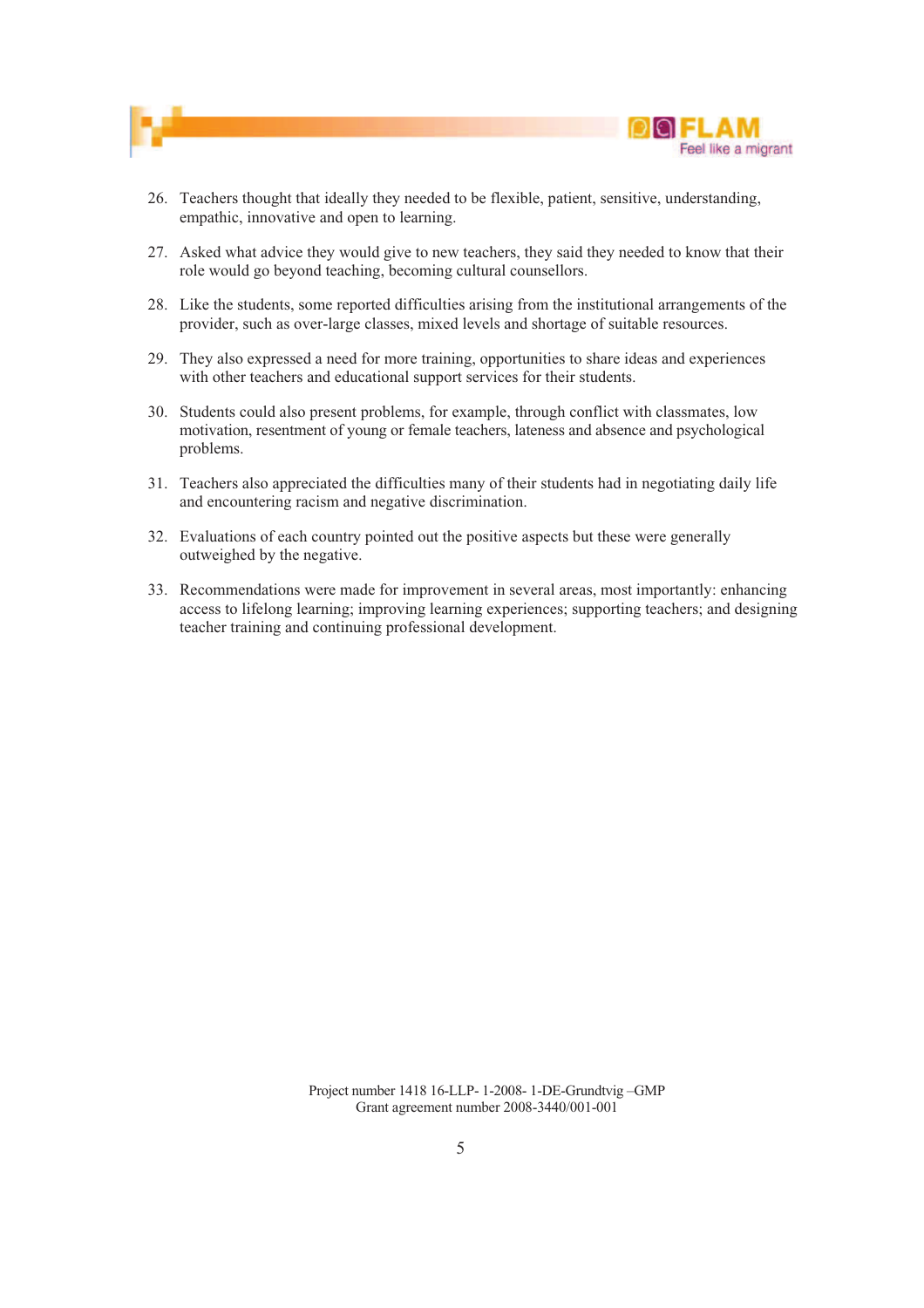



### **1. Definitions of foreigners, migrants and ethnic minorities**

It is not possible to use a single term that accurately describes the range of people who began life in one country and subsequently moved to another. They include those who fled from violence, persecution, war, natural disaster, economic misery and other intolerable situations. These, according to the International Organisation for Migration, constitute forced migration, but not all come under the 1951 United Nations (UN) Convention on Refugees and on arrival in the new country they may be assigned a range of statuses and length of residence permits (except for those who escape the notice of the authorities and are deemed "illegal migrants"). Whether their motives are economic or noneconomic, this is survival migration as defined by the International Organisation of Migration [IOM] (1994).

Similarly, what the IOM calls "opportunity-seeking migration" may be either economic or noneconomic. People migrate to find work but also to acquire or expand education and qualifications, to join their families, to marry, to carry out voluntary work, to find a new life in retirement and even for adventure (Clayton 2008).

The temporal nature of migration also varies: some is intended to be permanent, some temporary and some is seasonal. To differentiate migrants from tourists or students on short-term courses, the UN definition of an international long-term migrant is useful: that is, a person who makes the new country his or her usual residence for at least a year (FIND REF). Finally, although migration is usually considered to take place across national boundaries, there is also internal migration.

There is also the question of citizenship. Some migrants retain their original nationality (when they have one), others become naturalised. In some countries the children of migrants, born in the country of migration, retain their parents' nationality (for example, in France and Germany), in others that of the country of their birth (for example, in the United Kingdom [UK]). Some countries permit dual nationality, others do not. In some ways, "foreigner" should be the simplest term to define, where it refers to citizenship of another country; but in Germany, for example, it is applied to people born in Germany who have effectively inherited the citizenship of another country which they may never have visited or even whose language they do not speak.

This leads to the concept of "ethnic minority". This is even more contentious, not least because definitions vary from country to country. In the UK, for example, ethnic monitoring takes place in the census and in organisations, and there are categories covering the most numerous groups (the rest come under "other"). Ethnic minorities include both first and subsequent generations of migrants, and also members of other European Union [EU] states. They include both British citizens and citizens of other countries. Refusal to categorise oneself is allowed. In Germany, the term used is equivalent to "people of immigrant background" and includes those born abroad; children born in Germany of foreign parents; naturalised persons; ethnic German repatriates; and children with at least one parent in any of the above categories. The majority of "people of immigrant background" were born in Germany. Similarly, in Roumania the children of migrants are classified as immigrants even if born in Roumania.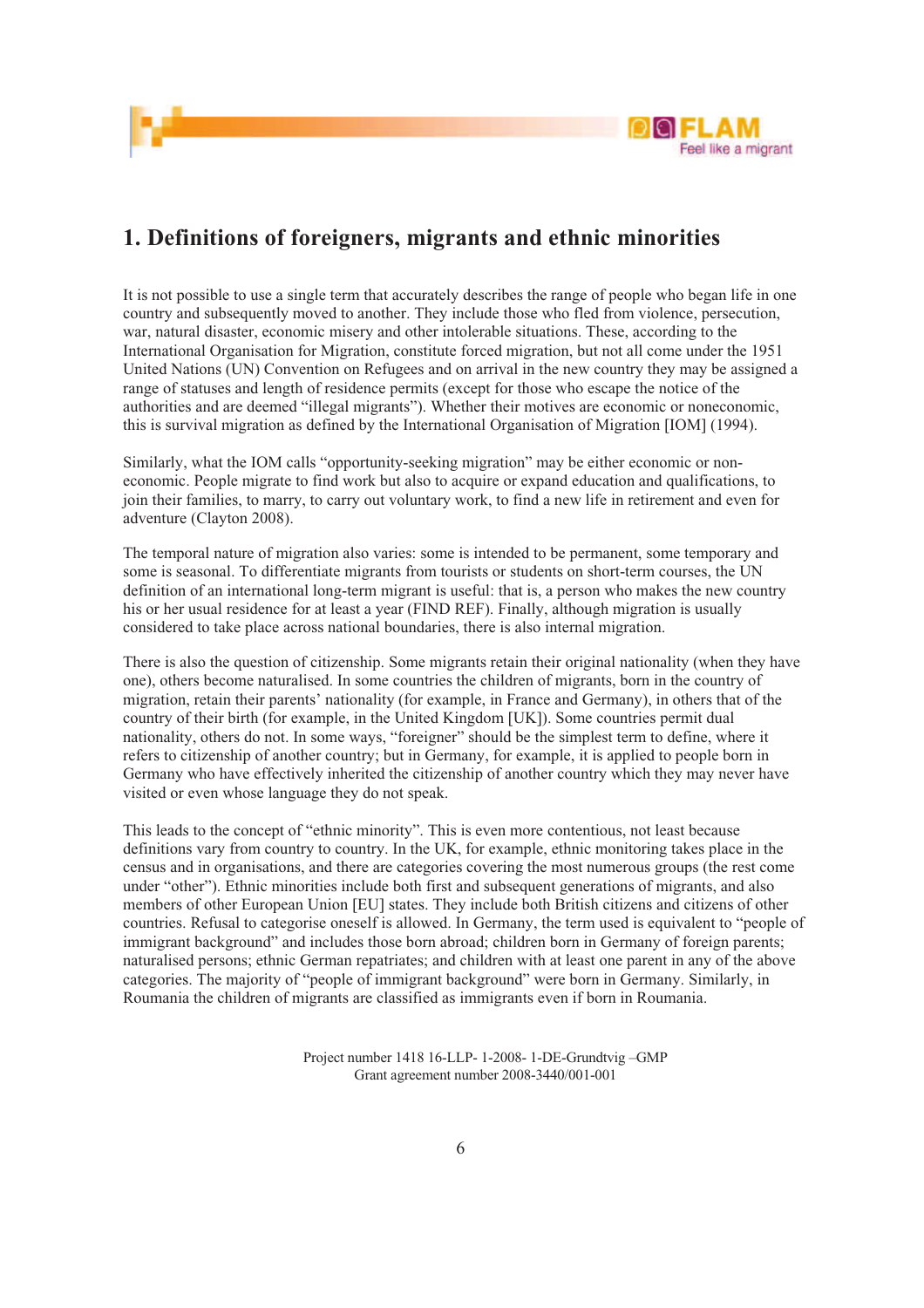



In France, on the other hand, it is illegal to collect statistics on what are freely termed ethnic minorities in the UK, on the grounds that every citizen is equal and should not be differentiated in any way. Instead the migrant population is defined as those born in a foreign country, whatever their current citizenship, and is different from foreigners, who include the French-born children of foreigners who have not acquired French citizenship. This does not mean, of course, that ethnic minority groups do not exist in France, in their own perceptions and those of others.

The situation is quite different in other countries. In Austria, for example, the term refers to native Austrians from six recognised groups, Slovenes, Croatians, Hungarians, Roma, Czechs and Slovaks, who retain their language of origin as well as German. In Roumania there are "national minorities" who have been living there for at least a hundred years and have chosen to retain a separate identity. Such groups comprise Hungarians, Roma, Germans, Serbs, Slovaks, Ukrainians, Turks, Tatars, Great Russians, Jews, Armenians, Poles, Croats, Banat Bulgarians, and Greeks.

Hence in Austria, a term equivalent to "persons of foreign background" is used to describe people who were born or were born to parents outside the country and thus includes both migrants and nonmigrants. They may or may not have become Austrian citizens (Statistik Austria 2008).

Furthermore, some ethnic minorities are visibly different in appearance, dress, accent and so on from the majority of inhabitants, whereas others are to all appearances identical and thus invisible, even though their life chances may nevertheless be diminished by comparison with the majority or even with other ethnic minorities.

The title and remit of this project necessitates decisions on the meaning of "migrant". Our focus is on people from a different culture (whether born in another country or not) who participate or are eligible to participate in lifelong learning.

In the case of newly arrived migrants, the main type of learning first undertaken is likely to be the language of the new country, in classes consisting of speakers of foreign languages. Some students may also be long-established residents who have not previously had the opportunity to learn the language. Other types of learning include vocational skills and work shadowing. People of migrant background, that is, who were born in the country, are almost certain to be native speakers of the majority language and found in mainstream education.

The term "feel like a migrant", then, has a double meaning: firstly, it is not necessary to be a migrant to be made to feel like one, in a pej orative sense; and secondly, a multicultural approach, which shows insight into how it feels to be a migrant, is necessary to give students the best possible education and chances in life.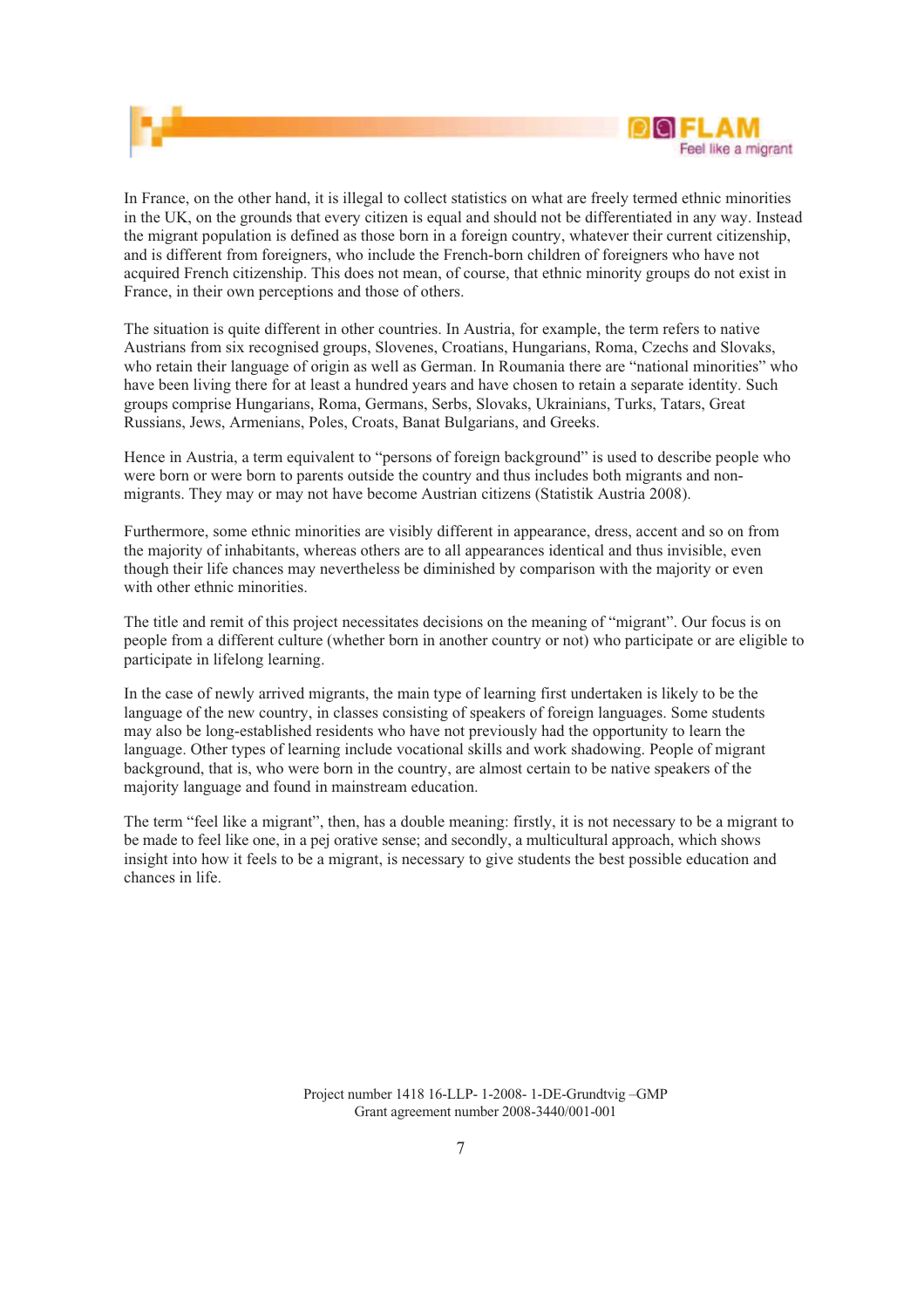

### **2. Migrants in selected European countries**

Migration is not a new phenomenon but fundamental to human history and the development of cultures and, eventually, nation-states. Despite this, some countries have been slower than others to recognise that they are countries of migrants and to value the contribution that migrants have made and continue to make.

### **2.1. Methodology**

The first part of the study was based on secondary sources, including official statistics and surveys. Researchers were asked to find out, where possible, how many migrants were in their countries; what was known about their education, previous employment, knowledge of the new language, location, legal status, age, sex and religion; and expected future trends.

The main part of the study consisted of interviews with teachers and students and the collection of case studies of organisations that appear to take a multicultural approach in the teaching of migrants. In addition secondary sources were used to collect information about national and regional policy, teacher training and migrants' access to lifelong learning. Finally, the researchers evaluated the existing situation in their countries and made a series of recommendations for improvement.

The quantitative data have been summarised very briefly in this chapter of the synthesis report: more details are found in the national reports.

The qualitative data has been dealt with more fully in chapters 3 onwards. Some has been summarised by country, where there are important differences. The results of the interviews with teachers and learners, however, showed such striking similarities that they have been amalgamated, along with the recommendations.

#### **2.2. Quantitative data**

The countries represented, Austria, France, Germany, Roumania, Spain. Switzerland and the UK, vary in the numbers and percentage of foreign citizens living in the country. Roumania has the smallest percentage, at 0.2% in 2006, but this represents an increase of 8% over 2005 (Ministry of Foreign Affairs Roumania 2007). In Austria, on the other hand, 10.3% of the population in 2008 were foreign citizens (Statistik Austria 2008) and there are substantial numbers in France (Institut National d'Etudes Démographiques [INED], www.ined.fr), Germany (Bundesamt für Migration und Flüchtlinge, www.bamf.de), Spain (FUENTE 2008) and the UK (Office for National Statistics 2006). The country with the highest proportion of foreigners, however, is Switzerland, at 37% in 2007 (Bundesamt für Migration und Flüchtlinge, www.bfm.ch). Only a small minority of migrants are refugees.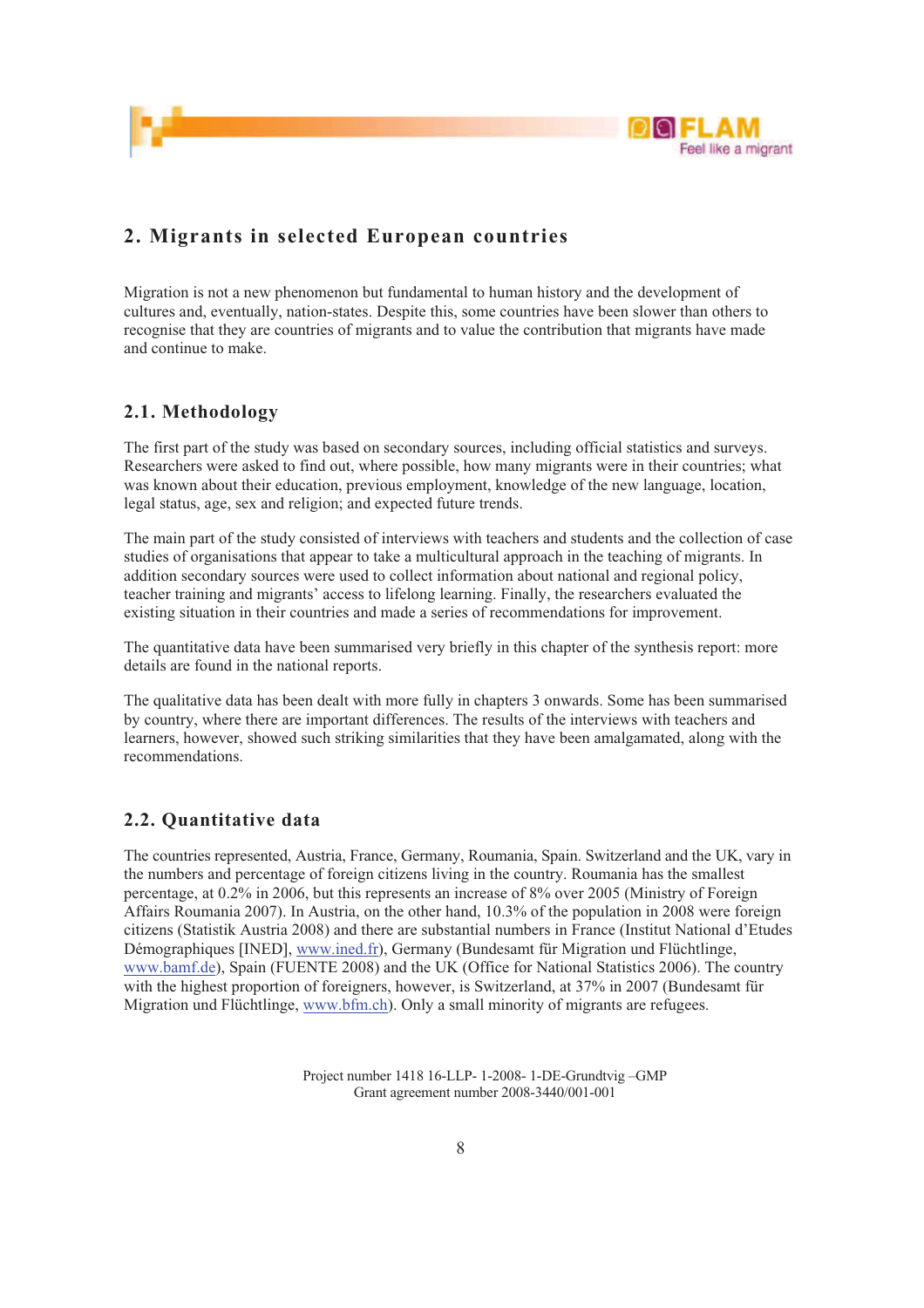

These figures are likely to increase as free movement of people is instituted throughout the EU. Migration from outside the Union is also increasing. Attempts to slow the rate of immigration through selection on the basis of qualifications and stricter rules on family reunion may or may not counterbalance the expected increases in intra-EU migration. In Switzerland it is expected that the number of European Economic Area  $(EEA)^1$  citizens taking up employment will increase.

Not all foreign migrants have learning needs in the new country. Some are highly qualified and might not even need to learn the host country language, for example, people working for foreign firms in Roumania. In Austria and Switzerland many migrants are German speakers; many migrants to France, from North and West Africa, the UK, from Africa and the Indian sub-continent, and Spain, from Latin America, already speak the language because of former colonial relationships.

On the other hand, people from Turkey and the former Yugoslavia, who constitute significant proportions of migrants to Austria, from Portugal and Poland to France, from Turkey, Italy and Poland to Germany, and to Moldova and Turkey to Roumania, and to the UK from Poland, Roumania and Bulgaria, constitute a pool of potential labour in need of language tuition and in some cases vocational training. These relatively new sources of migrants are very likely to arrive with little or no knowledge of the host country language (Cannell & Hewitt 2008).

Although there is a tendency in most countries for migrants to be concentrated in certain areas, notably but not exclusively capital cities, large conurbations, ports and so on, they are found throughout all of the countries represented here. This has important implications for the provision of education and training.

The employment chances of migrants are generally below those of the native population. For example, in Vienna, almost a quarter of the unemployed in 2006 were foreign citizens (Beratungszentrum für Migrantinnen und Migranten, www.migrant.at); in France the unemployment rate of migrants is twice that of non-migrants (Institut national de statistiques études économiques [INSEE], www.insee.fr). Furthermore it is reported that in Austria, France and the UK migrants are more likely than nonmigrants to be in low-paid and often precarious employment. Since migrants are a very diverse group, however, such statements have to be treated with caution, as is shown by research in the UK that almost certainly can be applied in all other countries in this proj ect (Learning and Skills Council 2007).

This pattern is often repeated among the children of migrants, although to a lesser degree and varying greatly according to national origin. The educational success and subsequent labour market experiences of second generations show patterns of continuing disadvantage among most groups (Cabinet Office 2003). This suggests that new approaches are needed in education, training and vocational guidance to assist in lowering the barriers to full participation in economic life.

<sup>1</sup>The EEA comprises the European Union, Iceland, Norway and Liechtenstein.

Project number 1418 16-LLP- 1-2008- 1-DE-Grundtvig –GMP Grant agreement number 2008-3440/001-001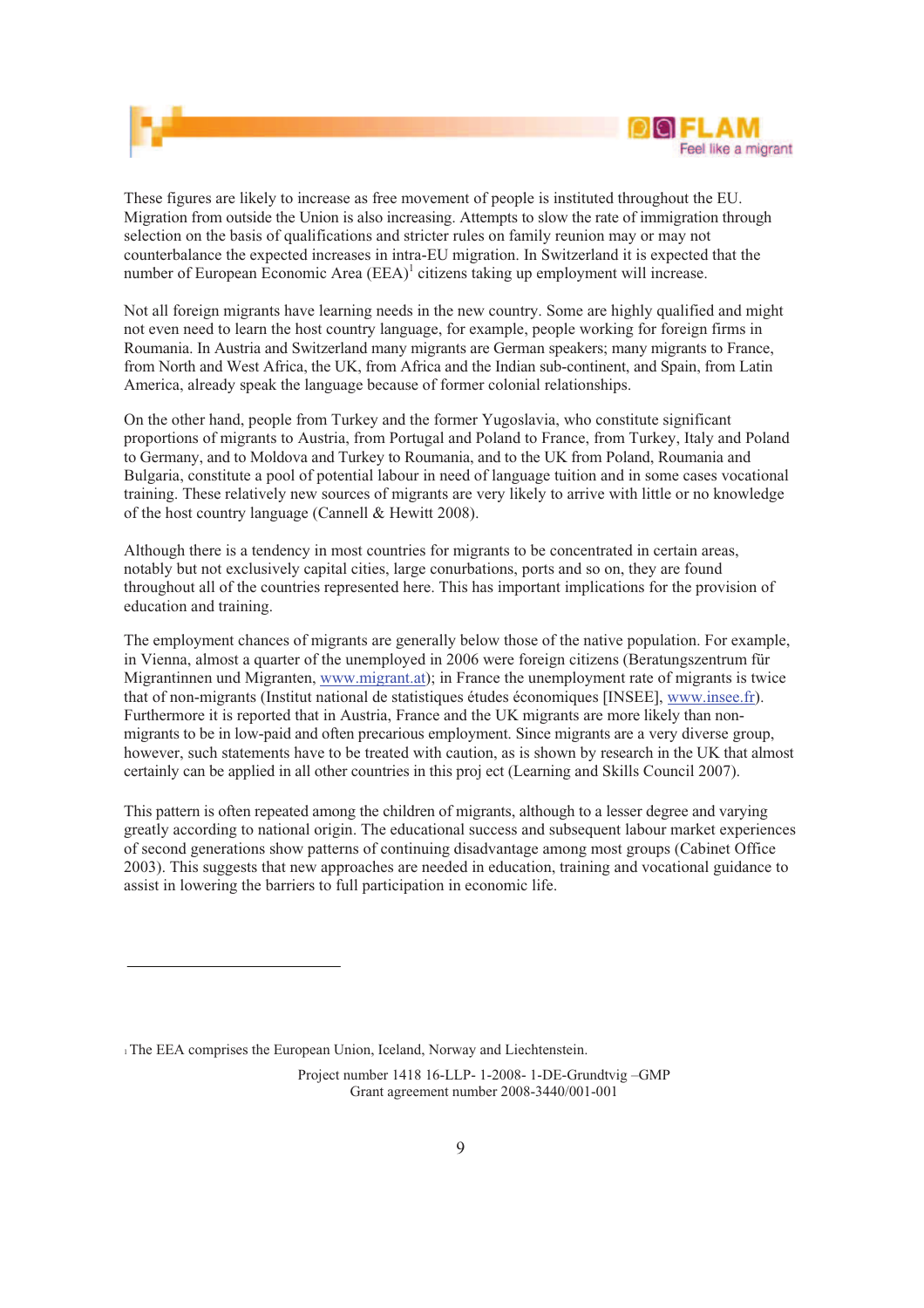



## **3. Educational policy and programmes concerning lifelong learning for migrants**

### **3.1. National policies on integration for migrants**

#### **3.1.1. Countries with compulsory integration policies**

Of the countries covered in this report, only Austria and France have formal policies for the integration of new migrants. Both focus on the acquisition of the national language as the best way to participate in social, economic and cultural life but each has different rules. Since January 2006 all migrants with permits to stay and who plan to stay in Austria for more than six months (excluding those with EU, EEA or Swiss citizenship) are obliged to learn German, including reading and writing, within five years, as part of the Integration Agreement *(Integrationsvereinbarung).* Attendance on the Integration Course is not compulsory, as long as German is learnt to a certain standard. Those who do not prove knowledge of German after five years may be deported.

Since 2006 people applying for long-stay visas for family reunion must take a French test and if they fail have to attend a short course in their own country and obtain a certificate before they are given the visa. In order to receive a residence permit of ten years, a foreigner must master the French language. Every migrant with long-term permission to stay (again, excluding those with an automatic right to live in France, and also asylum-seekers) is given a compulsory contract of reception and integration (CAI). In France, integration is promoted by the Ministry of Immigration, Integration, National Identity and Co-Development and the Ministry of Labour, Social Affairs and the Family, and measures are implemented by two national agencies, L'Agence Nationale de l'Accueil des Etrangers et des Migrations (ANAEM) and L'agence Nationale pour la Cohésion Sociale et l'Egalité des Chances (ACSE).

#### **3.1.2. Countries with non-compulsory integration policies**

Germany has a national integration policy aimed at allowing migrants to participate on equal terms in German life. As a federal state, detailed integration policy is formulated and implemented by many institutions at different levels of the state. These include the Federal Government ministries of: the Interior; Family Affairs, Senior Citizens, Women and Youth; Health; Labour and Social Affairs; and the Federal Commissions for Migration, Refugees and Integration, and for Repatriation Issues and National Minorities in Germany. The German Federal Republic provides integration courses. In addition, the *Länder* have ministries, such as the Bavarian State Ministry of Labour and Social Welfare, Family Affairs and Women; the Ministry for Generations, Family, Women and Integration of North Rhine, Westphalia; and the Ministry for Social and Family Affairs, Health and Consumer Protection, Hamburg. Local authorities, such as the cities of Nuremberg and Schwerin have integration policies; and charities, such as the Red Cross and the Charitable Organisation of the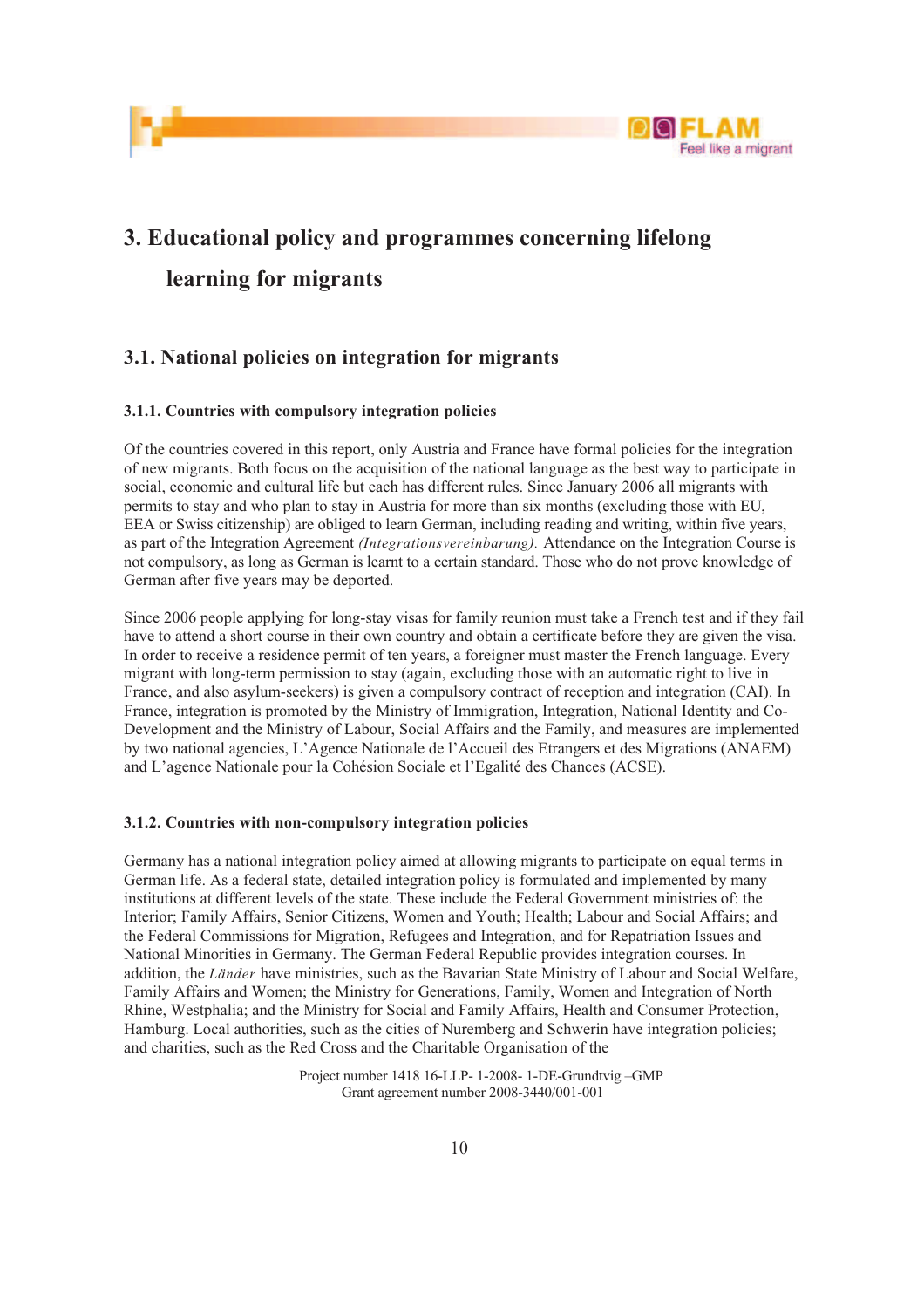



Protestant Church in Germany, and foundations, including *Otto Benecke Stiftung, Stiftung Mercator* and *Robert Bosch Stiftung,* make an input into policy. Integration policy is currently a government priority.

In Roumania, given the low level of immigration, there was in the past no urgent need to develop a comprehensive integration policy for migrants, but there are relevant measures and activities undertaken through collaboration between various public institutions, local government, nongovernmental organisations (NGOs) and the National Office for Refugees. Asylum-seekers awaiting a decision (which takes one to two months) are houses in reception centres run by NGOs. Most national policies are targeted at Roma, especially those of school age. The immigration strategy for 2007-2010, however, includes the social integration of foreigners. This involves support for active participation in Roumanian economic, social and cultural life while maintaining their identity and programmes to ensure integration efforts by some categories of migrants.

#### **3.1.3. Countries with no central integration policy**

In the UK, there is a government body making provision for refugees and asylum-seekers, and the integration of refugees is now official policy (Department for Work and Pensions [DWP] 2005), but currently there is no integration policy for migrants in general. Integration issues are touched upon by a range of ministries, committees and agencies. The Commission for Integration and Cohesion has therefore recommended the establishment of an Integration Agency to help tackle the barriers faced by some new migrants These include knowledge of life in the UK and the law; non-recognition of qualifications; lack of language skills; and difficulty accessing English for Speakers of Other Languages (ESOL) (Department for Communities and Local Government 2008).

In addition to regions and local government areas, there are four legislative bodies: the UK Government (for the whole country), the Scottish Government, the Welsh Assembly Government and the Northern Ireland Executive. Although the power of deciding who may enter and stay in the country rests with the UK Government, adult educational policy is devolved. Scotland's ESOL strategy was launched in 2007 and aims to give access to all residents whose first language is not English "access to high quality English language provision so that they can acquire the language skills to enable them to participate in Scottish life". Provision of courses is by Further Education colleges, voluntary and private sectors. Local coordination is through the 32 Community Learning and Development Partnerships. There is a National ESOL Panel to monitor provision.

Switzerland is similar in that there is no national policy on lifelong learning for migrants but each canton has its own policy. Spain's Immigration Law (Organic Law 4, 2000) states that the integration of migrants is a high priority and that all residents should have the same rights and obligations as EU citizens but contains little detail other than the right of migrants to education up to the age of 18 and respect for cultural identity. Public authorities are allowed to take positive action to create real equality of opportunity and eliminate obstacles to this.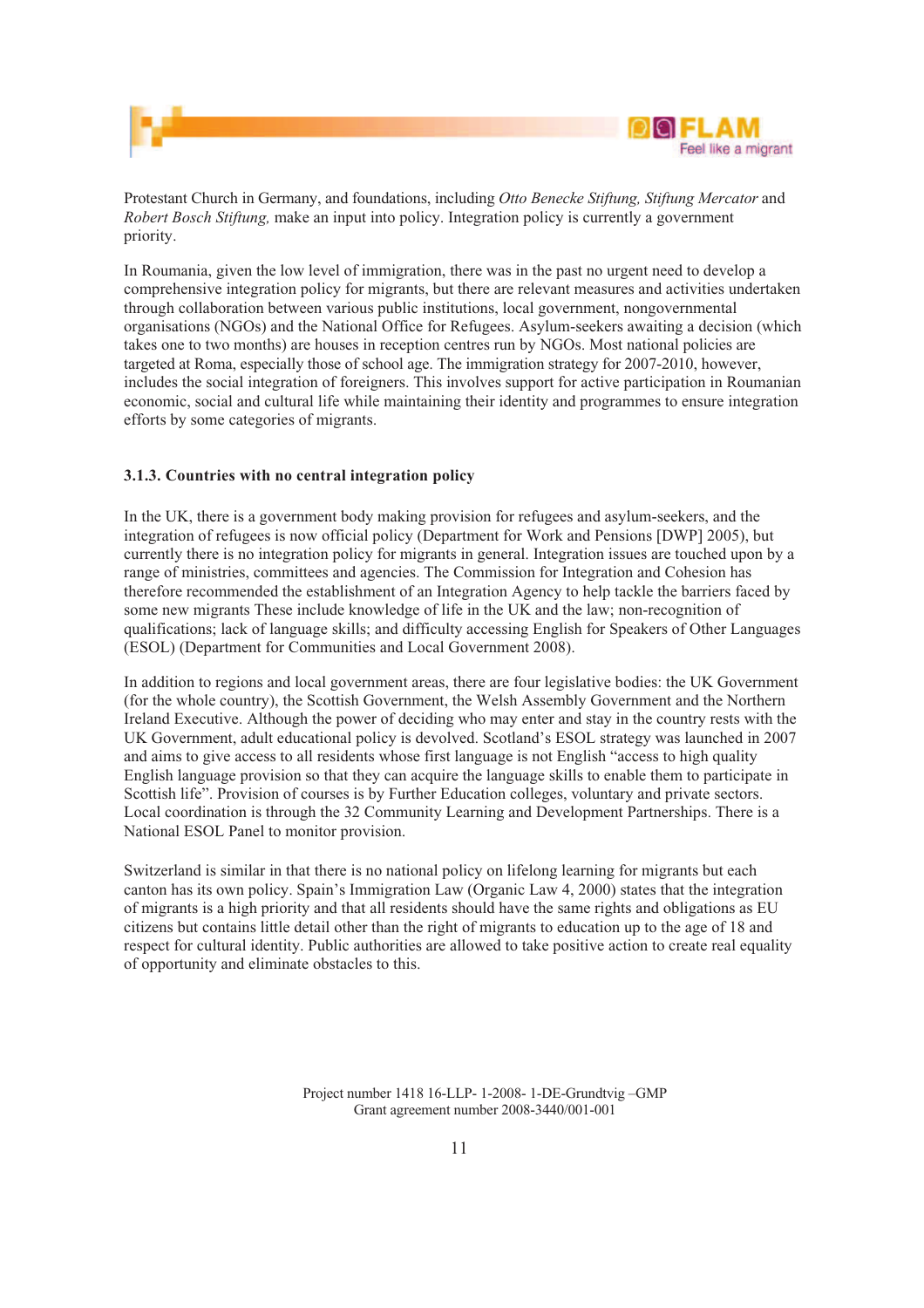



### **3.2. Lifelong learning for migrants: provision and funding**

#### **3.2.1. Countries with formal provision and access to funding for migrants**

Austria, France, Germany, the UK and Roumania all provide lifelong learning for adult migrants and fund all or a substantial part of the costs.

Under the Austrian Integration Agreement, a course is provided, in two parts: 75 hours literacy for those who need it (including those who are literate but not in the Latin alphabet) and 225 hours of German teaching. Proof of German language acquisition may be provided by a certificate from the Integration Course or from any other A2 German course. Course funding under the Integration Agreement is provided in the form of vouchers by the City of Vienna for those who live there and by the federal government for the rest. A Vienna resident may use both vouchers at the same time. Refunds of course fees are made on condition of course completion within specified time limits. Funding, mainly for German and literacy, is also available from the Federal Provinces, local communities, the Public Employment Service (Arbeitsmarktservice [AMS]), the Austrian Chamber of Labour and the Vienna Fund for Employees. The Austrian Ministry for Education, Arts and Culture and the European Social Fund provide basic skills courses that include social skills, English and Information and Communication Technology (ICT). In Vienna, the Municipal Department 17 (Integration and Diversity, MA 17) plays a central role in funding German language courses for migrants. It funds various basic German language courses for special audiences, such as children, teenagers, women, as well as general German and alphabetisation courses.

Integration courses are offered nation-wide but the largest number is found in Vienna. Such courses must be certified in respect to course contents, methods and teachers' qualifications by the Austrian Integration Fund (ÖIF). Recently orientation courses have been offered in Vienna to migrants who received permission to stay on or after 1<sub>st</sub> October 2008. These courses include information on the Integration Agreement and related topics, given in the most important migrant languages; a booklet on language courses and guidance in Vienna; sessions on career counselling, recognition of qualifications, the health care system, the school system and other matters. Migrants must attend one of these sessions before they can use the €300 worth of vouchers supplied by the City of Vienna for integration courses.

The Vienna Municipal Department of Immigration and Citizenship supplies an information package for new arrivals, available in Arabic, Bosnian, Croatian, German, English, Turkish and Serbian, and a magazine for migrants. There are also publicly-funded German classes for people who have lived in Austria for a long time but were unable to access education. One initiative provides basic German courses for the mothers of children in kindergarten and primary school. Courses take place in the same building and childcare is provided. An important focus of the courses is integration into school life.

In France, ACSE finances French language tuition for people of labour market age, whether employed, unemployed or inactive, and those seeking naturalisation. Those with a contract of reception and integration from ANAEM have free access to civic education, French language tuition and assessment of prior (experiential) learning *(bilans de compétences).* ACSE also funds initiatives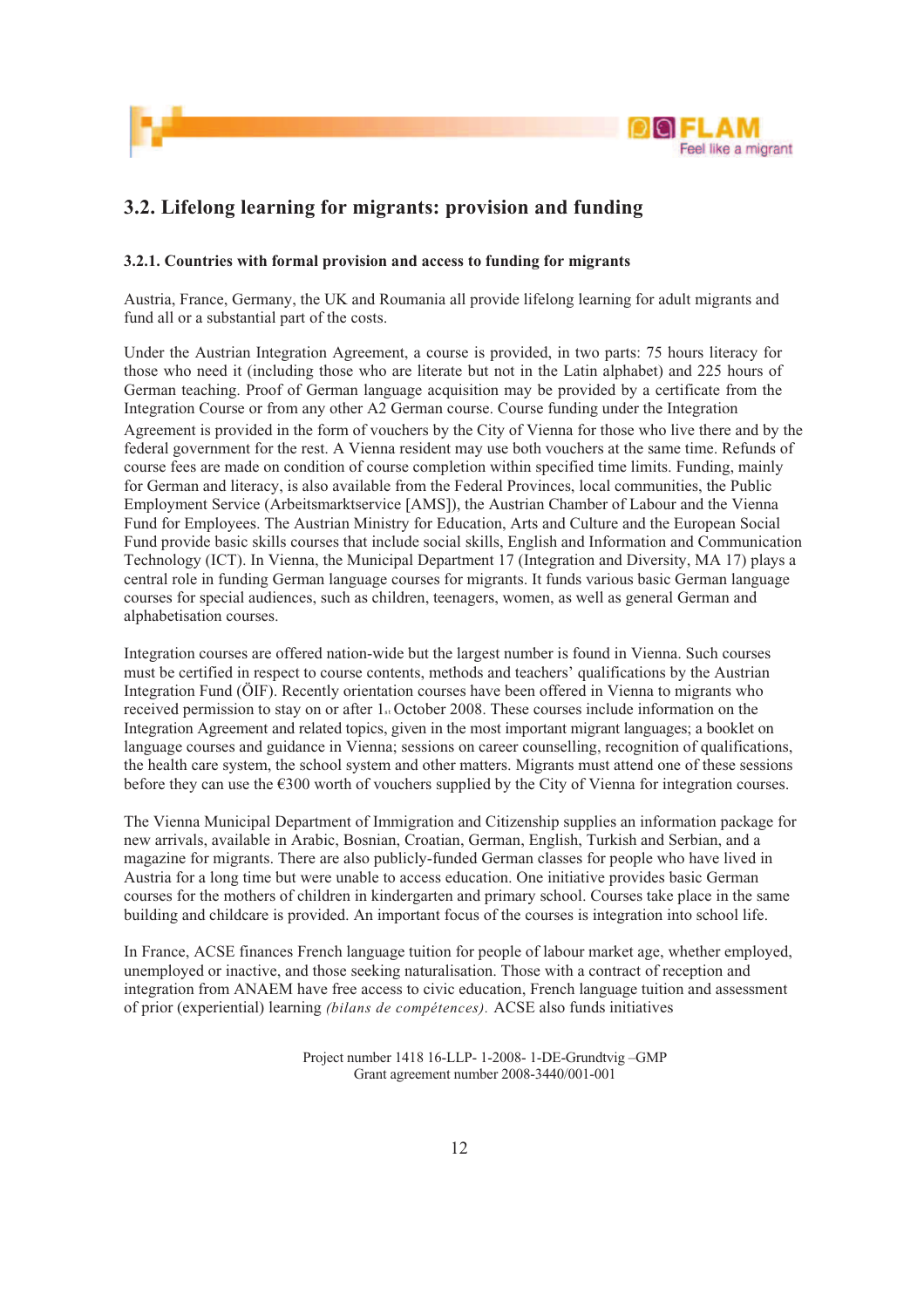

by employers to integration language tuition into their training plans. There are actions aimed at women by city administrations, involving basic orientation and an introduction to spoken French.

The Federal Government of Germany, Länder, local authorities, foundations and associations offer different measures and projects to help migrants integrate. The state provides the integration courses and pays a large proportion of the costs. Participants pay  $\epsilon$ 1 an hour but are exempt from this charge if they are drawing unemployment or supplementary benefit. The integration course consists of 450 hours of German tuition and 22.5 hours of orientation, after which the participant may take the level B 1 German examination. Special optional courses are available to those who cannot participate in general courses for family, religious, cultural or geographical reasons, including literacy courses for those who cannot use the Latin alphabet or who are not literate in any language; integration courses for women and parents, to help them participate in decisions about their children's education; practice-based integration courses for young people who are no longer obliged to attend school but are under 28 and plan to continue in education or vocational training, and receive information on the education system, the labour market, the avoidance of drugs and violence and other matters; intensive courses for fast learners; support courses for migrants who have lived in Germany for some years but still have inadequate or incorrect knowledge of German.

Migrants may access advice services and career-related language support and there are initial advisory services for new migrants. The aim of the latter is to assess individual needs and help the migrant to develop a support plan. There are also special advisory services for new migrants aged 27 or less. These initial advisory services are provided by a range of bodies, including charities, under the aegis of the Federal Office for Migration and Refugees (BAMF) which itself provides only a basic advice service. Advice services are also provided by Länder, local authorities, and independent providers.

Although there is no compulsion for migrants to learn or prove competence in English, unless they intend to become British citizens, ESOL is provided. The Department for Innovation, Universities and Skills is responsible for provision, which is delivered by colleges of further education and funded by the Learning and Skills Councils. The Department also cooperates with the UK Border Agency on citizenship courses. There is currently, however, no standardised policy and provision of lifelong learning for adult migrants varies from place to place. Where learning opportunities exist, they consist mainly of ESOL, ICT and basic skills, but these are considered important as skills for life in the UK. Nevertheless, provision varies in different geographical areas, depending on available finance and the number of migrants and hence the demand for classes. A survey by the Department for Work and Pensions found that only 2% of respondents were paying their own fees. Funders, in decreasing order of importance, included the government or local authority, the college, employers and the Workers' Educational Association (WEA). Some courses, especially those in colleges of further education, gave help with travel costs. In Scotland there is a national ESOL web site to promote available provision (www.esolscotland.com) and ESF funding has been used to increase migrants' participation in employment through re-training.

People from other EU countries, registered migrant workers from the EEA and Switzerland and the children of Turkish workers may apply for help with course fees in England, Wales and Northern Ireland and help with living costs is possible for people who have been resident in the UK, Channel Isles or the Isle of Man for three years or more at the start of the course. People with refugee status or similar long-term stay permits have broadly identical rights to lifelong learning and funding as British citizens. Between 2004 and 2005, the government spent £279m funding almost ESOL 540,000 places, but restrictions were introduced in 2007 and it is proposed that from September 2009 free places will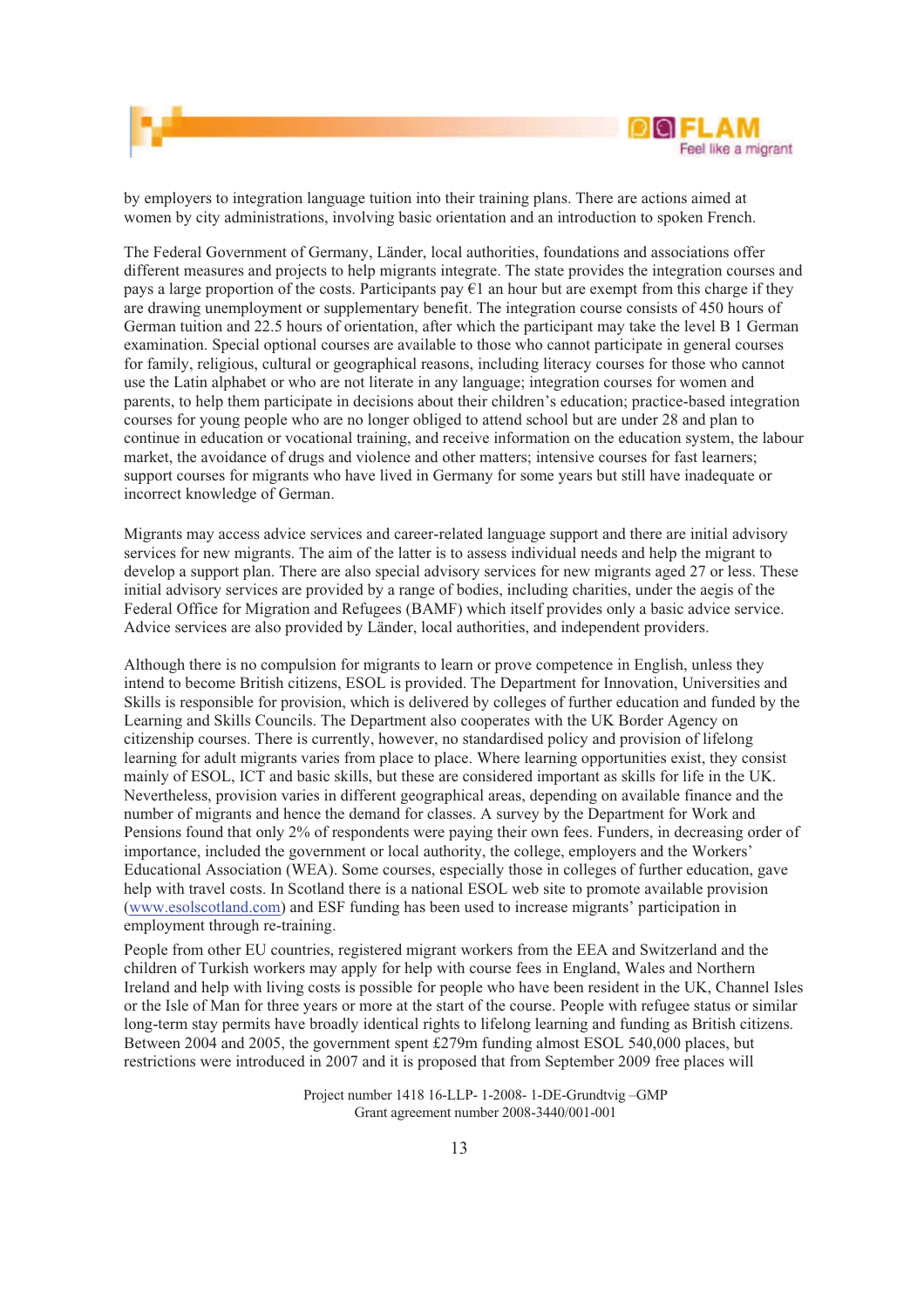



be available only to priority groups such as the unemployed and those on income support. Even now, "large numbers of migrants who want to learn English are unable to because of restrictions on, or lack of, free provision" (Communities and Local Government Committee 2008).

Since October 2006 foreigners with residence rights who are also EU or EAA citizens may request free courses in Roumanian for Beginners and information and counselling sessions on Roumanian life and culture. These are organised by the Ministry of Education, Research and Youth and the National Office of Refugees. Refugees are provided with free courses in Roumanian, cultural orientation sessions and information on life in Roumania and the education system. All legal migrants have access to publiclyfunded courses. Funding for the integration programmes comes from a variety of sources, national, European and private. Public courses are not compulsory for migrants, but certain occupations, such as the Peace Corps, demand participation in courses on the language and culture of the country.

#### **3.2.2. Countries with little support for migrants' lifelong learning**

In Switzerland there appears to be no public funding available – broadly, a migrant can attend any course but must pay the fees him/herself. There is a range of integration and orientation courses, a few of which are subsidised by the federal government, but migrants must pay their own fees when attending other courses for adults. There are multicultural educational guidance and counselling services for migrants.

There appears to be a focus on education for the children of migrants but very little for adult migrants in Spain. In order to access post-compulsory education and educational funding, it is necessary to be a resident. In Andalusia, however, one of the objectives of the education authority is to promote adult education among the parents of children in basic education. This involves integrating them into adult basic education, developing plans for Adult Education Centres to target migrants, and networking with migrant associations and those who work with migrants.

#### **3.3. Eligibility issues**

As stated above, all new migrants to Austria must in time prove knowledge of German and can access funding for classes. This compulsion does not apply to citizens of the EU, European Economic Area and Switzerland. There are German classes for long-time residents who could not access them earlier. Financial help with course fees is restricted to: all migrants on the literacy course; family members (spouses and underage unmarried children) of Austrians, EEA and Swiss citizens; and those who have to fulfil the Integration Agreement (including refugees) and arrived between certain dates.

The French compulsory integration contract excludes asylum-seekers and foreign citizens with automatic right to residence but vocational training is available to migrants with permission to work and all legal residents may access French language tuition. Thus, French language and other courses and services are provided for a wide range of migrants.

The integration course is a government-sponsored course principally for newcomers to Germany. Those entitled to attend are foreigners who are newcomers to Germany and do not have an adequate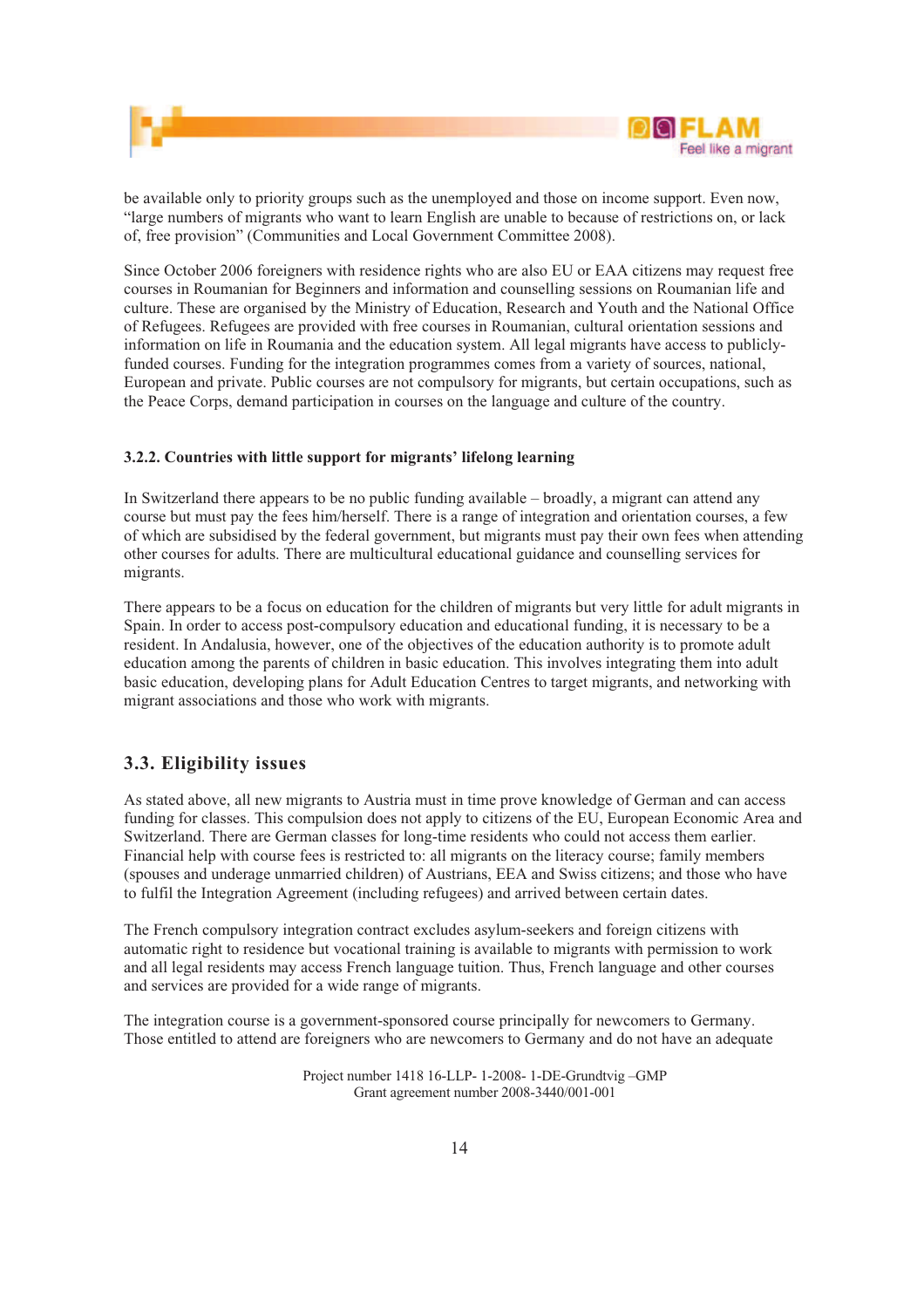

command of the German language, live in Germany permanently and have been awarded a residence permit for the purposes of taking up work or for the purposes of family repatriation or for humanitarian reasons; and late repatriates (ethnic Germans from other countries) and their families who are covered by the assimilation resolution. In addition, foreigners who have lived in Germany for some time may apply to j oin an integration course, provided places are available. Priority is given to foreigners who wish to attend a course to acquire the level of German necessary for keeping a settlement permit or attaining German nationality, or who are entitled by law to attend an integration course, but were prevented from doing so for reasons beyond their control. The Aliens' Registration Office can oblige those foreigners who have lived in Germany for some time to attend a course, provided free places are available and the persons involved draw state benefits. EU citizens are entitled to attend a German course provided sufficient places are available. Integration courses are not open to children of school age, young people and young adults who are integrated as part of the education they receive.

In England (but not Scotland), the right to free ESOL classes has been withdrawn from asylumseekers and is to be withdrawn from other groups, as noted above. Participation, however, is open to a wide range of people, including those who have lived in the UK for many years but have not had the opportunity to learn English properly; refugees, including asylum-seekers and those given permission to stay; migrant workers; and family members of migrants. In practice, very few currently pay fees.

In Roumania, all legal migrants have the right to attend publicly-funded courses; there is little or no funding for any migrants in Switzerland but they may participate in any course; and in Spain there is little provision for migrants beyond basic education for parents. Above the age of 18 migrants must be officially resident in Spain in order to access mainstream post-compulsory education and funding.

### **3.4. Provision of teacher training in migrant issues**

The questions of interest are: do initial teacher training curricula include multicultural / diversity issues? Is there continuing professional development (CPD) or in-service training for teachers in multicultural / diversity issues?

In Austria there is no evidence of these issues being part of the training of primary and secondary school teachers, but since the 1990s intercultural learning has been a principle of secondary school curricula for all subj ects and all Austrian universities that train teachers of German as a foreign language include diversity issues in the curriculum.

Since the 1990s the French Ministry of Education has recommended that local cultures be taken into account in teacher training. Initial teacher training services have organised training, working groups and courses on migrant cultures and on the relationships between teachers and migrant parents. Inservice training in multicultural / diversity issues is not a national priority of the Ministry of Education but certain regional academic bodies made it one of the proposed training themes for 2008. For example, the Montpellier Academy proposed "Migration, family, school: let's do away with misunderstanding".

In Germany, the Ordinance on Integration Courses defines the accreditation conditions for teaching staff. These conditions include high levels of pedagogical and intercultural skills and specialist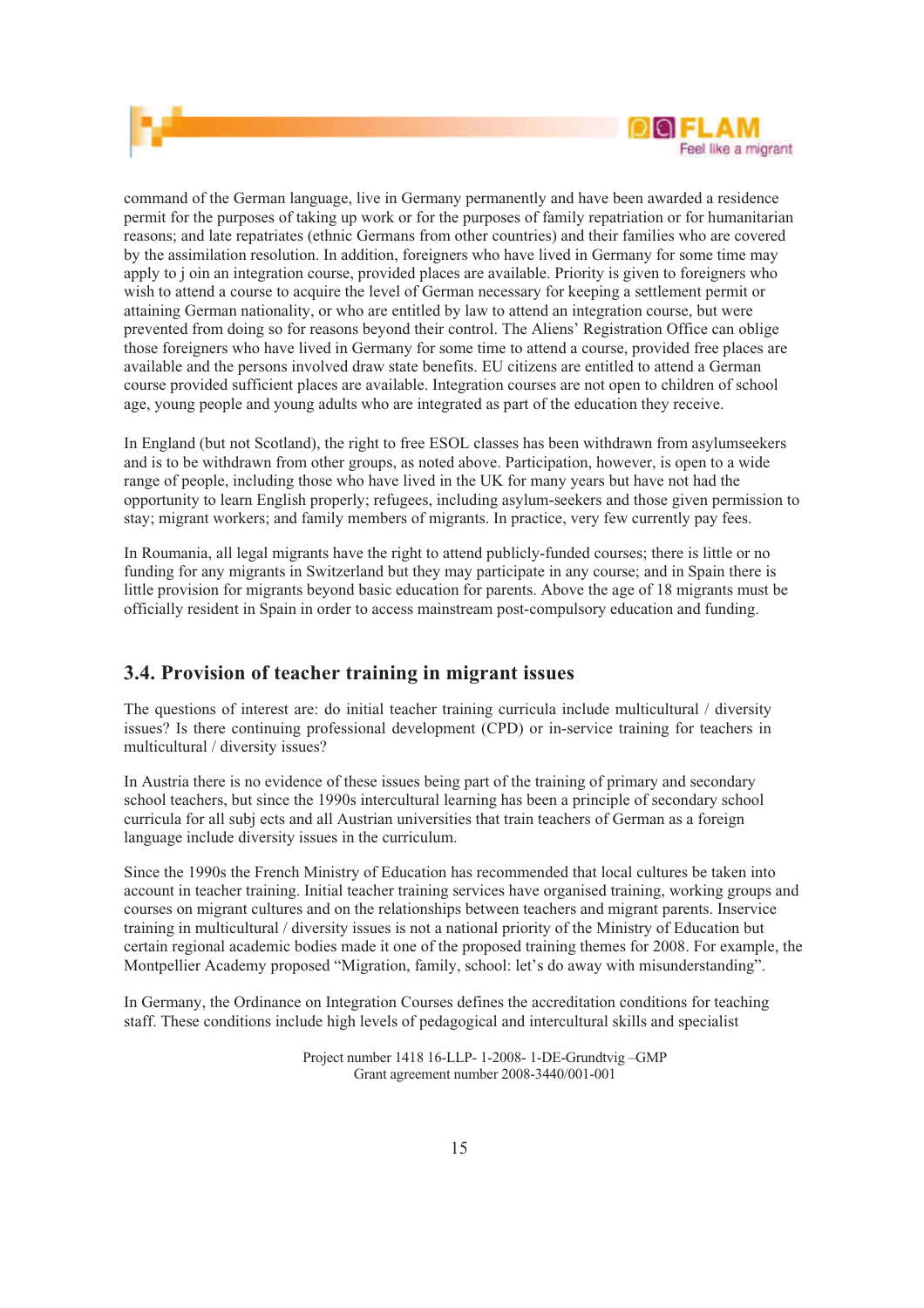

qualifications. The teachers who do not possess the specialist qualifications can attend an additional qualification course run by BAMF. The courses are also provided by accredited institutions such as the Goethe Institute. There are courses of 52 or 105 hours which include the topics of migration, methods, exercises, training materials, communication, intercultural learning and counselling for participants, and optional topics including vocational orientation, conflict management and new technologies. There are also courses on intercultural understanding for teachers, trainers and counsellors working with young migrants: these are run by private institutions such as the *Institut Interkulturelle Qualitätsentwicklung,*  which charges €1,980 for a course of 75 hours. Other courses for teachers, however, do not include very much on intercultural learning or diversity issues and most in-service training and curricula concentrate on methods and techniques of teaching and how to conduct the orientation course, which focuses on German culture, the legal system and ethical values.

Teaching English to Speakers of Other Languages (TESOL) courses can range from 2 days to 8 weeks and focus mainly on technical and conceptual matters; the post-graduate certificate of education in TESOL, however, lasts for one year and includes classroom management as well as language teaching. There are multicultural studies courses available at various levels but these do not seem to be aimed specifically at teachers. There is a Certificate for International Education Professionals and Nottingham University School of Education also offers a certificate following a course on basic immigration, fees and funding, basic advisory skills and cultural awareness and sensitivity. Overall, however, it is hard to find evidence that a multicultural approach is a core part of the initial training of all ESOL teachers.

In the case of training for teachers in Roumania working with Roma, there are several programmes and these typically include diversity and "ethnic cultural intimacy". In general teacher training includes intercultural education but not diversity issues, but there are projects on preparing teachers for a multicultural approach that respects diversity. In Andalusia teacher training is being developed for those teaching adult migrants, but currently the content of the curriculum is not known. In Switzerland CPD is available in integration, human rights, intercultural communication and motivation in learning a foreign language.

By and large, it is hard to find evidence of a multicultural approach to teaching migrants that is embedded in initial and continuing teacher training.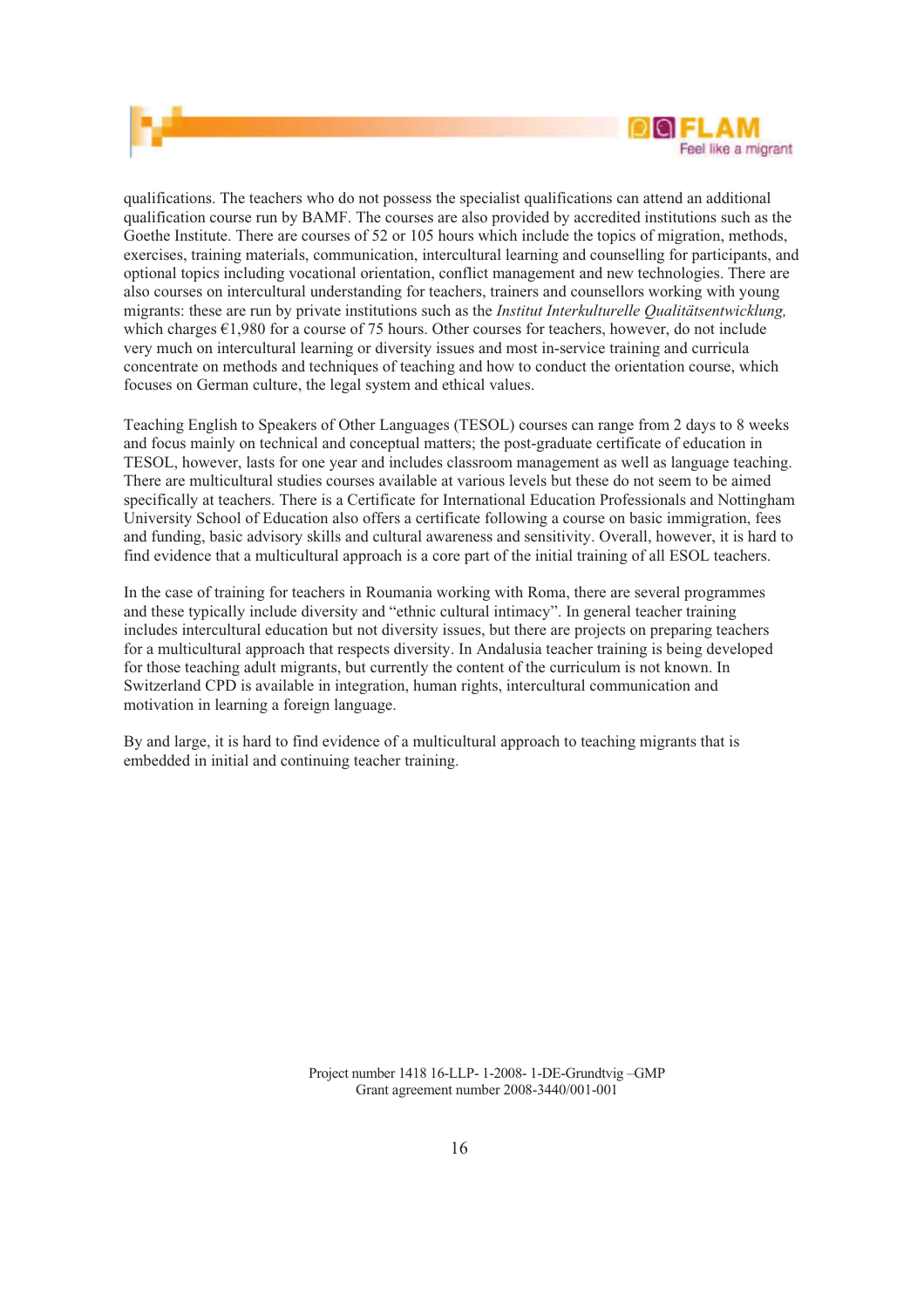

### **4. Access to lifelong learning for migrants**

This chapter is divided into: available data on migrants' participation in lifelong learning; barriers to participation and retention; motivation for participation in lifelong learning; helping factors; and participants' opinions of courses. It should be noted that the following observations are generalisations: the experience of individual migrants differs according to their location, motivation for participation in lifelong learning, socio-economic status and personal objectives.

The term "access" here refers to the provision of courses that are appropriate not only in content but in approach, understanding of other cultures and respect for diversity; to timetabling and location of courses that allow education to fit into working, family and social life; that are free or affordable; that have support structures such as guidance and counselling; that are well marketed so that potential learners find out about them. This section draws on both desk research and interviews conducted by migrant course participants in Austria, France, Germany, Roumania, Spain, Switzerland and the UK.

### **4.1. The participation of migrants in lifelong learning**

As stated earlier, not all migrants in the countries studied are eligible to participate in lifelong learning. The most obvious exception is migrants without a legal existence in the country. Another bar to actual participation is the issue of fees. Where little no free provision exists, as in Switzerland, poorer migrants are excluded. In Spain it appears that provision of lifelong learning is rare. In France, only those with permission to work can enter publicly funded vocational training; and professional training programmes for migrants are almost inexistent in Roumania, which causes discrimination and lessens their chances to integrate the labour market considerably or forces them to accept unqualified jobs. In the UK the demand for free ESOL courses greatly exceeds the supply (NIACE [National Institute for Adult and Continuing Education] 2006). Access, then, may be barred by ineligibility, shortage of provision or lack of funding. Where courses are free, they are most likely to be in language tuition or for registered unemployed.

It is difficult, in fact, to know how many migrants are accessing lifelong learning. This is partly because the term "lifelong learning" is so broad and subject to a variety of definitions. Here, however, we focus on post-compulsory adult learning, excluding higher education. As observed in Chapter 3, the bulk of lifelong learning open to migrants consists of courses in the national language, sometimes supplemented by orientation sessions. Even here, complete statistics have not been found for Austria. In France, there are no statistics on migrants attending classes except for those who signed the contract of reception and integration and the degree of success in learning French of those who signed it. Other data is not available because the statistics of different bodies working with migrants are not held in a centralised database and so far no specific survey has been carried out. In any case statistics on "ethnic minorities" are not allowed in France. Once migrants have completed the obligatory training linked with the CAI they are no longer the objects of special treatment in education or training. Statistics are not collected by the Swiss state though each educational provider keeps its own figures. For example, VHS (Volkhochschule) Bern has about 1,600 migrants attending classes each year. Migrants attend both general courses and courses only for migrants. In Roumania, data is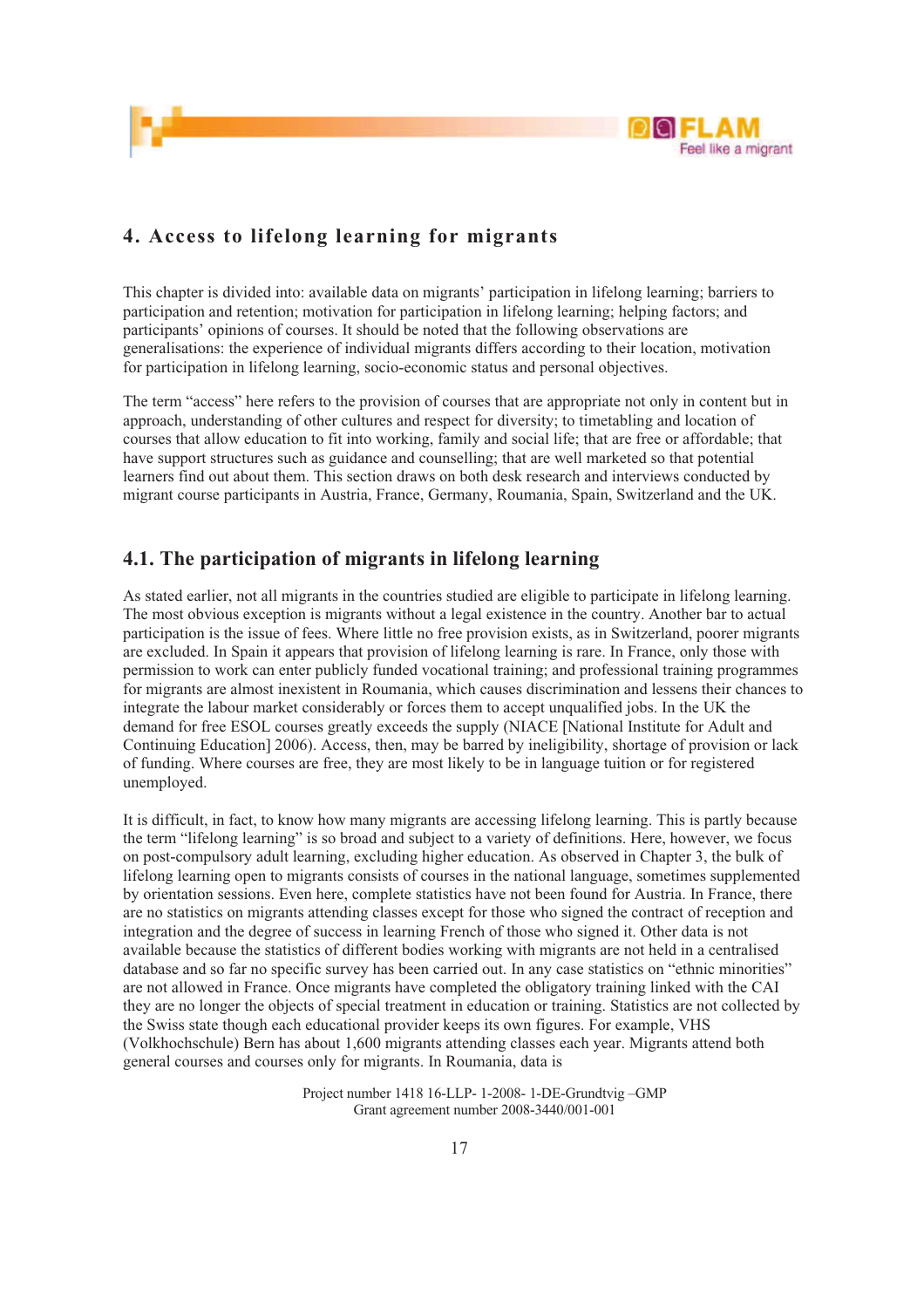

collected by the state on the employment of migrants but not on their education; and in Spain, there is detailed data on attendance at different levels of education, from pre-primary to postgraduate, but data on adult migrants in post-compulsory education was not presented.

Statistics are collected in the UK on those attending ESOL classes funded by the Learning and Skills Council and other bodies but up-to-date ones are hard to find. The numbers are undoubtedly high but there are waiting lists, even though there is inadequate publicity, judging from findings that two-thirds of participants find out about courses from friends (NIACE 2006). Not all migrants need to attend ESOL classes: a DWP survey of refugees found that the more proficient in English respondents were on arrival, the less likely they were to attend English classes. Nevertheless, nearly one-third who spoke no English on arrival had not attended a class while nine per cent of those who were fluent in English had done so (Department of Work and Pensions 2002). Survey evidence suggests that long working hours prevent many migrants from attending courses (Spencer *et al* 2007).

Germany, on the other hand, publishes up-to-date figures on its integration course. In 2007, for example, 141,591 migrants were eligible to join courses. Of these, 52,303 were new migrants, of whom 39,221 were required to enrol (although only 35,375 actually did so). In all, 114,365 people participated in the integration courses, but typically just over half would have completed the course (Verbesserung der Erkenntnislage im Migrationsbereich 2008). These figures imply that demand exceeds supply, as it does in the UK and Roumania, especially for language courses.

Most of this section is taken from interviews with migrants conducted by the partners under the *Feel Like a Migrant* project, but some comes from published surveys undertaken by other bodies, notably in the UK, listed in the bibliography.

Language tuition forms a high proportion of the learning on offer to migrants but some succeed in accessing vocational training, notably in ICT. Training for work is provided by different organisations: some statutory and some through community-based organisations and some by employers. The nature of the training varies with some courses providing placements and language support while others do not. Language courses are also provided by a range of institutions, public, private and voluntary.

### **4.2. Barriers to participation and retention**

Many barriers arise from social and economic situation. One of the main reasons that some migrants are not trying to access lifelong learning lies in their often very limited financial resources. In Austria, for example, many migrants can afford continuing education only if the AMS funds it. In Germany, participants have to pay a contribution of one euro per class hour, a nominal amount except that for a course of 100 class hours they must pay the whole amount in advance. More highly-rate German courses with smaller classes and methods and materials better adapted to students are much more expensive and are not subsidised. Childcare is another barrier: it is hard for parents, particularly the low-paid, to find good-quality affordable childcare. This issue particularly affects women and is an important reason for drop-out. Another problem of cost and availability, especially in rural areas, concerns the difficulty of travelling to classes. Working life often inhibits participation. Once migrants have found paid work, which is often at a low level and may involve long or anti-social or unpredictable working hours, they have neither the time nor the energy for lifelong learning.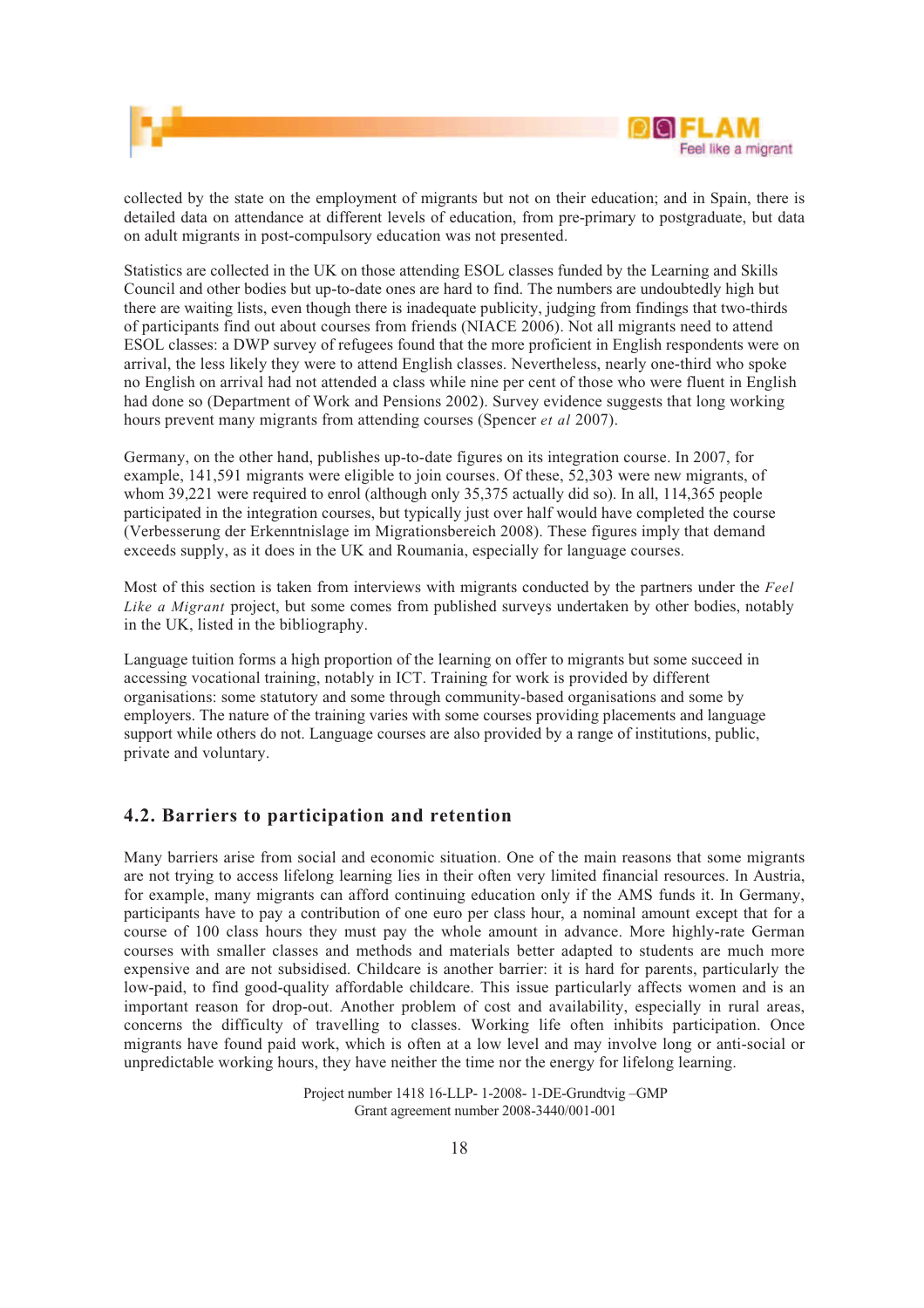

There are personal factors in some cases. Poor basic skills in their own language and the resulting lack of confidence can be a powerful inhibiting factor, as are lack of confidence, illness, including depression and disability. These are often the cause of dropping out of a course.

Institutional factors are important too. Lack of information was reported in France and the UK, both about language courses and vocational training. Long waiting lists, or the perception that they will have to wait, are both a real and psychological barrier to participation. Available courses may be at the wrong level or of less interest than, for example, vocational training. Many migrants are interested in ICT, but do not have the requisite language skills. It is particularly de-motivating for people with higher-level qualifications from their country who are unable to access learning at an appropriate level for their existing skills and knowledge (Clayton 2005; Lucio *et al* 2007). In some cases there is confusion about eligibility. For example, some colleges in the UK gave the wrong information on access to vocational courses.

Clearly, these barriers also apply to people who are not migrants, but are exacerbated in the case of people whose grasp of the national language is poor. This is demonstrated by British research showing that migrants' participation in education and training is lower than that of members of the same ethnic minorities who were born in the UK.

### **4.3. Motivation for participation**

The main motivations are instrumental: to learn the national language in order to find a job, or to gain permission to stay by proving knowledge of the language. There are other reasons, though, notably to aid social integration, to have contact with people, to discover more about the life and culture of their new country, to communicate in everyday life, to gain the chance to enter mainstream education and training and to qualify for citizenship.

Another motivation is to help their children who are in mainstream school and in most cases learn the language quickly. Parents can help their children with homework and communicate with the school.

In Austria, France and Germany, some are forced to attend classes, either because they have signed an integration contract or are unemployed and have been sent to courses by the employment service. These may, however, still be highly motivated to learn for the reasons suggested above, as long as they are in classes appropriate to their level and answering to their needs.

### **4.4. Helping factors**

As mentioned above, in Austria, the AMS is a crucial helping factor as it sends unemployed migrants who lack sufficient language skills to attend German classes in order to increase their qualifications. This is compulsory but interviewees said they had found them useful. In France migrants were helped to access lifelong learning by the institutions for the reception of migrants or those involved with helping the socially excluded through training.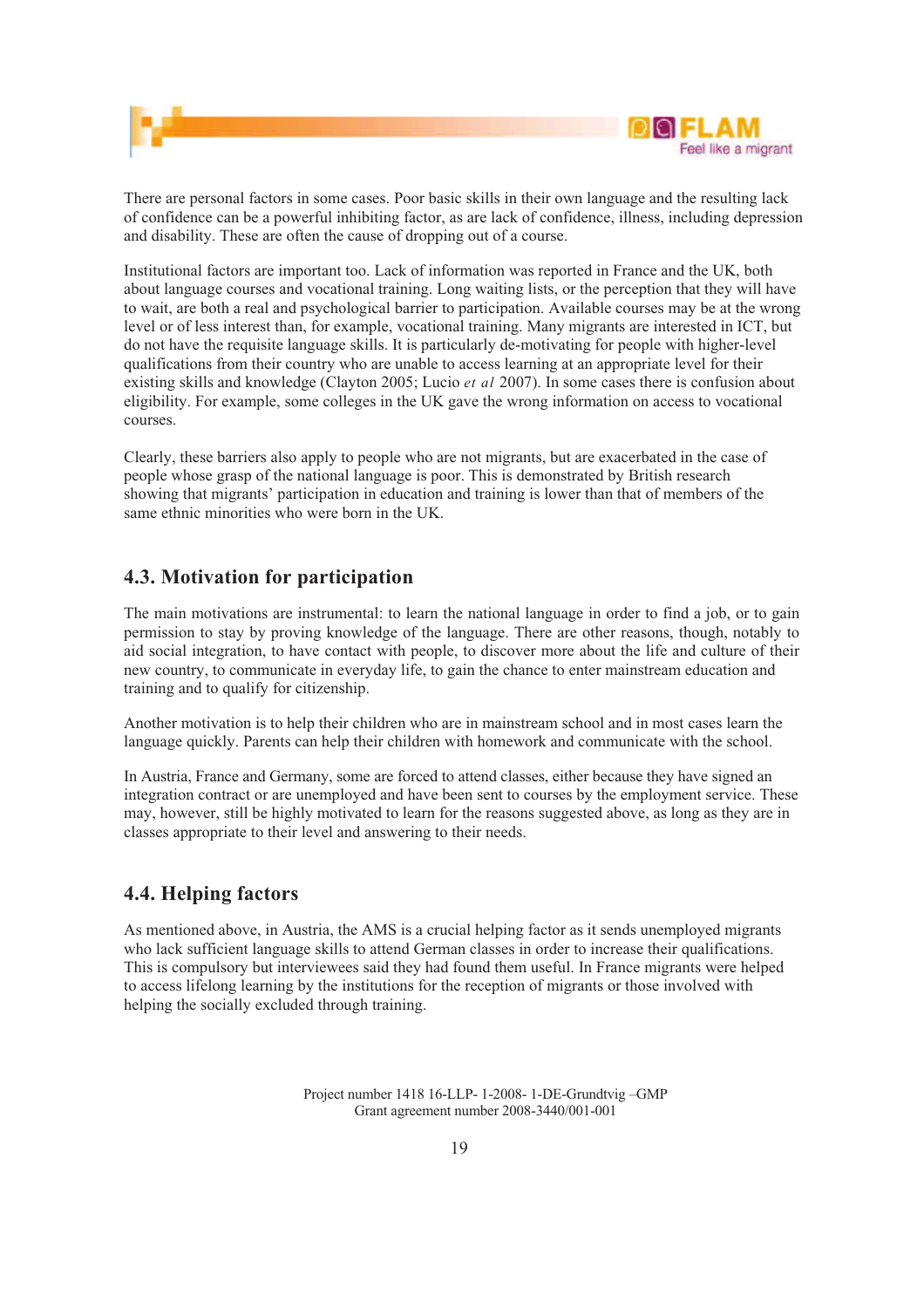



Free provision of courses and subsidised or free childcare are obviously helping factors, but it is important that potential participants know about these. A major helping factor consists of correct targeted information.

- ! Except where migrants are required to attend courses, it appears that social networks are the greatest single source of information. It was reported that in the UK, France and Switzerland many course participants obtained their initial information from a friend, including migrants who had already taken courses. Another important source of information is community groups or locally-based social and cultural support organisations, such as the *maisons de quartier*  (community centres) in France.
- ! Less frequent ways of finding out about courses include family members; targeting by education providers; advertisements, leaflets or brochures displayed in shopping centres, libraries and so on; state services such as employment offices, social service departments and libraries; and the internet.
- Those who accessed vocational training in the UK also were likely to find out about courses from friends, especially if their English was imperfect or they had been in the country only for a few years. Those who had settled some time before were more likely to find out from Job Centres or employers.

Proper assessment is an important factor in retention as language can usually be studied at a range of different levels, beginners, intermediate and advanced or for national qualifications taken by native speakers.

It is also helpful if migrants receive sound advice about the range of courses available. This is best provided by an educational guidance service that is independent of any particular course provider but in practice it is the colleges or other providers who offer advice.

### **4.5. Opinions of courses**

Access is here conceptualised not only as means of beginning a course but also having a learning experience that fulfils the participants' needs, encourages them to complete the course or gives them a foundation on which to continue their education or find employment or greater satisfaction in life. On the whole participants expressed satisfaction with their courses.

Language course participants said that they liked it when tutors:

- Listened to them:
- Were generally very helpful;
- Were good at explaining the meaning of words;
- ! Explained how things worked in that country and helped them to understand the new culture.

Course participants would also have appreciated: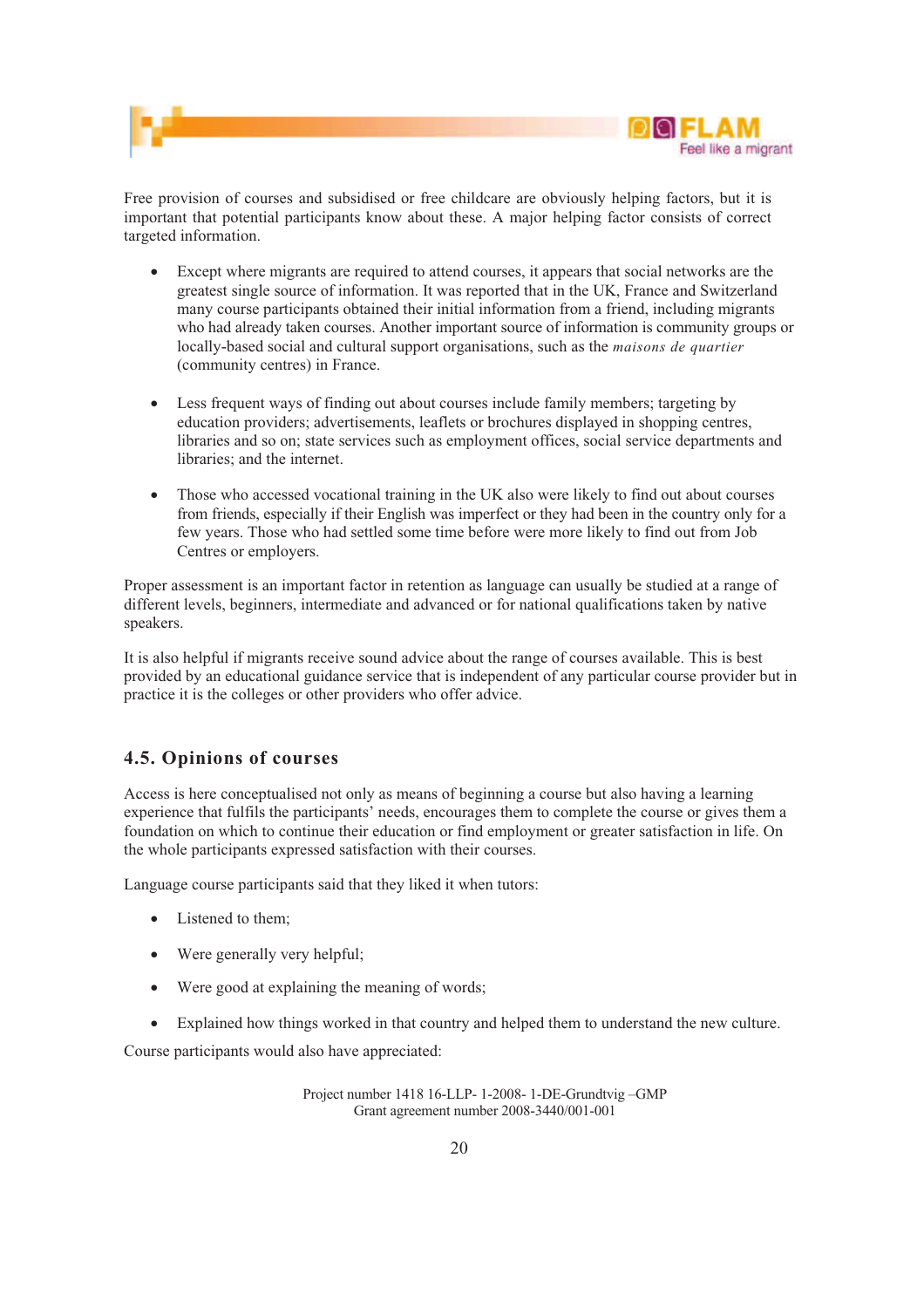

- Learning about how to get a job;
- Finding out how to get funding for vocational training;
- ! Assistance with other practical issues.

Some expressed the need for:

- ! More courses to be available;
- More contact hours:
- ! Opportunities for follow-on courses. Some who had

attended basic training courses found that:

- ! It was difficult to proceed to more advanced courses;
- Some tutors were unsympathetic and unsupportive of their language needs.

They disliked tutors who:

- Were insufficiently prepared;
- Lacked patience;
- ! Appeared unaware of the migrant experience;
- Concentrated on the weakest students so that some stronger students were ignored
- ! Repeated classes so that participants learnt nothing new.

Some thought the curriculum was inappropriate for their needs, either because there was an emphasis on social and conversational skills rather than language that would be helpful for employment, or because of a lack of focus on speaking and understanding.

Many complained of provision involving:

- Large classes;
- ! Having several language tutors and having to re-adjust to each;
- ! Different levels of language in the same class;
- ! Lack of a set venue or designated classroom
- ! Inappropriate venues such as computer rooms;
- Being constantly disturbed;
- Lack of study materials because of copyright restrictions;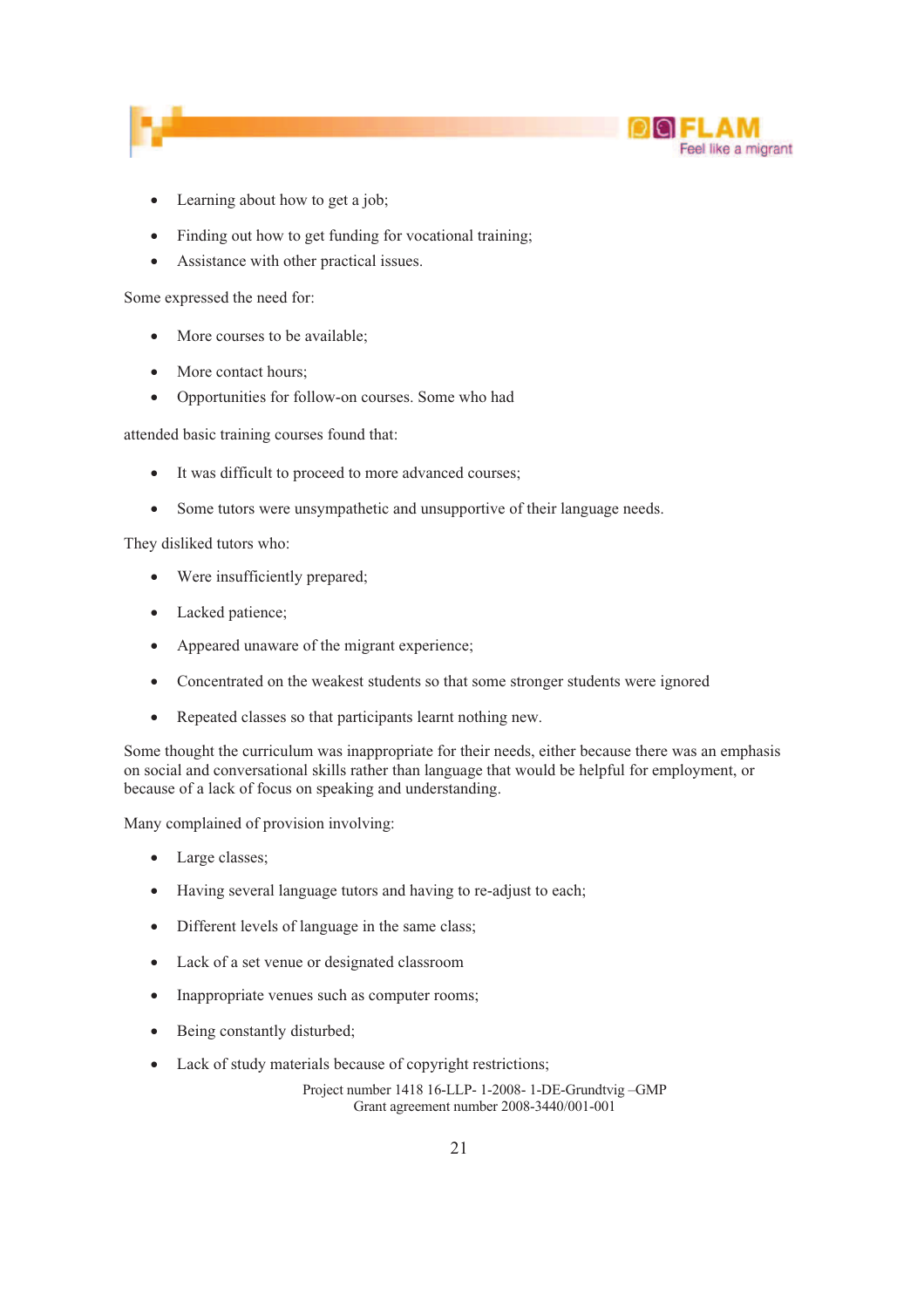



- Shortage of study materials in libraries;
- Poor-quality audio tapes.

Some had an unhappy experience because they:

- Felt marginalised by their low social status;
- ! Had basic skills needs but were placed in classes of higher level and felt inferior;
- ! Were placed at the wrong level too high or too low.

Some students found it hard to study because of worries about:

- Childcare;
- ! Being racially attacked or accosted by drug addicts of the way to/from class;
- Being excluded from the course because of failure to attend, even when they had good reason such as illness or legal problems regarding their status.

Despite the preponderance of negative points highlighted here, the majority of students appreciated their tutors and the opportunity to learn. There is, though, clearly room for improvement, both in the training of tutors and institutional arrangements.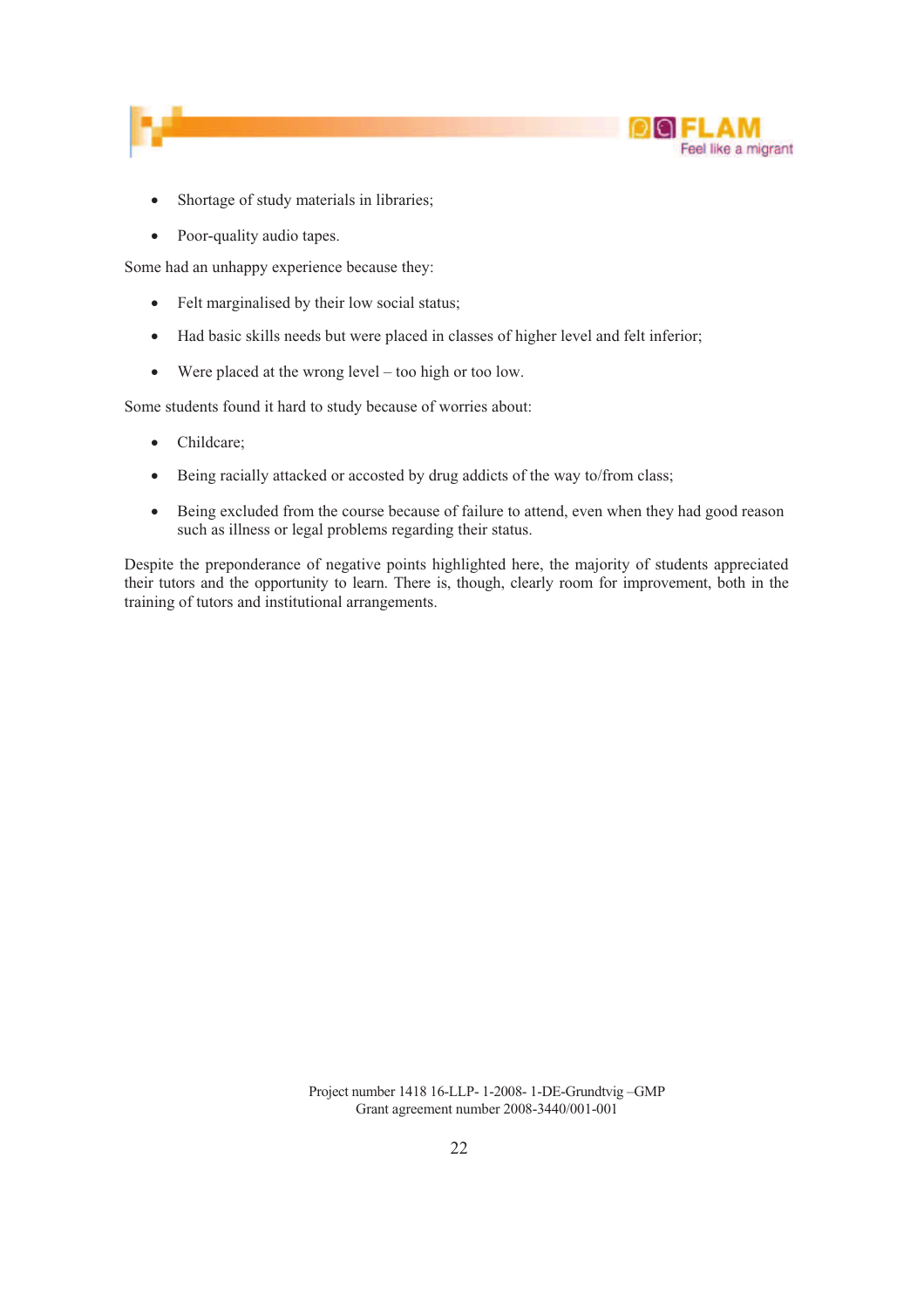

### **5. Perspectives on teaching migrants**

In this chapter the background data is presented by country, but the experience of the teachers interviewed in all the countries presented here is amalgamated, partly because many of them gave similar views but also because it is more helpful in giving an overview of issues for teachers of migrants.

#### **5.1. Background data**

Teachers were asked what kind of students they taught (national origin, age, sex, initial level of education etc) and their reasons for participating in classes. They were also asked about their qualifications and experience in teaching migrants. Since not all the interviews were translated into English or fully incorporated into the national reports, the data in this section is complete only for Austria, France and the UK.

#### **5.1.1. Austria**

The Austrian field study included qualitative interviews with five teachers of migrants in various kinds of organisations, three private, one public and one voluntary. Most of their students originated from Turkey, Egypt, Iran, Serbia, Croatia, Poland and Nigeria. One worked only with women at the time of interview, whereas the others taught mixed sex groups. Some of the participants were unemployed and were using continuous education to improve their qualifications and thus their chances on the labour market, while others were not active in professional life (for example, some were on maternity leave, housewives etc.) and wanted to learn German for everyday interactions.

#### **5.1.2. France**

The four teachers interviewed were salaried, working for a private not-for-profit association. They taught migrants from many parts of the world but mainly Eastern Europe and Africa (particularly the Maghreb), with a few from Asia. They reported a wide diversity of ages, types and levels of education, ranging from those who can neither read nor write to engineers. Three of the teachers were French and one Irish. Some students participated because they were forced to under their integration contracts; others came to learn the language or the culture.

The level of specialised training and experience in teaching migrants is very variable. Some have 20 years' experience but no basic training, instead learning through in-service training. Others are trained, for example, in teaching French as a foreign language, but not in teaching literacy. Of the teachers interviewed, two had no special training but one of these was learning through working with an experienced teacher. One was a psychologist with many years' teaching experience; and one was a trained teacher who had also attended in-service training.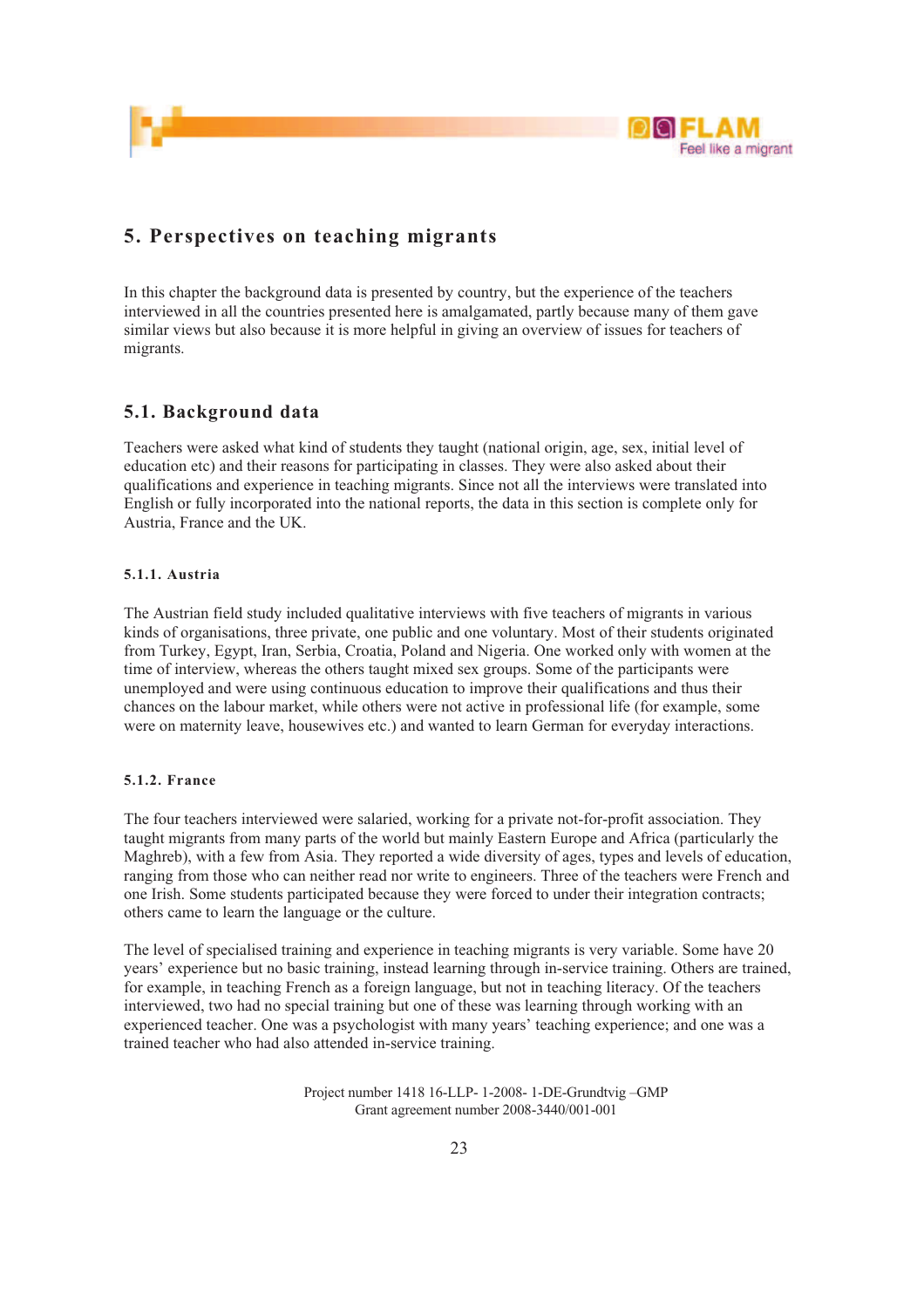



#### **5.1.3. United Kingdom**

In the UK classes for adult migrants are provided in many types of institution: private for profit colleges, principally for those aiming to obtain qualifications; the voluntary sector, including private not-for-profit institutions such as the WEA (Workers' Educational Association), charities such as the YMCA (Young Men's Christian Association), voluntary groups assisting refugees and asylumseekers, associations for women migrants and many others; and public institutions such as colleges of further education and universities. Some teachers are paid, either through full- or part-time or sessional contracts, while others work on a voluntary basis.

Insights on teaching migrants were supplied by three teachers all of whom taught ESOL, one of whom also taught personal development and employability skills and one of whom also taught ICT. Two were British by birth and family, and one was British born of migrant parents. There was a great variation in the training of the teachers interviewed: one was fully qualified, with a PGCE (Post-Graduate Certificate of Education) in Post-Compulsory Education and Training, with a speciality in TESOL, and also attended staff development sessions in the college where she worked; one had had Equality and Diversity training; and one had had no training. The educational providers were a college of further education, a university and a small training organisation.

Typically, classes were mixed: in gender; in age, where the range overall was 16 to 65; in country of origin, including Afghanistan, Iran, Iraq, Eritrea, Somalia, Ethiopia, Bangladesh and Eastern Europe, in addition to other countries; in status, including refugees, asylum-seekers, Roma, EU citizens; in education, ranging from none to university degrees; and some from rural, some from urban backgrounds. Reasons for coming to the UK included finding refuge, finding work, improving education and marriage, principally to British Asian men (that is, mainly from India, Pakistan and Bangladesh). The students attended classes for the most obvious reason, to learn or improve their English, but in some cases to integrate, meet new people and make friends; to become more independent; to be able to write letters; to gain entrance to a British university in order to follow a professional career; and to gain the benefits of student status, such as a library card or opening a bank account. Some were pressured into attendance by their social workers – this applied particularly to young refugees.

#### **5.1.4. Switzerland**

There are both public and private providers. The teachers interviewed were all from the Bern VHS and had mixed student profiles in their classes. They were all experienced teachers with special training in teaching migrants.

#### **5.1.5. Germany**

In Germany most teachers of adult migrants are paid but there are also volunteer teachers in charities such as Caritas. Integration courses are organised by both public and private institutions. Types of provider in descending order of percentage of courses are VHS, language and vocational schools, adult education centres and citizens' groups. Of lesser importance in terms of provision are foreign and international organisations, the Workers' Welfare Association, vocational training centres,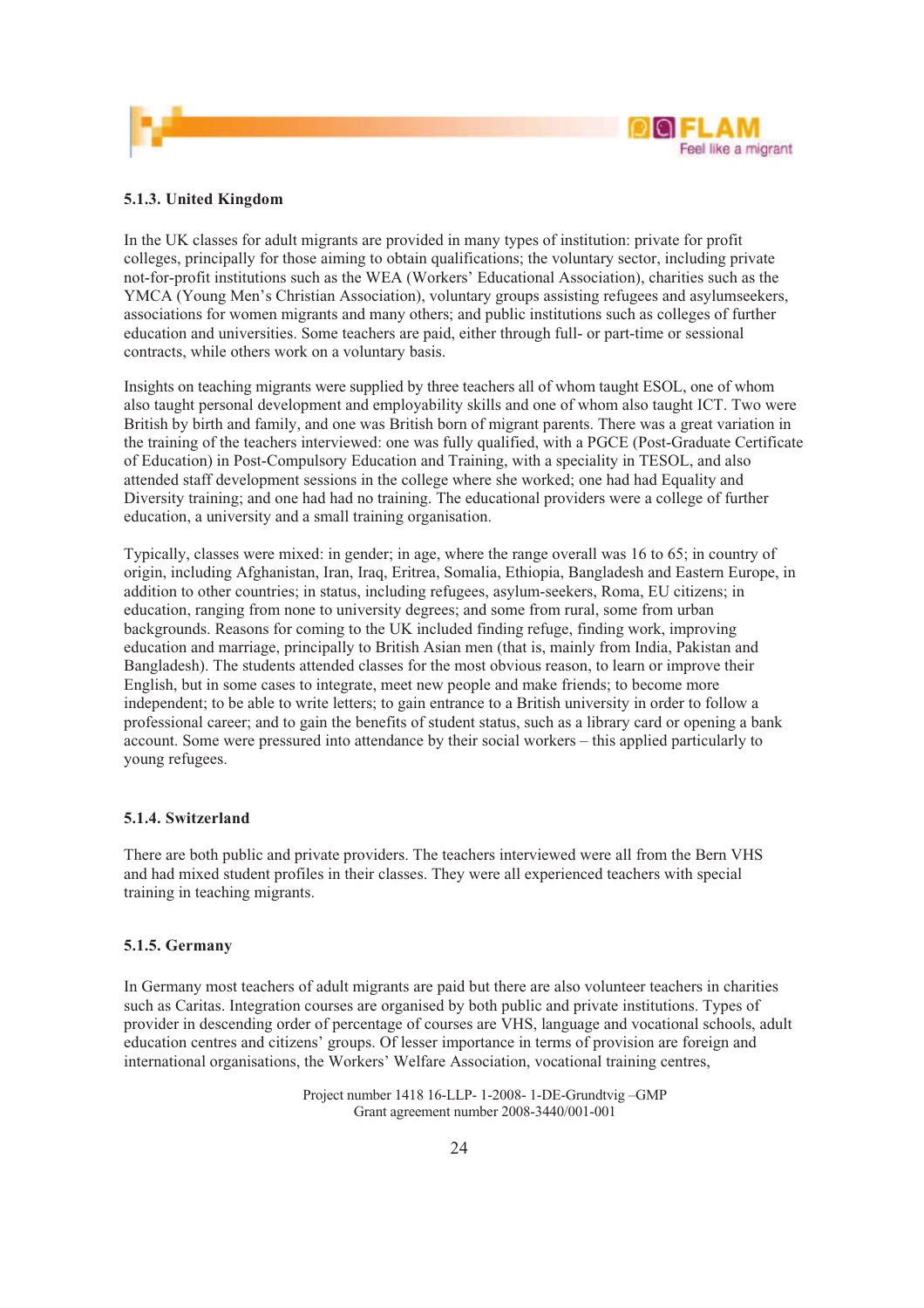

evangelical and Catholic support groups and municipalities. Five teachers were interviewed, of whom three were German, one Czech and one Russian. As in the countries previously listed, class groups tended to be diverse in nationality, culture and level of education.

Two of the teachers interviewed were new but neither was German and this gave them the advantage of understanding the issues related to migration and settlement in another country. They were also open to the idea of learning about other cultures.

#### **5.1.6. Roumania**

There are several kinds of teachers involved in the education of migrants: those who have migrants in their mainstream classes; those working on a sessional basis in special programmes and projects; specialised trainers on full-time contracts; teachers in private colleges; and one-to-one teaching by private arrangement with the student.

Three teachers were interviewed: one taught Roumanian to Peace Corps Volunteers (PCV), one taught Roma and one taught Erasmus students along with Roumanians in a University. Their classes were mixed in age. Teaching methods are very old-fashioned: many teachers see their role as delivering information without seeking interaction with students or even checking their understanding of what has been taught.

#### **5.2. The experience of teaching migrants**

Teachers interviewed were first asked what the phrase "feel like a migrant" meant to them (but few answers have been reported in the national reports). They were then asked about their general approach in teaching migrants; the skills and knowledge needed apart from knowledge of their subject; any challenges they faced; what they thought were the difficulties for their students; and their opinion of the FLAM curriculum. They also had the opportunity to add any other comments and observations.

The answers to further questions concerning improvements and advice for new teachers have been incorporated in Chapter 6, Evaluation and Recommendations.

#### **5.2.1. Approaches to teaching migrants**

Approaches mentioned included both technical and cultural/social/psychological. Under the first heading, teachers mentioned making the learning fun, varied and interactive; using classical methods of teaching language but adapting them, for example, simplifying terms and going more slowly; using a lot of pictures; building on existing knowledge; using themes that were interesting to the class and relevant texts and materials.

Other teachers, however, took an approach that recognised cultural, social and psychological issues. This approach is best summarised by quoting the words of one of the interviewees: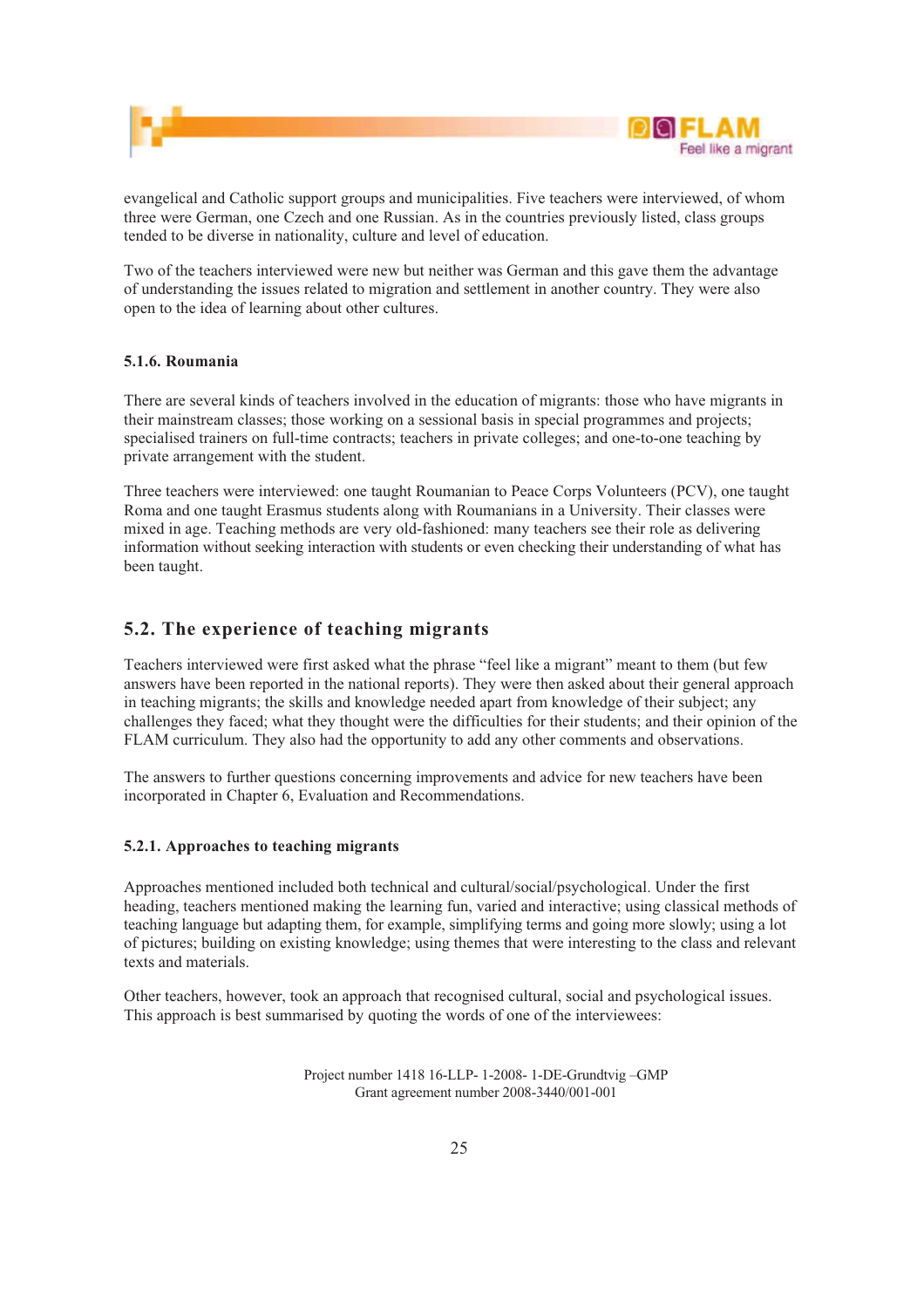



To treat them as adults and be aware of the sensitivities of a myriad of different cultures finding themselves together in one room ... to be friendly and approachable, but not necessarily a friend ... to try to make them feel safe and comfortable – particularly important for those students who have suffered great traumas – and to know them as individuals ... to show an interest in them ... to try to promote independence/confidence in speaking English in the community by promoting independence in dealing with other departments in the college, such as the canteen, student services, the library and the sports centre.

Another teacher showed similar awareness:

We are often the only native French speakers that our students come across in everyday life. It is therefore important to be there to listen to them and help them to decode our society. I also try to recognise and value their knowledge, by not speaking to them in a way that treats them as idiots ... one must be open, not judgemental, know how to adapt to one's students. And above all to be patient: our codes are often more difficult to understand than the language itself.

Some of the teachers who also taught non-migrants recognised that a different approach was needed, for a variety of reasons, including the different issues faced by migrants

On the other hand, one thought that there was no difference in teaching natives and migrants since both were learning a foreign language, although this is not, in fact, recognised by all systems: there is a difference between learning a foreign language to use in another country and learning one that is spoken in everyday life. This is recognised in, for example, the UK, where training differs between Teaching English as a Foreign Language (TEFL) and TESOL.

A more perspicacious comment focused on the fact that in any classroom students are diverse and need individual attention. It was also noted that non-migrants are more likely to be under the pressure of exams. More contentious was the comment that migrants needed more concentration on oral skills than non-migrants – contentious because some migrant students, particularly those aiming to continue their education or find meaningful employment feel that this gives them a low-level education.

#### **5.2.2. Additional skills and knowledge needed**

It is easy to assume that teachers are competent in the subject they teach and for the purposes of this report this is a domain assumption. It is interesting to note, however, that in Roumania some teaching of migrants is carried out in English – but that some teachers are not competent in this language. In general, however, the teachers interviewed were of similar linguistic ability to native speakers, even where they came from other countries.

Teachers reported the need for training in certain skills, notably:

• Competence in group dynamics, including conflict management - the ability to deal with situations that may arise due to cultural clashes in a way that is appropriate for the people concerned";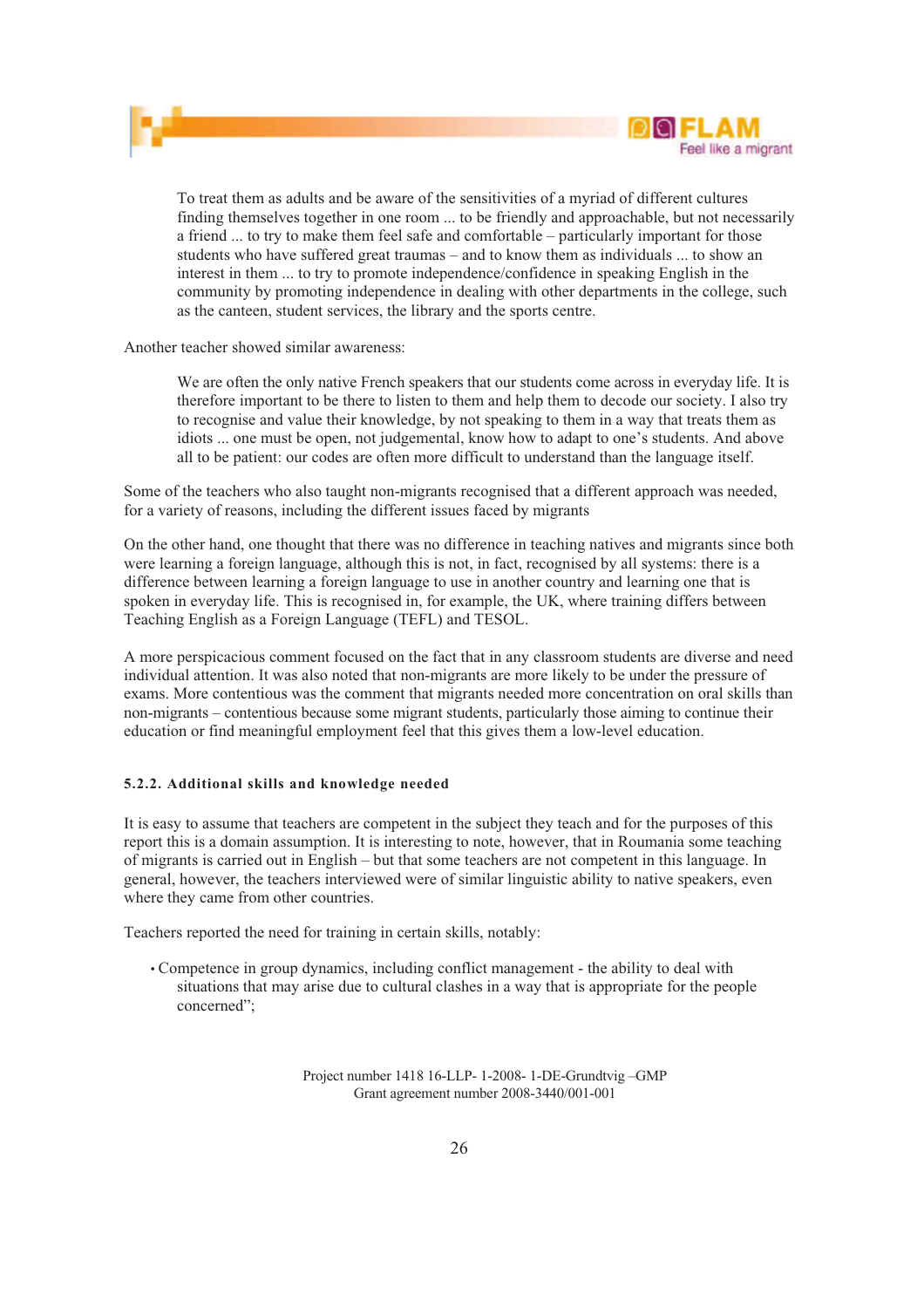

- ! Knowing how to teach a class with mixed levels of education and knowledge of the language being taught – "differentiating work and using workshop methods are necessary particularly with the lower level groups because there will be a wide range of abilities in one class ... for example, some students might be totally illiterate whilst others can write quite well ... some might only just about be able to say 'hello' whilst others could have a pretty coherent conversation with you";
- Intercultural competence;
- ! Knowing how to use to advantage the fact that classes are often multicultural, in order to enhance learning;
- Training in equality, diversity and cultural awareness. They also

needed access to certain kinds of information or knowledge:

- ! Bureaucratic arrangements and legislation concerning migrants;
- ! Knowing something of "how other languages work in relation to English in order to understand some of the difficulties that students may have learning English ... I would not state this as necessary, as ESOL is designed to be taught without the use of any other language but it is useful, and it is something that teachers tend to pick up as they go along perhaps";
- Information about other cultures and backgrounds;
- ! Knowledge about educational systems in other countries;
- Knowledge about migration.

Certain personal skills are also thought to be useful. These include:

- Social skills and the ability to interact with a range of individuals with very strong needs;
- Patience;
- Willingness to listen;
- Flexibility;
- Sensitivity;
- ! Ability to adapt to people and circumstances;
- Understanding and empathy;
- Willingness to innovate:
- ! Openness to learning from the students as well as teaching them.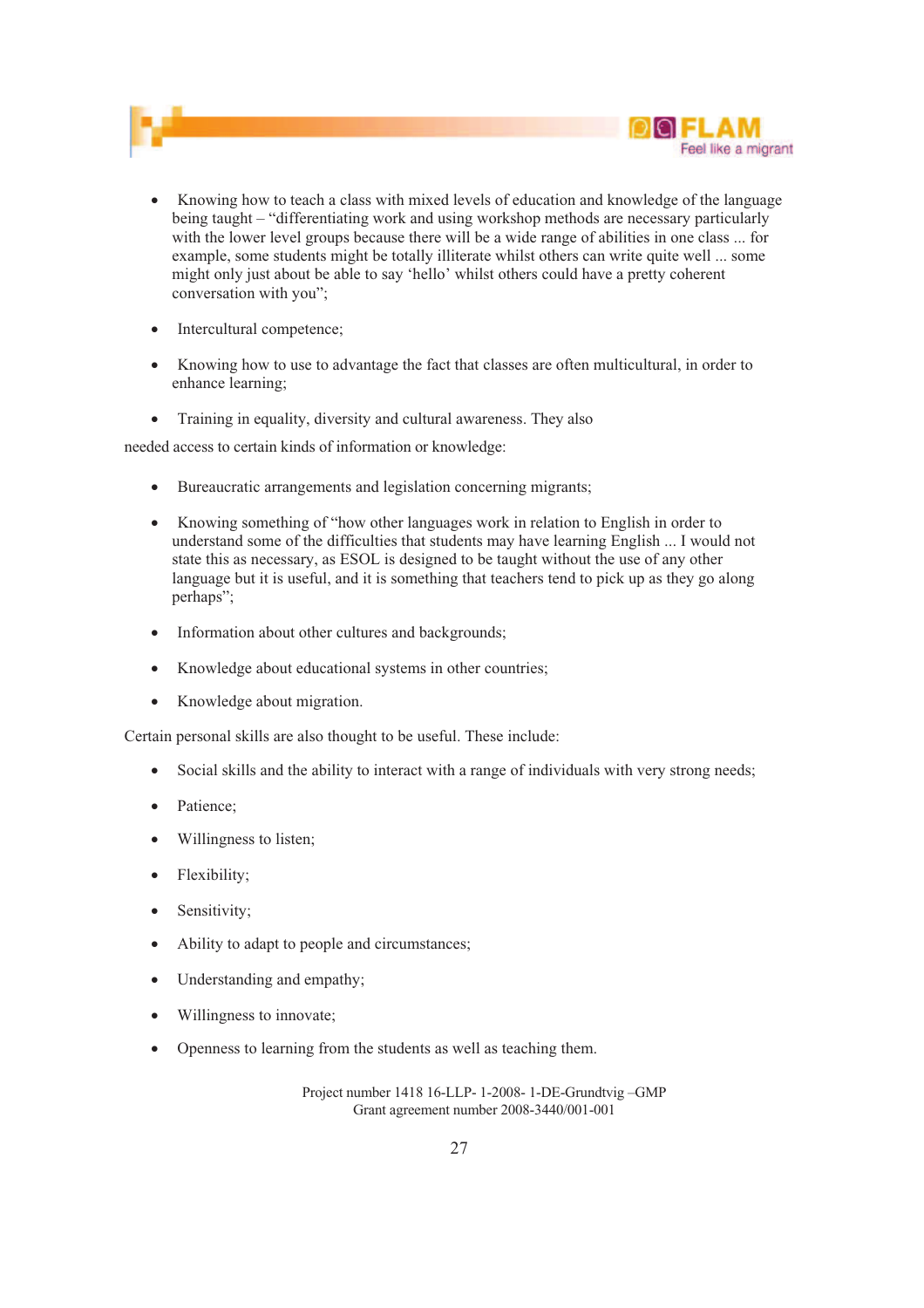

Aspects on which sensitivity is considered important include the family situation of each student: for example, in the hierarchy of needs education comes below the need for accommodation, work, childcare, and those who are supporting families need insertion into social and professional life as quickly as possible.

When asked what advice they would give to new teachers, the interviewees suggested:

- ! Most students are highly motivated and pleasant, but we need to vary the activities within each session in order to maintain interest. We also need to repeat, reformulated and check comprehension.
- ! It is also important to be patient, ready to change one's approach, to be open-minded and to realise that we can learn from our students.
- ! Teachers function not only as language trainers, but also as cultural ambassadors and/or counsellors for everyday or migration-related problems. One needs to be prepared for this and also be aware of the cultural and educational backgrounds of the students, accepting difference and valuing individuals.
- It would be excellent preparation to spend some time in a foreign country whose language you do not know in order to heighten empathy towards migrants.
- ! Overall, it is a good career and we get a special sense of pride from seeing our students gain confidence.

#### **5.3. Difficulties in teaching migrants**

These can be divided into difficulties arising from institutional arrangements; from lack of competence, training or experience on the part of the teacher; and from the migrant students themselves.

#### **5.3.1. Institutional arrangements**

There are several difficulties caused by the arrangements of the educational provider:

- ! Classes which are too large for the teacher to be able to give students individual attention;
- ! Classes that are too mixed in existing level of language acquisition, language of origin and educational level;
- ! Classes that mix literate and illiterate students;
- Lack of suitable tools and teaching resources:
- ! Lack of time to work with colleagues on preparation and sharing ideas;
- Lack of in-service training;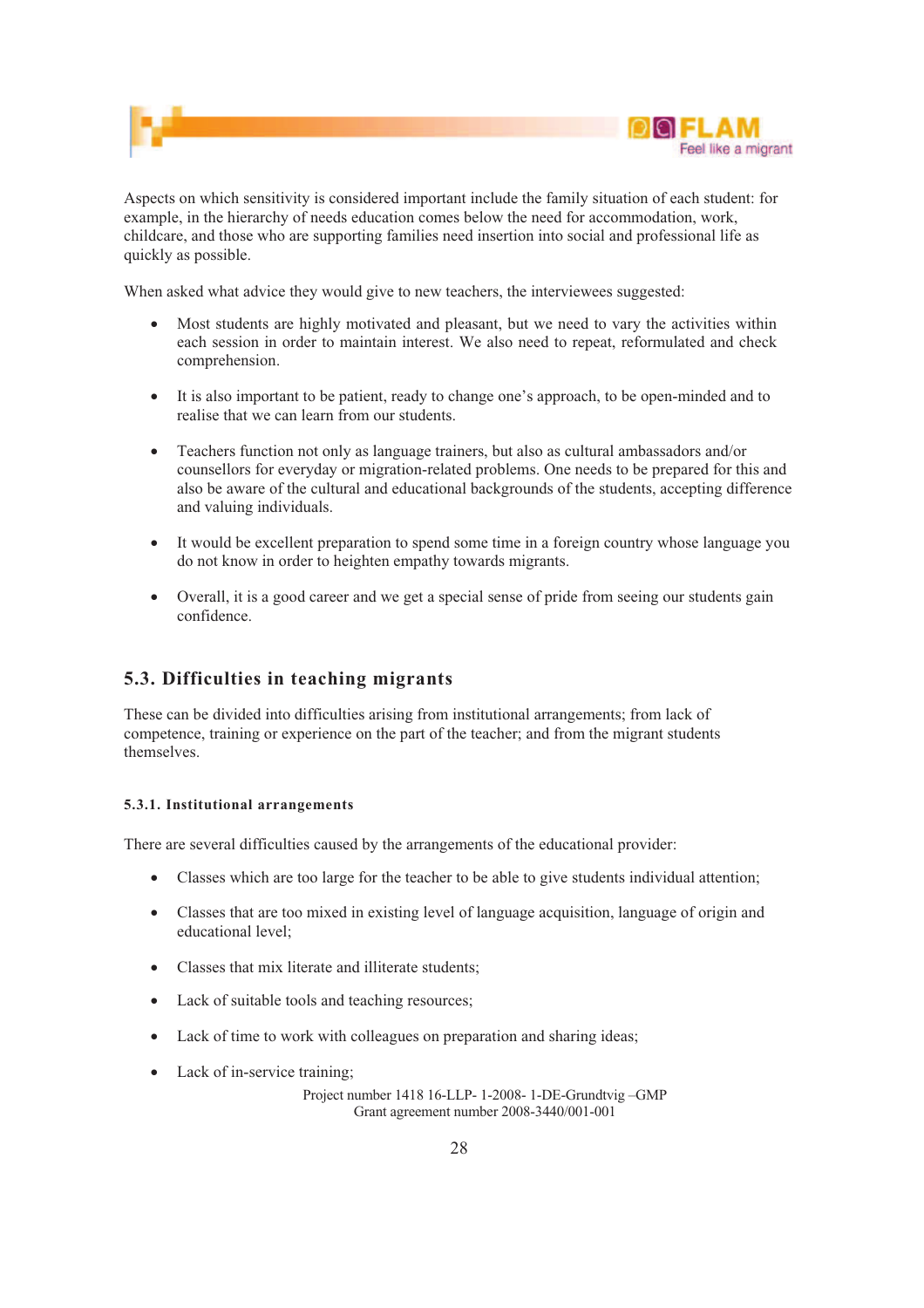

- ! Low priority given to migrant students in mainstream educational providers, so that classrooms are not always available or suitable;
- ! Lack of educational guidance and other support services which are adapted to the needs of migrants.

#### **5.3.2. Teachers**

The teachers interviewed reflected on their own shortcomings as well as those of their colleagues. The interviewers also noted some problems. These included teachers who are:

- Inadequately trained, particularly in different types of learner, intercultural competence, nonverbal communication, and even teaching techniques;
- Unwilling to innovate, to try new materials, to plan new lessons;
- Uncomfortable with people from different cultures especially those who were unaware of the importance of this aspect of their work;
- Unaware of different educational cultures;
- Trained in traditional methods which are unsuitable for any learners;
- ! Dismissive of other points of view, especially of groups such as the Roma.

#### **5.3.3. Students**

Students' motivational and attitudinal problems can create difficulties for teachers. These include:

- Students quarrelling with each other;
- ! Male students unwilling to be taught by a woman, especially if she is young;
- ! Students who are forced to attend classes and have weak or no motivation to learn this can lead to bad behaviour, especially where there are many young males in a class;
- ! Frequent lateness or absence from class, which impedes their learning and can disrupt the teacher's planning;
- ! Feelings of shame at illiteracy in their own language;
- ! Psychological problems because of traumatic experiences in the past.

Students also present difficulties because of their own difficulties understanding the new culture or bad experiences they had:

! Not understanding the social and cultural rules of the host country;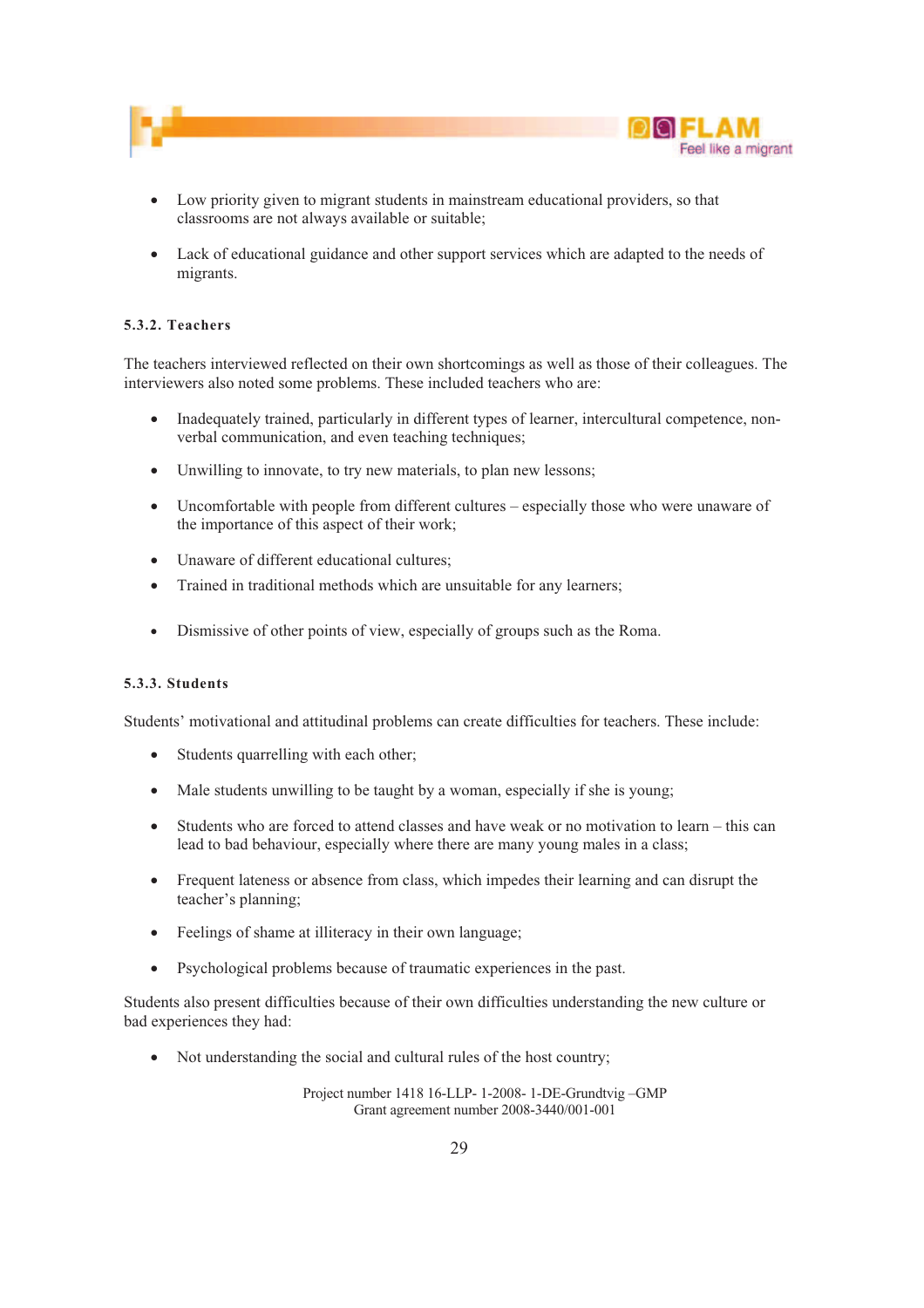



- ! Not understanding the educational culture, which in most European countries is more open regarding communication between teacher and student;
- Culture shock;
- The mismatch between the country they dreamed of and the reality;
- Practical difficulties, such as negotiating the transport system and finding the location of their classes;
- Being taught with students from a range of cultures and countries;
- ! Difficulties in understanding the range of accents and dialects (this applies especially in the UK and Switzerland) in everyday life;
- The fact that their competences are rarely recognised;
- Anti-migrant rhetoric and discrimination;
- Feelings of isolation and being excluded from social interaction with host country nationals.

Students' lives often create difficulties for them, in particular:

- Financial difficulties;
- ! Being separated from their families especially young refugees;
- ! Juggling domestic responsibilities or work with study.

#### **5.4. Conclusions**

Teaching migrants requires a great deal from teachers. Their classes are typically very diverse, presenting challenges to classroom management and planning classes. Whereas some teachers are given appropriate training, both initial and ongoing, others are not. Cultural awareness is shown by some teachers but not by others.

Even teachers who have been trained to deliver their specialist subject (in most cases, the language of the host country) have other training needs, such as classroom management where diverse and sometimes conflicting groups are present, and information on other cultures and national backgrounds.

Teachers also need a range of personal skills which need to be developed through experience but can also be improved through counselling. Such skills include patience, empathy, sensitivity, openness and willingness to innovate.

Their difficulties arise not only from lack of appropriate training or cultural awareness, but also from unhelpful institutional arrangements put in place by their employers and the personal, attitudinal and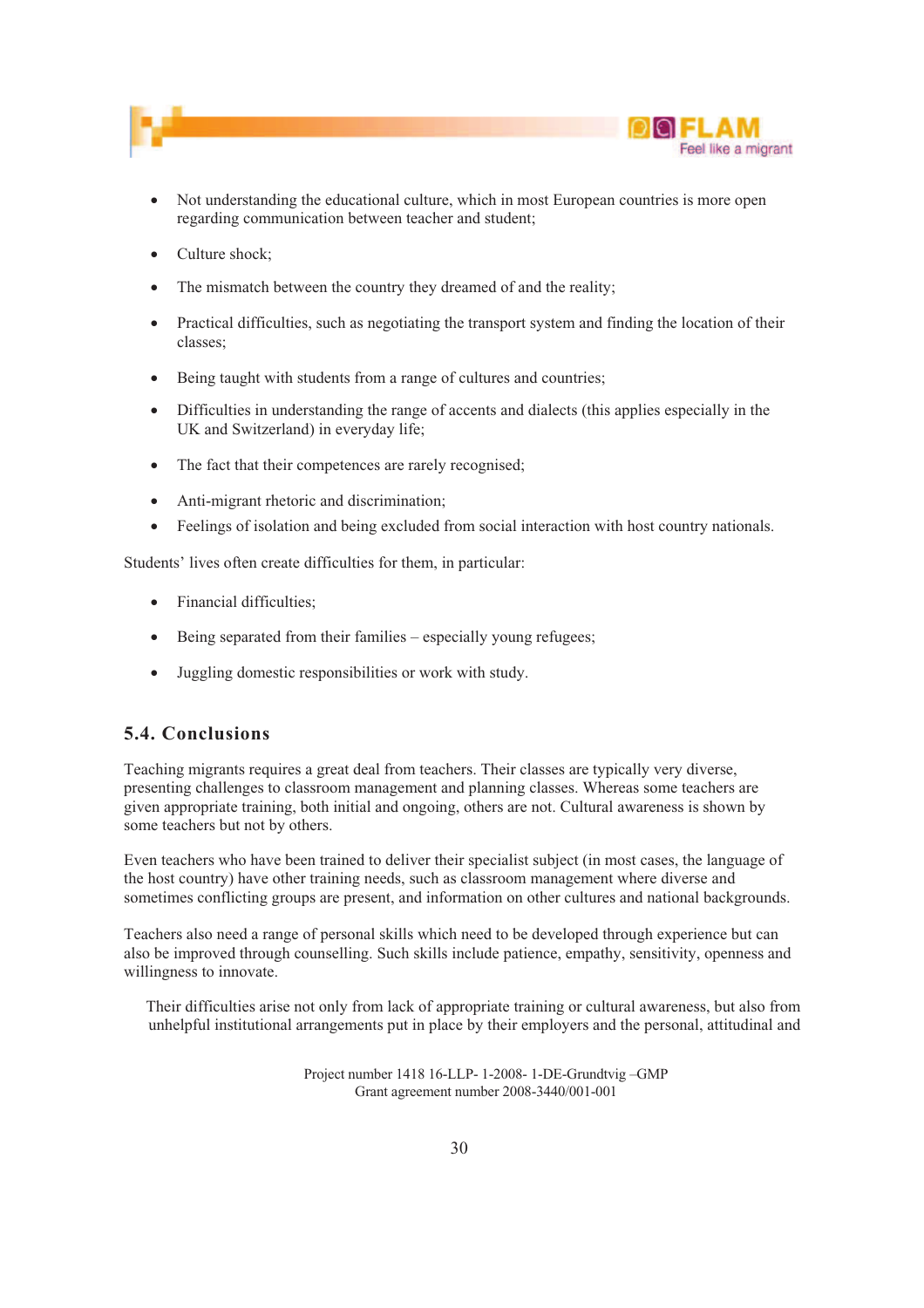

life problems that some of their students face. Thus not all problems can be solved by better teacher training.

Nevertheless, some teachers felt that better training and access to information could go a long way in supporting them in their attempts to teach their students to the best of their ability and to meet diverse and complicated needs.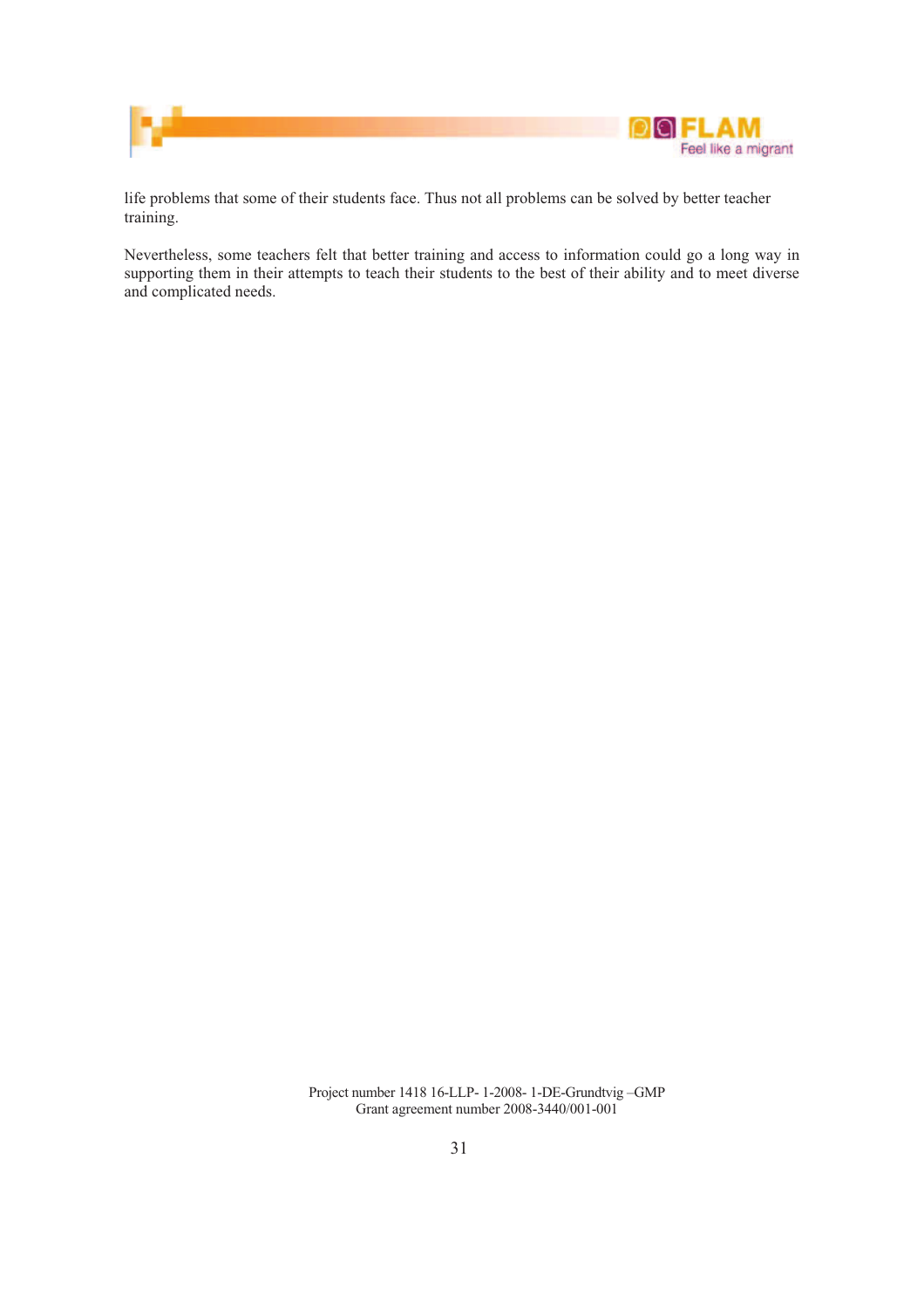



### **6. Evaluation and recommendations**

#### **6.1. Evaluation of the existing situation**

Since the situation differs from country to country, this chapter is organised to reflect this. Full case studies are available in a separate document.

#### **6.1.1. Austria**

On the positive side, the importance of migrants to the future of Austria is slowly leading to understanding at official level of the importance of lifelong learning, especially the acquisition of German, for this group. Funding is available, particularly in Vienna. The aims of the Integration Agreement are worthy, to facilitate full participation in social, economic and cultural life. The AMS is a crucial factor in motivating migrants to attend classes and it also funds many courses, both in German and in vocational training.

Funding, however, supports learning only to a basic level (A2 of the Common European Framework of Reference for Languages), that is, sufficient for very basic everyday communication. This is inadequate for the fulfilment of the aims of the Integration Agreement. Furthermore, funding mechanisms are confusing, especially for people who are not fluent in German (Simonitsch & Biffl n.d.). They are unclear even to Austrians who work with migrants.

It is also difficult for migrants to access educational guidance, since they are not widely publicised or are aimed only at specific groups. The AMS reaches only registered job-seekers, so there is a need to target hard-to-reach groups such as housewives. The provision of childcare is weak, which makes it hard for carers to attend classes.

There are, nevertheless, examples of good practice which cater for particular sub-groups. These include two Folk High Schools, one focusing on illiterate migrants and one on young migrants; a project offering guidance and education for newly-arrived migrants; another project for migrant mothers of children in Viennese kindergartens and primary schools; and an organisation which offers educational programmes in particular for young and female migrants.

#### **6.1.2. France**

There are adequately-financed courses to which new arrivals are directed and these respond well to the immediate needs of migrants, that is, to speak and to make themselves understood in a new language.

Unfortunately the courses are often too short to attain these aims, especially for those whose initial level of education or understanding of French is low. Furthermore, migrants expect and need social and professional integration, for which the courses do not equip them.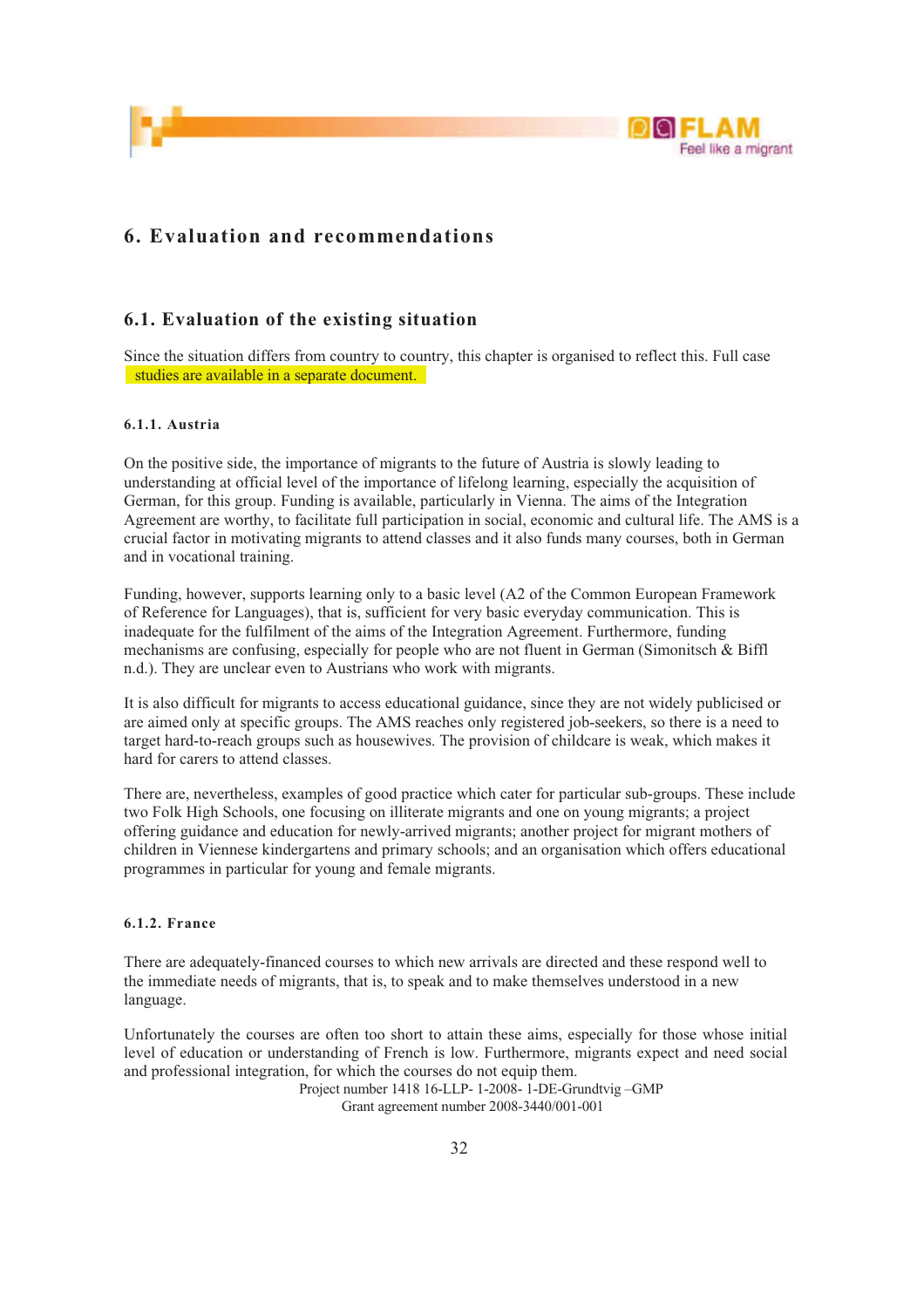

Some useful measures, such as cultural mediation, which brings together migrants and members of the host community, have diminished in recent years; and actions to counter discrimination and prejudice, particularly in employment, are inadequately financed, even though migrants suffer disproportionate levels of unemployment.

#### **6.1.3. United Kingdom**

Substantial funding has gone into ESOL and valuable work has been done on improving TESOL qualifications. Provision has benefited to some extent through being part of a basic skills policy, of which ESOL received a large part of the funding. Levels of student satisfaction with courses are high.

Unfortunately, funding is not always targeted to those in most need; good quality provision cannot be found in all parts of the country and there is a shortage of qualified teachers. There is no coordination between different government policies and providers. ESOL provision is wider than adult literacy and progresses to a higher level, but it is regarded as equivalent to basic skills and subjected to the same targets, teaching methods and standards. There is a shortage of provision that links ESOL with vocational learning, even though many ESOL learners are motivated mainly by gaining or advancing in work. It is also difficult for migrants to find out what lifelong learning provision is available. Childcare is an issue as it is insufficient in quantity and expensive (NIACE 2006).

There are examples of good practice, such as North London ITeC, which delivers IT training to black and ethnic minority students who find difficulty accessing mainstream provision and which now runs ESOL classes; ProDiverse, which helps disadvantaged groups into employment; and the WEA (Scotland), which delivers English to migrants in employment.

#### **6.1.4. Switzerland**

Good policy includes mother and child courses, which work well and are supported by adequate funding.

The main problem is that the state does not allocate enough funds for migrants to learn the local language; and there is no training in teaching migrants, only workshops or in-service training delivered by private institutions.

There are examples of good practice in CPD for language teachers, including a workshop for teachers on how to plan and attend a German course with migrants; a language and integration course that collaborates with a human rights organisation; a workshop, in German or French, where teachers learn verbal and non-verbal communication and cultural values; and a workshop on how to motivate and retain language students.

#### **6.1.5. Germany**

A National Integration Plan was presented in 2007, which contains more than 400 measures and has been adopted by 90 organisations, including the Federal Government, the *Länder,* local government, the business community, migrants' associations and NGOs. The Plan covers, *inter alia,* improving integration courses; ensuring good education and vocational training; improving labour market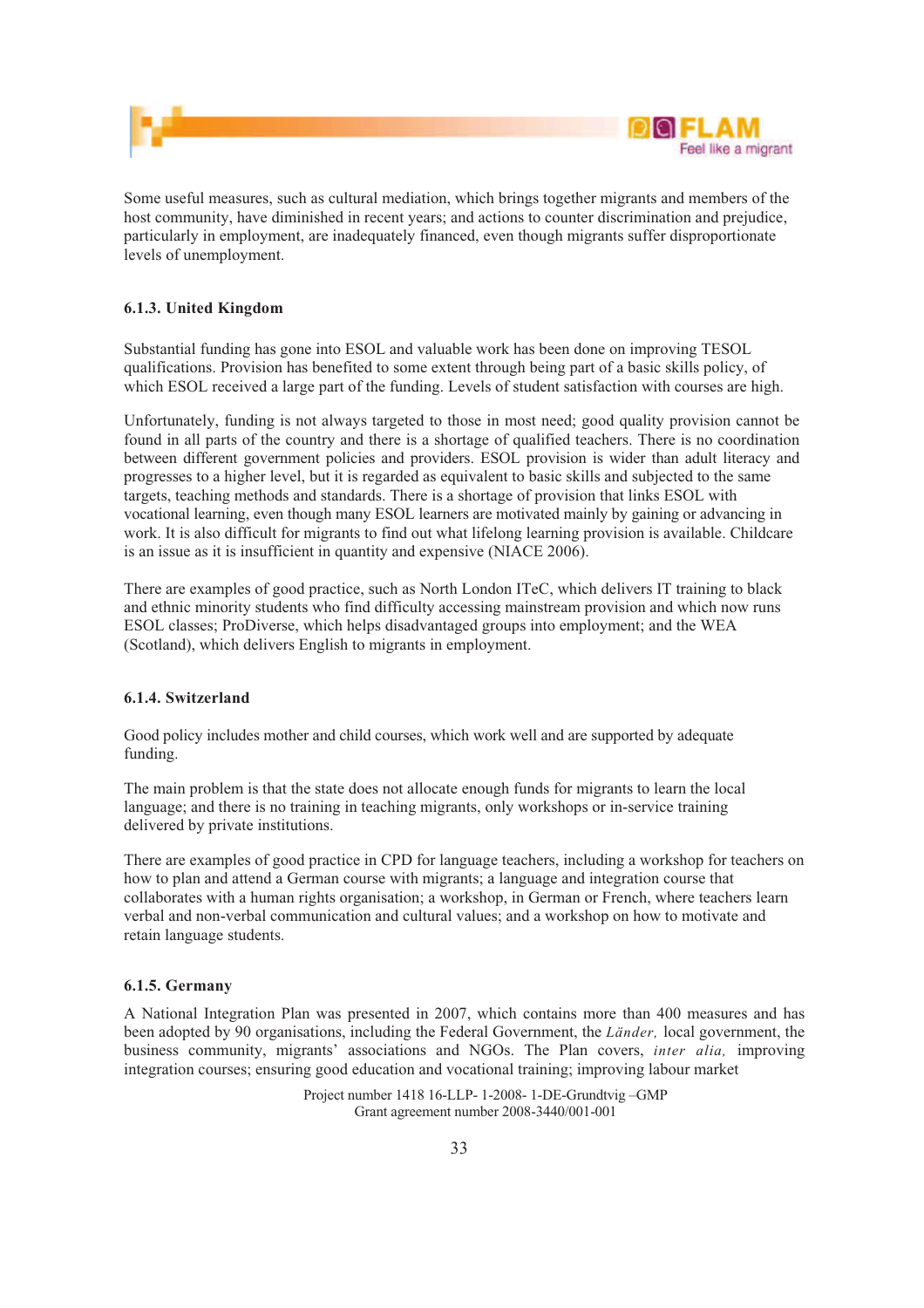

opportunities; achieving gender equality; and strengthening intercultural skills. As a result the number of German lessons in integration courses will be raised by 50%; funding and childcare facilities will be increased; the public sector aims to increase the proportion of employees with a migration background and to train staff in intercultural skills. Efforts will be made to combat xenophobia. Vocational training for young migrants or ethnic minorities will be widened and entrepreneurship encouraged through training.

#### **6.1.6. Roumania**

The 2007 National Strategy for Immigration 2007-2010 includes positive objectives such as improving the social integration of foreigners, the reception of asylum-seekers and information on legal rights. It includes guidelines for the active involvement of NGOs, improving service quality and raising the qualifications of staff working in immigration. Most measures are funded by the central government. Free access to Roumanian languages courses and public services is facilitated. There are measures to generate mutual understanding and respect between different groups and host country nationals. There are special programmes to raise the educational standards of the Roma, decrease poverty and contribute to their social inclusion.

Some of these measures are working very well in practice. NGOs, in collaboration with the public sector, have set up training, guidance and counselling initiatives. Some projects for the Roma have been completed successfully and made a positive impact. Funding for both these strands has come from the EU and the Roumanian Government.

There is, however, still a long way to go. There are not enough Roumanian courses. The social partners are not sufficiently involved, and enterprises with foreign employees rarely invest in their training. There are no vocational courses specifically for migrants or courses that take into account previous education and knowledge. Young migrants' participation in higher education has not yet increased (Stefanescu *et al* 2007). Teacher training principally focuses on teaching Roma rather than, in addition, improving multicultural skills. Despite the focus on the Roma, they remain extremely disadvantaged and marginalised, and continue to migrate in the hope of finding a better life.

#### **6.2. Recommendations**

It is clear from the previous chapter that improvements need to be made if migrants are to gain from leaving their own countries and if their new countries are to benefit fully from the arrival of migrants. The essential point is that efforts need to be made to help migrants to navigate in the new environment and give them the opportunity to fulfil their potential through access to lifelong learning. An important aspect of such learning, although not the only one, is the acquisition of the host country language. Policy in this matter varies between different European countries, as can be seen from the sample represented in this report.

Detailed recommendations on policy, which is of fundamental importance, can be found in the national reports. The recommendations in this chapter are limited to four main areas: how migrants' access to lifelong learning can be improved; what is needed to give migrants learning experiences that are both appropriate to their needs and of high quality; how the experience of teaching migrants can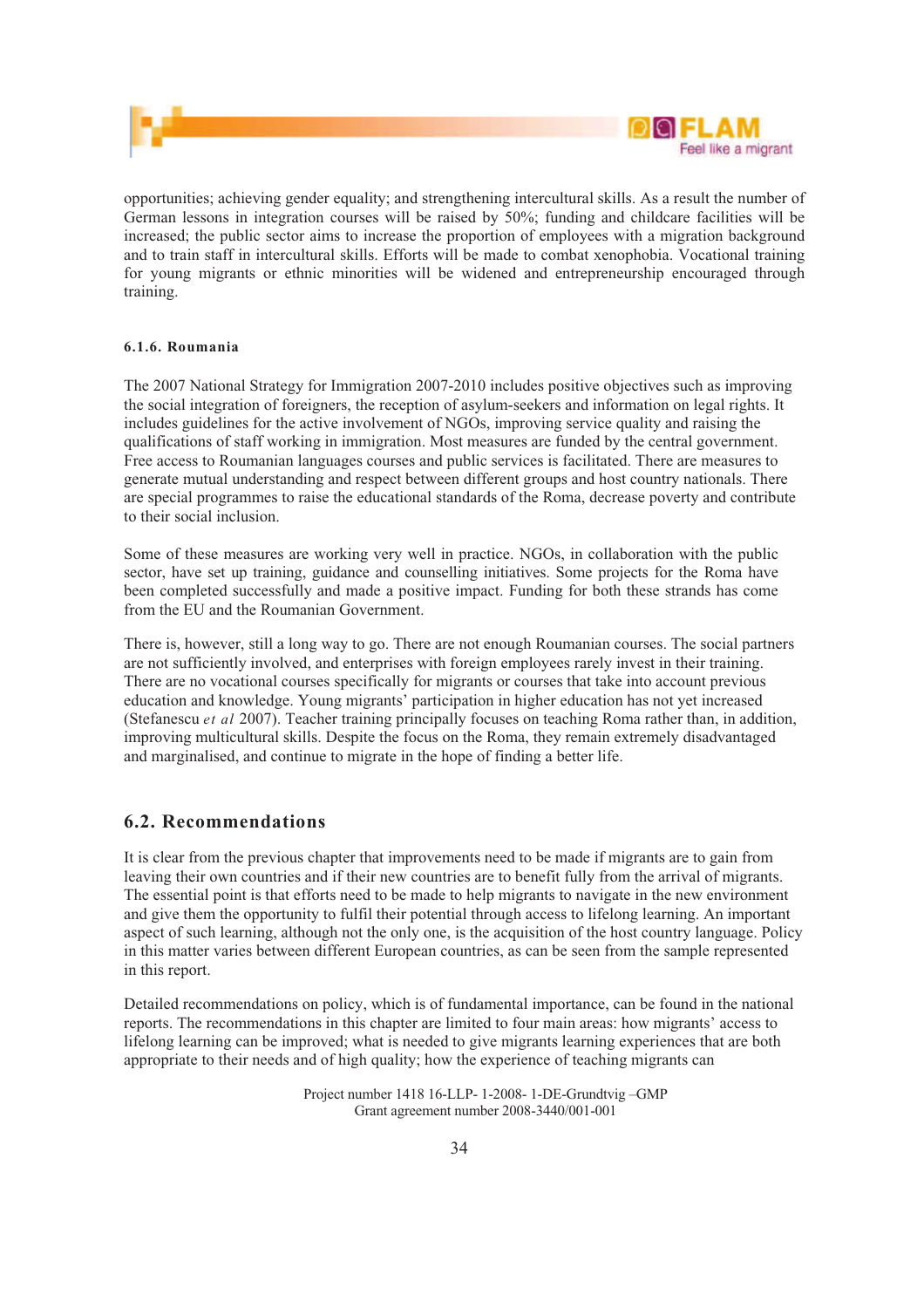

be enhanced; and the implications for teacher training and continuing professional development. These are based on both primary and secondary research in the partnership nations, and since many of the points raised hold wide resonance with teachers, students and review bodies, they have been amalgamated, except where a point is specific to one country.

It should be noted that these recommendations are based not only on bad practice but also on good practice that exists in some educational establishments and systems. It is probably fair to say, however, that nowhere is practice uniformly excellent.

#### **6.2.1. Improvement in access to lifelong learning for migrants**

Even though it is difficult to obtain accurate figures, it is strongly indicated that not all migrants who need and wish to access learning actually do so. There are many reasons for this, of which a few are selected here.

- 1. The need for childcare is an important factor in the exclusion of women in particular. It is recommended that vouchers for childcare services or an on-site crèche be provided for people caring for children below school age and who wish or need to attend courses.
- 2. It is not always clear what entitlements migrants have to education. These should be expressed clearly in official documents and translated into the most common foreign languages used by migrants.
- 3. Transparent and adequate funding needs to be provided for migrants who need to learn the language of the host country.
- 4. Where demand clearly exceeds supply, efforts should be made to increase provision of courses.
- 5. Vocational and educational guidance and counselling services should work more closely with educational providers the better to advise guidance-seekers on the most appropriate course for their needs.
- 6. Pre-course assessments should be rigorous so that learners are placed on courses that are suitable to their existing level and needs.
- 7. Vocational guidance services, educational providers, other support services for migrants and organisations of migrants should create strong networks in order to exchange and disseminate information, provide coordinated services and implement policy made centrally.
- 8. Vocational guidance service and employment agency personnel should have access to training in multicultural awareness and the diverse backgrounds of migrants.

#### **6.2.2. Improvement in the quality and appropriateness of lifelong learning for migrants**

1. Courses provided should offer levels that allow full participation in the life of the host country, rather than only the basic levels often provided.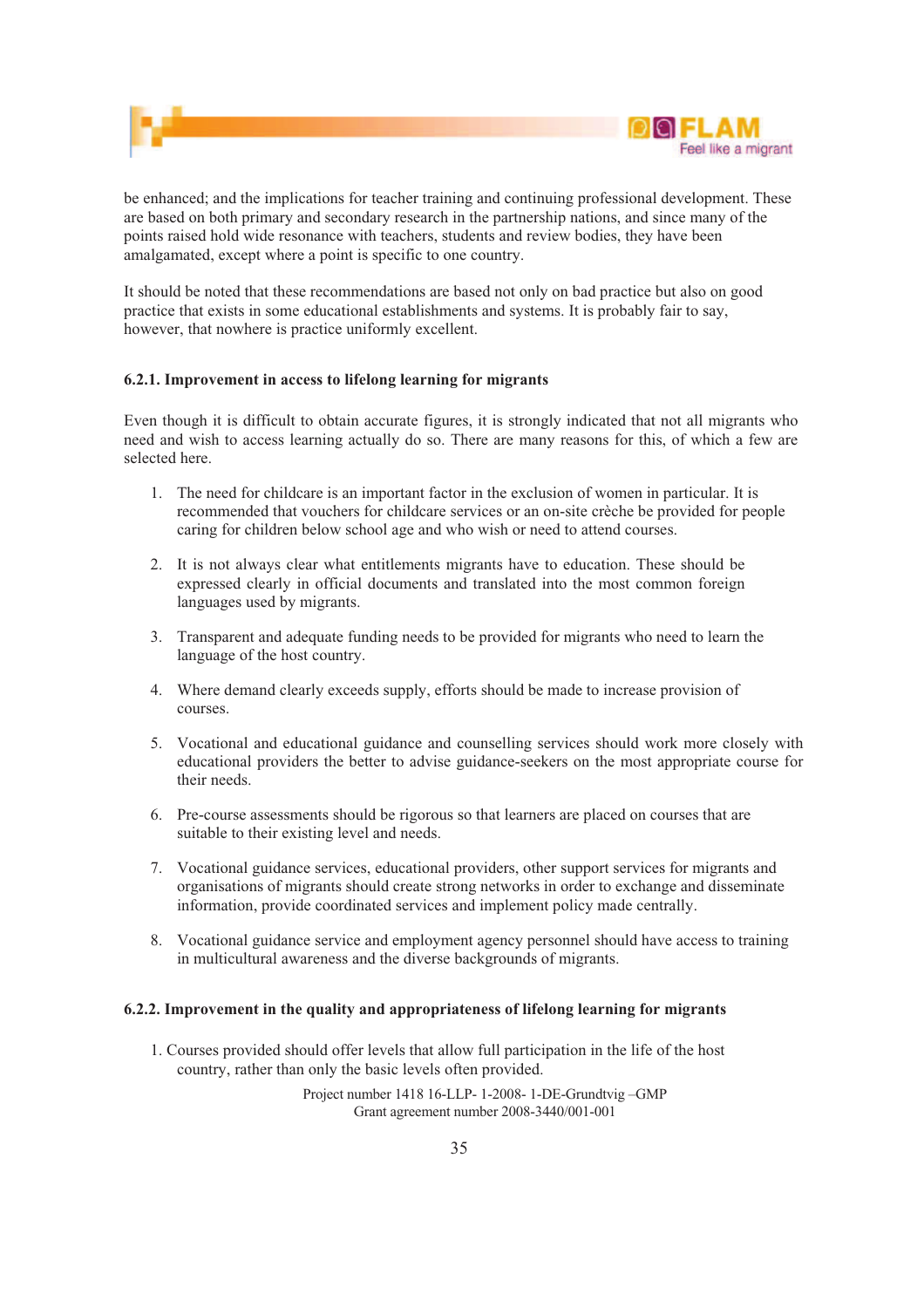



- 2. Courses should be available not only for advanced learners but also for highly educated migrants who may be capable of learning faster than average.
- 3. Classes should not contain a mixture of literate and illiterate students as the greater amount of attention that needs to be paid to the latter detracts from the learning of the former.
- 4. Progression routes and clear information on these should be available to learners who wish to continue with their education.
- 5. Thus, classes need to be more differentiated in level between basic, intermediate and advanced learners, with sound assessment procedures to ensure that a learner is placed at the appropriate level.
- 6. Some courses should be longer or contain more contact hours, since they may, initially at least, constitute the only contact migrants have with native speakers.
- 7. Courses should include visits to companies for learners who are seeking employment in order that they gain information about working life.
- 8. It would also be useful to generate or increase provision of courses that combine learning vocational skills along with the language of the host country.
- 9. Educational providers should seek trained teachers from migrant backgrounds as well as natives.
- 10. Teachers and support workers should have awareness of the migrant experience and the educational systems of their countries of origin.
- 11. Language courses should not merely teach language in a technical way but also give insights into national culture.
- 12. Language courses could also contain practical information on dealing with everyday life.
- 13. Thus courses should be designed to be flexible, to take into account needs not necessarily foreseen in the original curriculum design.
- 14. Courses should strike a balance between the four skills of language acquisition rather than prioritising either the spoken or written.
- 15. There should be a range of relevant, interesting and attractive course materials rather than reliance on a single textbook.
- 16. Educational providers should have libraries and other resources for self-study.
- 17. Curricula should be reviewed regularly in order to ensure that they respond to changing needs and changing migrant populations.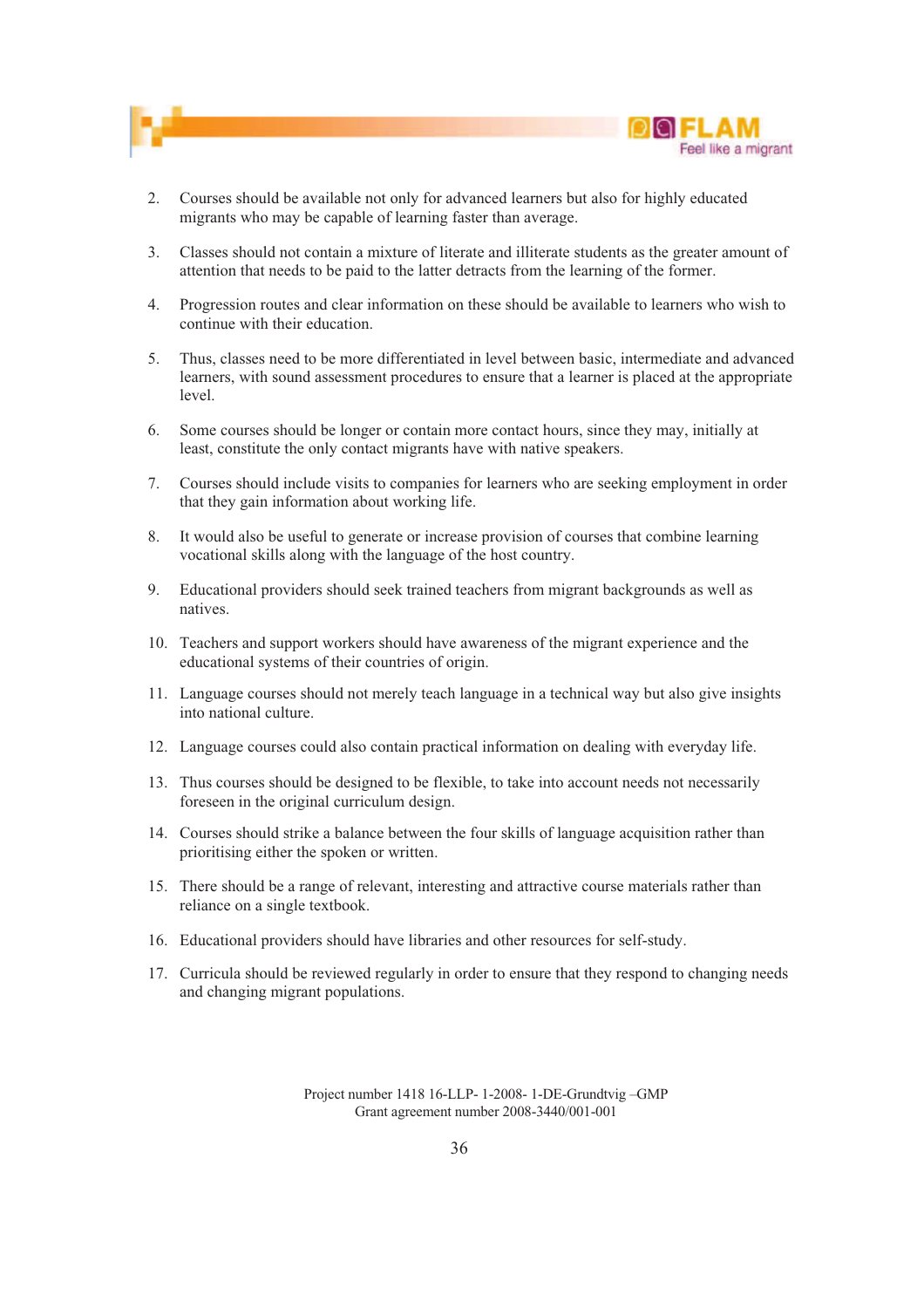

#### **6.2.3. Improvement of the experience of teaching migrants**

- 1. Teachers should have greater opportunities to exchange ideas, share materials and discuss issues with other teachers of migrants, including those in other institutions.
- 2. New or less-experienced teachers should have access to supervision and feedback.
- 3. A greater range of tailor-made materials should be provided by the educational organisation in order to reduce the time spent on preparation.
- 4. Learning assistants and support workers would be particularly useful in classes that are mixed in level of experience and ability.
- 5. Ideally, classes will not contain too great a range of levels.
- 6. It is particularly difficult to combine the teaching of students literate in the Roman alphabet, those literate in other alphabets and those literate in none, and such classes should be divided accordingly.
- 7. Teachers, if not qualified, should have the opportunity to gain the necessary qualifications.
- 8. Continuing professional development should be available to all teachers. It is particularly important that those who have been teaching for many years are motivated to reflect on their approach and if necessary to improve it.
- 9. Teachers should have access to CPD, not only pre-formed but also that responds to needs expressed by them.
- 10. CPD should include changing laws that affect migrants.
- 11. There should be a secure career structure for teachers of migrants.

#### **6.2.4. Implications for training and continuing professional development for teachers**

A multicultural approach should be incorporated in all teacher training curricula, as migrants are found in mainstream as well as in targeted educational programmes.

In training for teaching language to speakers of other languages, multicultural issues should be given a high priority in the curriculum.

Training for teachers of migrants should contain the following:

- 1. Intercultural dialogue;
- 2. Understanding and handling cultural difference;
- 3. The dangers of stereotypes and the importance of awareness that each student is an individual with personal characteristics and needs;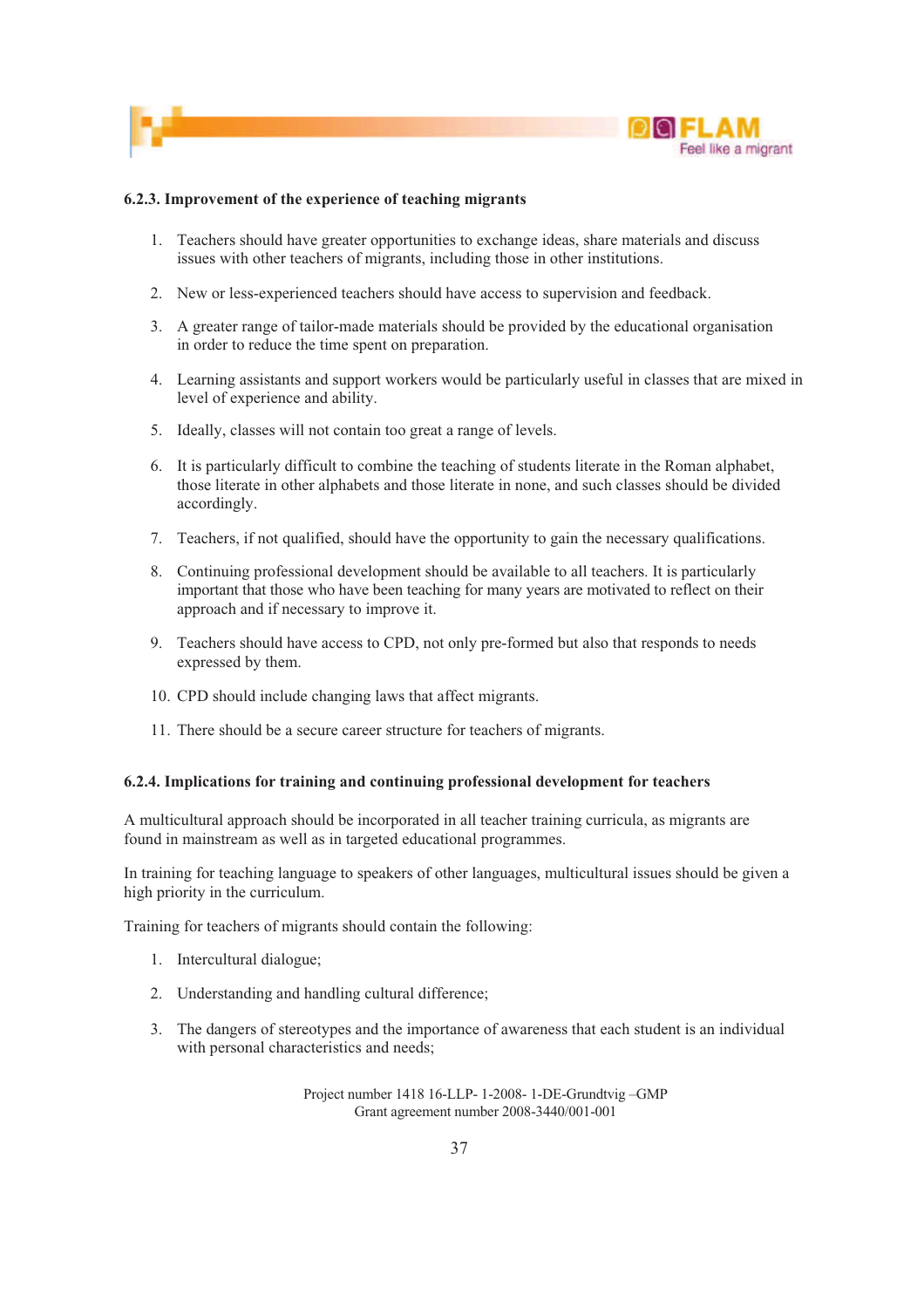



- 4. Equality and diversity;
- 5. Tools and methods to motivate students who are forced to attend classes;
- 6. Conflict management;
- 7. Placement in a wide range of contexts, with access to experienced teachers and support workers;
- 8. Teaching basic skills;
- 9. Teaching basic skills in a mixed-level class although classes should not mix levels in this way, teachers frequently face this problem and need training to deal with it;
- 10. A stronger emphasis on the double role that teachers of migrants often play: they do not only teach their subj ect, but in many cases function as counsellors for everyday problems or even legal issues in relation to immigration status or other migration-related regulations and policies;
- 11. In view of the wide range of countries and cultures of migrants to and within Europe, it is not practicable for training to cover every detail of use to teachers; they should therefore also be trained on how and where to access information about other countries, educational systems, cultural norms, legal issues affecting students' status, other organisations that students may access for help and support and so on, to use when the need arises.
- 12. Learning guidelines on disability some migrant learners have physical, psychological or learning disabilities.
- 13. Recognition of trauma.

In addition, a curriculum should be developed, along with supporting materials, for workplace-related language teaching.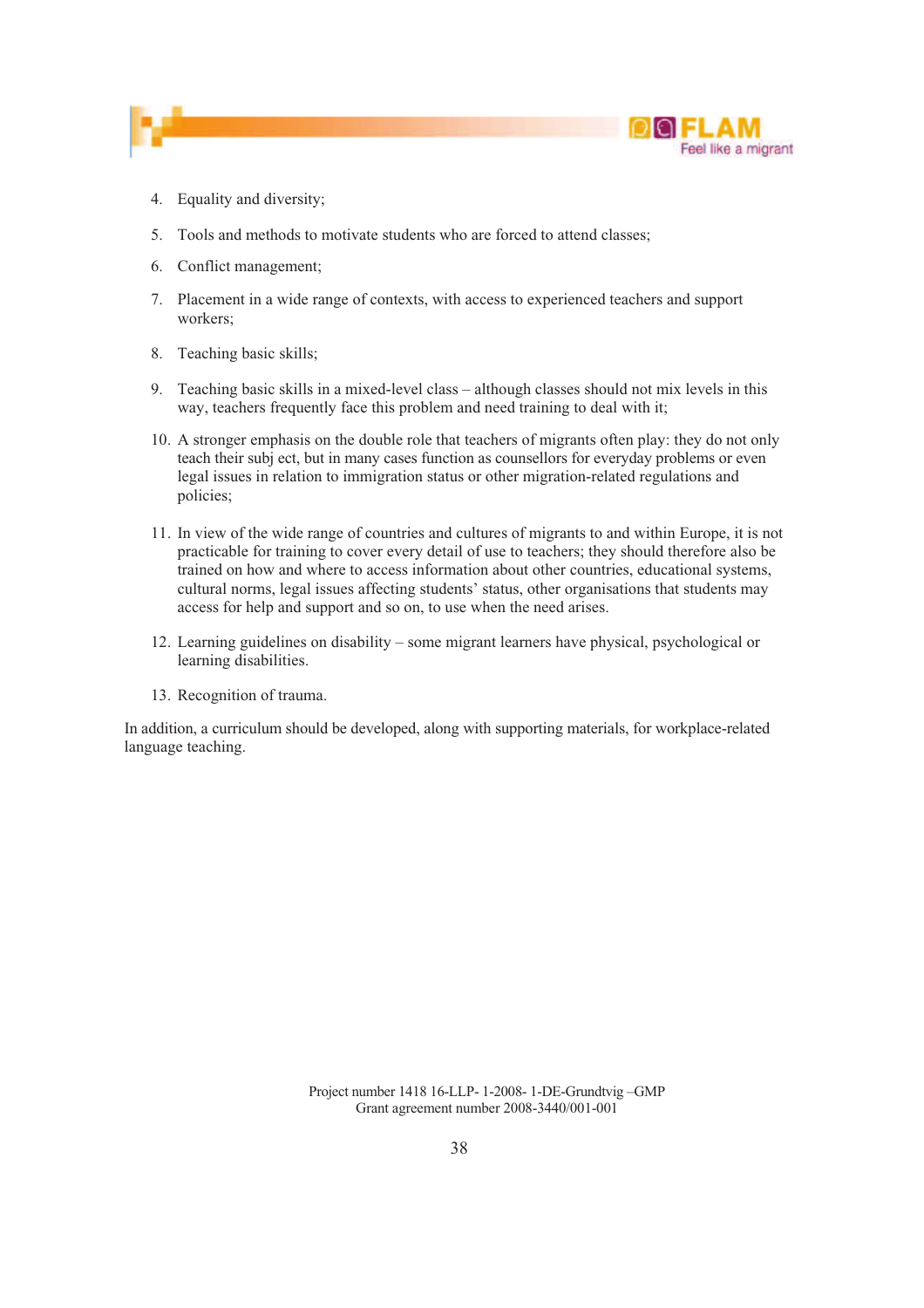

### **7. Bibliography**

#### **7.1. Publications**

Cabinet Office (2003) *Ethnic Minorities and the Labour Market,* Cabinet Office, London. Cannell, P. & Hewitt, L. (2008) *The Educational Needs of New Migrants, Refugees and Asylum-Seekers,*  Edinburgh, The Open University in Scotland.

Clayton, P. (2005), "Blank slates or hidden treasure? Assessing and building on the experiential learning of migrant and refugee women in European countries", *International Journal of Lifelong Education* 24 (3), pp 227-242.

Clayton, P. (2008) "European Generation Link: promoting European citizenship through intergenerational and intercultural learning: Report", www.european-generation-link.org.

Communities and Local Government Committee (2008) *Community Cohesion and Migration: Tenth Report of Session 2007–08,* House of Commons, June 2008.

Department for Communities and Local Government (2008) *Review of Migrant Integration Policy in the UK, including a feasibility study of the proposal for an Integration Agency, London,* Department for Communities and Local Government.

Department for Work and Pensions (2002), *Refugees' Opportunities and Barriers in Employment and Training,* Sheffield, Department for Work and Pensions.

Department for Work and Pensions (2005), *Working to Rebuild Lives – A Strategy for Refugee Employment,* Sheffield, Department for Work and Pensions.

FUENTE (2008) *Observatorio Permanente de la Immigratión,* Madrid, Secretaría de Estado de Inmigración y Emigración.

International Organisation of Migration (1994) *Emergency Migration Management,* International Organisation of Migration.

Learning and Skills Council (2007) *Migrant Workers and the Labour Market: Review of LSC research on labour market participation, skills and skills provision for migrant workers,*  London, Learning and Skills Council.

Lucio, M. M., Perrett, R., McBride, J. & Craig, S. (2007) *Migrant Workers in the Labour Market: the role of unions in the recognition of skills and qualifications,* London, UnionLearn.

Ministry of Foreign Affairs Roumania (2007) *Immigration and asylum in Roumania 2006,* Bucharest, Ministry of Foreign Affairs.

NIACE (2006) *More than a Language: the Committee of Inquiry into English for Speakers of other Languages (ESOL),* Executive Summary, Leicester, National Institute for Adult Continuing Education.

Office for National Statistics (2006) International Migration Series MN No 332006 Data, www.statistics.gov.uk.

Simonitsch, G. & Biffl, G. (n.d) "Bildung und Sprache: Nachfrage nach höheren Qualifikationen", *Gemeinsam kommen wir zusammen: Expertenbeiträge zur Integration,* Wien, Bundesministerium für Inneres.

Spencer, S., Ruhs, M., Anderson, B. & Rogaly, B. (2007) *Migrants' Lives Beyond the Workplace: The experiences of Central and East Europeans in the UK,* York, Joseph Rowntree Foundation.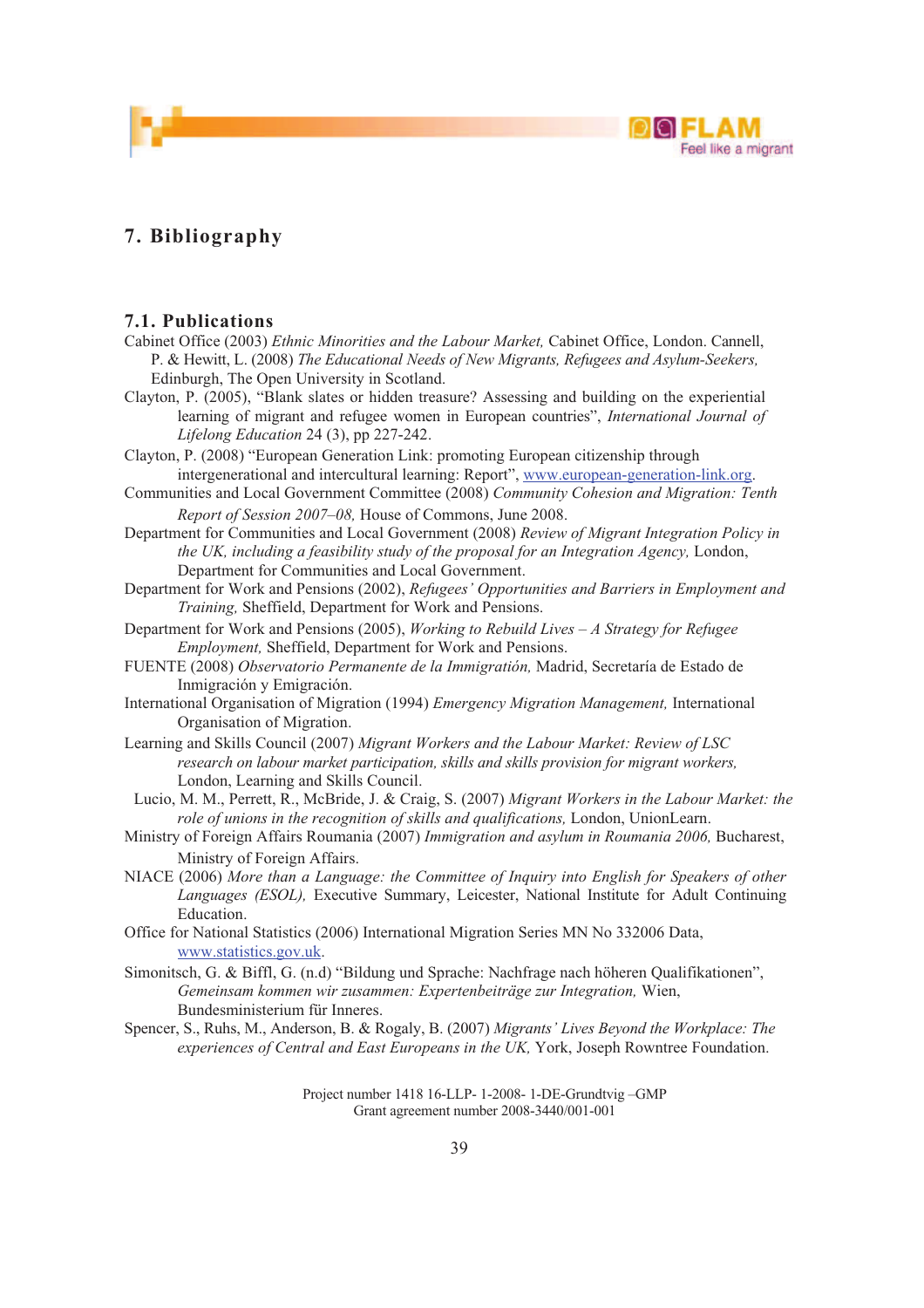



Statistik Austria (2008) *Bevölkerung in Privathaushalten nach Migrationshintergrund,* 22/09/08, Wien, Statistik Austria.

Stefanescu, M., Voicu, O., Toth, G. & Guga, S. (2007) *Current Programs - Migration and development (Perspectives and risks).* Bucharest, Soros Foundation Roumania. Verbesserung der Erkenntnislage im Migrationsbereich (2008) *Bericht zur* 

*Integrationskursgeschäftsstatistik für den Zeitraum vom 01.01.2008 bis 30.09.2008, Statistik* 

### **7.2. Web sites**

#### **7.2.1. Austria**

Beratungszentrum für Migrantinnen und Migranten, www.migrant.at.

#### **7.2.2. France**

INED - Institut National d'Etudes Démographiques (INED), www.ined.fr. INSEE Institut national de statistiques études économiques (INSEE), www.insee.fr.

#### **7.2.3. Germany**

Bundesamt für Migration und Flüchtlinge, www.bamf.de.

#### **7.2.4. Switzerland**

Bundesamt für Migration und Flüchtlinge, www.bmf.ch.

#### **7.2.5. United Kingdom**

ESOL web site (Scotland), www.esolscotland.com